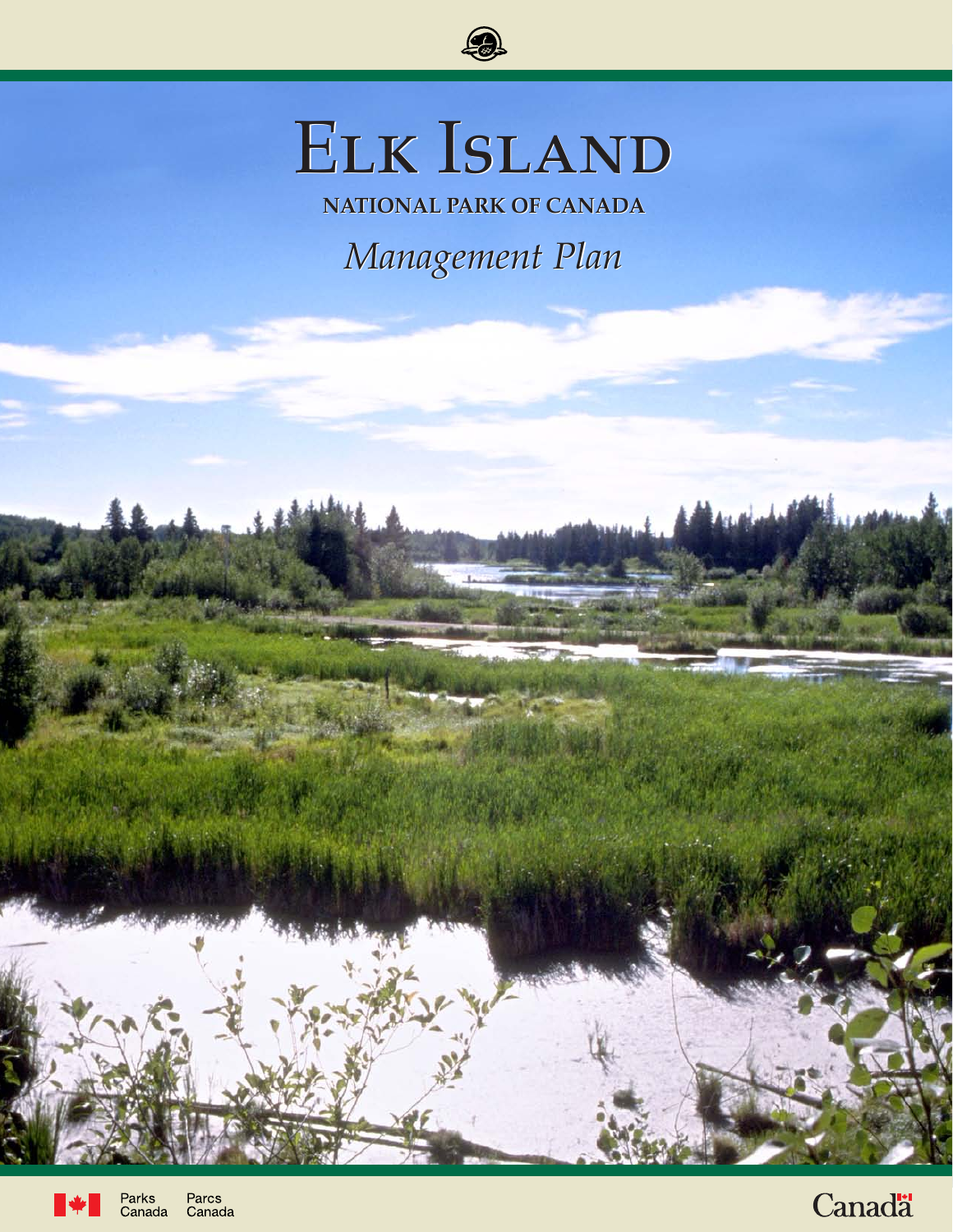# Elk Island National Park of Canada Management Plan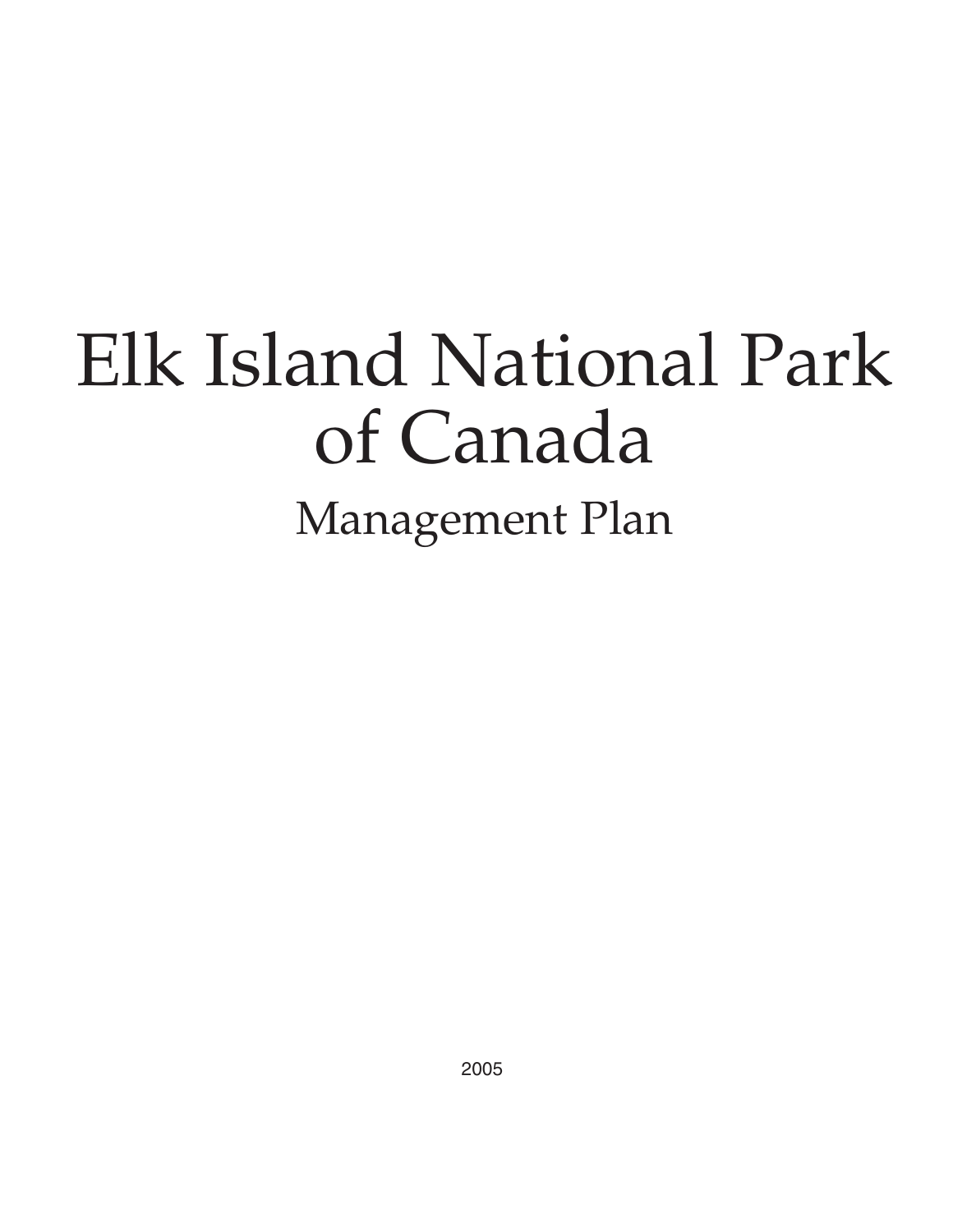*Cover Photo: Elk Island National Park © Randall Kabatoff, Vision Images*

© Her Majesty the Queen in Right of Canada, represented by the Chief Executive Officer of Parks Canada, 2005 Catalogue No.: R63-265/2005E ISBN: 0-662-31187-6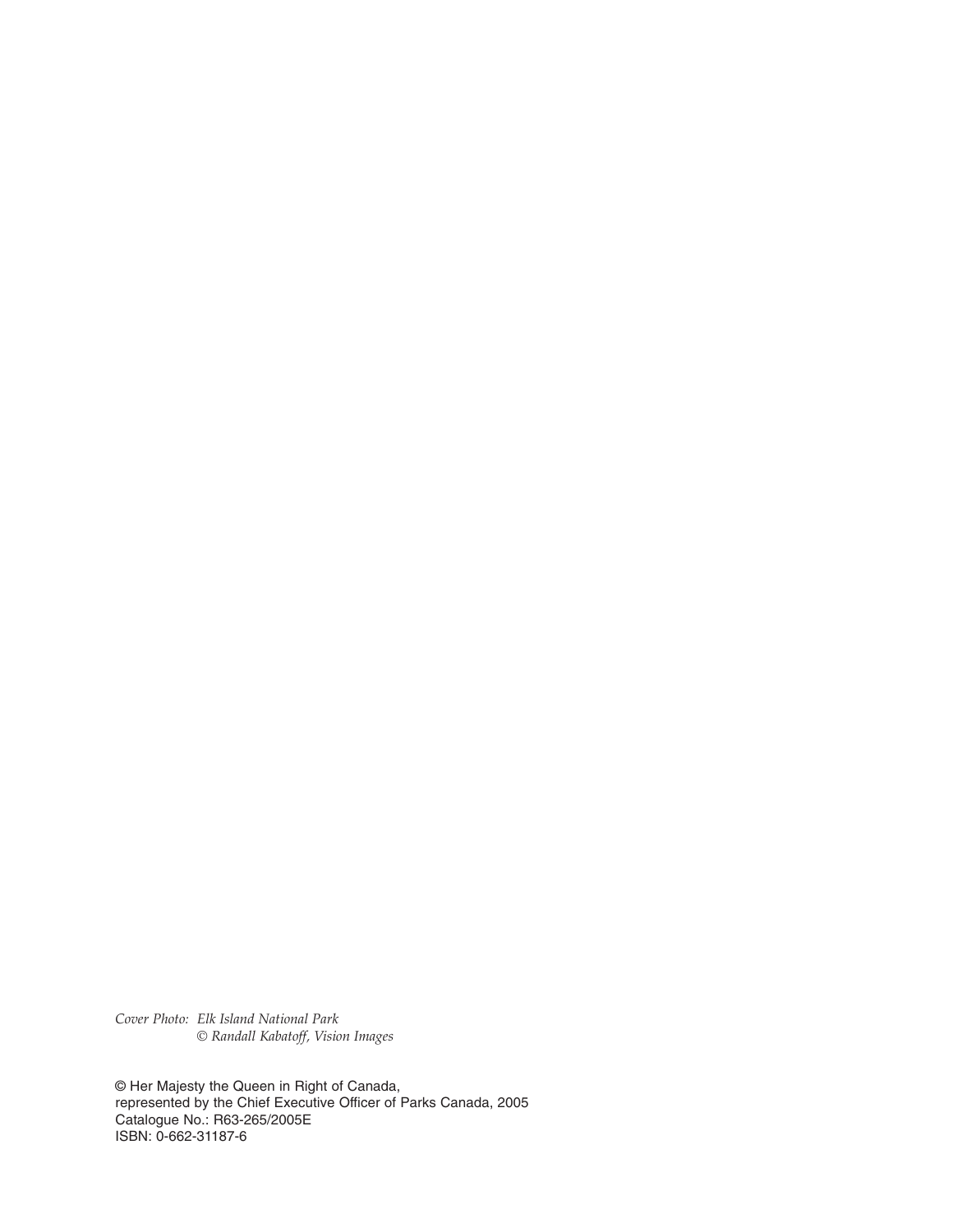# Foreword



Canada's national historic sites, national parks and national marine conservation areas represent the soul of our country. They are a central part of who we are and what we are. They are places of beauty and wonder and heritage. Each tells its own story. Together, they connect Canadians to our roots, to our future and to each other.

We see a future in which each of the national historic sites of Canada, whether federally owned or not, enjoys sound commemorative health, and in which our system of sites evolves as our country evolves. Our national historic sites will be places for all Canadians to experience and learn from. They will help our communities to be vibrant and creative, and contribute to our efforts to revitalize Canada's cities. Together, we will hold these places in trust for this and future generations, while ensuring they contribute to Canada's sustainable economy and environmental health.

Our vision is also for each of Canada's unique terrestrial and marine regions to be represented by at least one national park or national marine conservation area, for all national parks to be in sound ecological health, for all national marine conservation areas to promote the ecologically sustainable use of our marine resources in a way that harmonizes conservation practices with human activities, and for both national parks and national marine conservation areas to be places for all Canadians to experience and enjoy.

These principles form the foundation of the new management plan for Elk Island National Park of Canada. May I offer my appreciation to the vast range of thoughtful Canadians who helped develop this plan. I am especially grateful to our very dedicated team from Parks Canada and to all those local organizations and individuals who have demonstrated such good will, hard work, spirit of co-operation and extraordinary sense of stewardship.

In that same spirit of partnership and responsibility, I am pleased to approve the Elk Island National Park of Canada Management Plan.

Stéphane Dion *Minister of the Environment*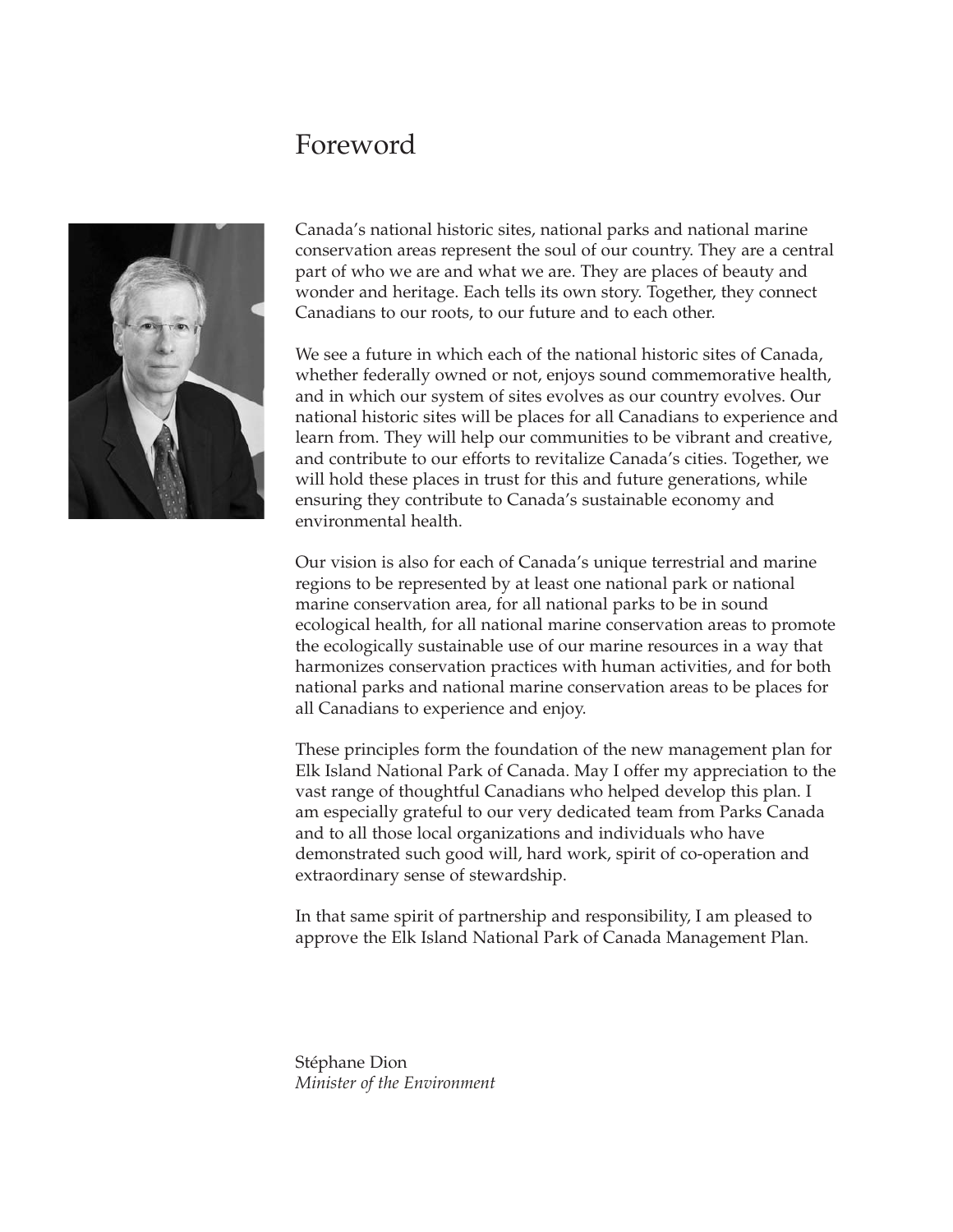# **ELK ISLAND NATIONAL PARK OF CANADA MANAGEMENT PLAN**

This plan has been recommended for approval This plan has been recommended for approval by:

Alan Latourelle Chief Executive Officer Parks Canada

Rod Blair Northern Prairies Field Unit Superintendent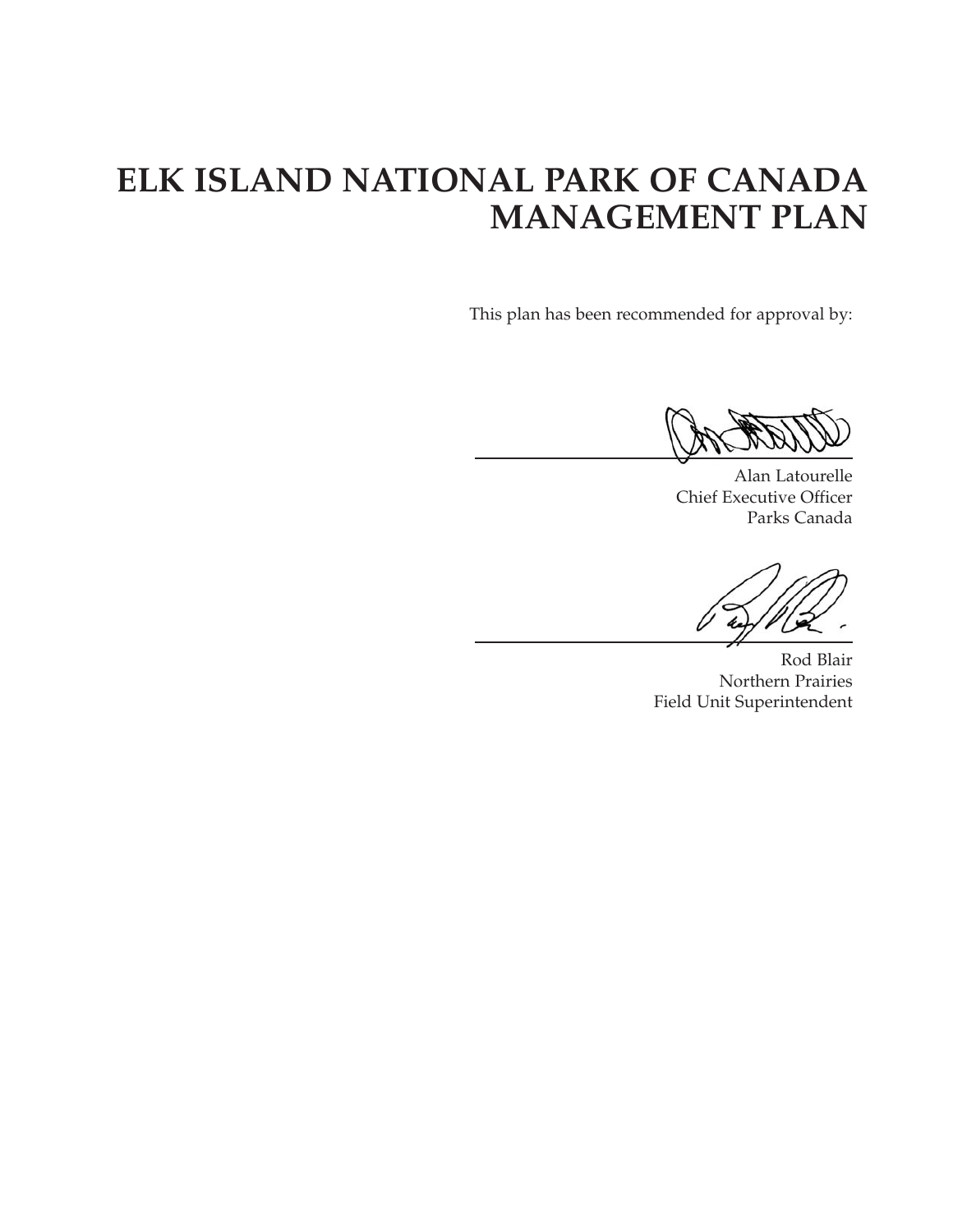#### **EXECUTIVE SUMMARY**

This is a new management plan that was developed, with public consultation, as a result of a review of the *Elk Island Management Plan*, tabled in Parliament in 1996. Prepared in consultation with the public, the revised plan includes a vision for the park along with strategic directions, objectives and actions for each area of park management and operation.

#### **Common Issues, Cooperative Solutions**

#### *Maintaining Ecological Integrity*

In spite of its size, Elk Island National Park plays an important role in protecting the ecological integrity of the Beaver Hills ecosystem. Rare, threatened and endangered wildlife find sanctuary in the park. The recovery of the wood bison depends on the park's herd of this threatened species. Environmental concerns associated with nearby urban, industrial and agricultural development include habitat fragmentation, disruption of wildlife corridors, and air and water pollution.

*Protecting and restoring biological diversity in a fenced sanctuary requires more intensive resource management than traditionally employed in Canada's national parks. Prescribed burns and vegetation programs will promote better habitat, encouraging species such as badger, red fox, black bear, and western meadowlark to move back into the park.*

*The revised plan updates the park's ecological indicators and targets, valuable decision-making tools used to monitor progress in restoring or maintaining the ecosystem. This plan also includes an ecosystem model, indicators and targets (e.g. population thresholds for a variety of species) and a description of a long-term monitoring program that has been developed with the Science Advisory Committee.*

#### *Working with Others*

A small patch of lower boreal mixed forest nestled in an agro-industrial community, Elk Island National Park is virtually surrounded by agricultural land. Cattle ranching is well established nearby and there are a number of game farms in the area. Domestic animal diseases pose a constant threat to the park's ungulates. Park staff must invest a great deal of time monitoring infectious diseases in bison and elk populations.

*The sustainability of the Beaver Hills ecosystem depends on cooperative solutions and common goals. Regional collaboration is a key objective of the management plan. Proposed actions include participation in the Beaver Hills Initiative. This group of stakeholders share an interest in the environmental, economic and social welfare of the region. Their goals are to maintain the last remaining natural habitat corridor in east-central Alberta, to protect at-risk or vulnerable species in the region, and to maintain the viability of protected areas.*

#### *Living Within a Fence*

The number of elk, deer, moose, and bison in Elk Island contributes to one of the highest densities of wild hoofed animals on the continent. Managing these ungulates in a small, fenced area is a constant challenge. Key issues are population control and the threat of disease. Year-round consumption of vegetation by a large number of ungulates also affects the structure, function and type of plants in the park.

*The park will implement the "Reduction Strategy for Ungulates" to maintain the population of these species within welldefined limits. This will help reduce the impact of over-grazing on biological diversity. Park staff will constantly monitor wildlife to maintain the disease-free status of its bison and elk herds.*

#### *Restoring Natural Processes*

Because the park is so small, it is difficult to restore large-scale natural processes. These processes are particularly important in maintaining a healthy, representative plant community.

*A priority is to restore or maintain three important natural processes -- fire, herbivory, and beaver flooding. A prescribed burn plan will address vegetation issues. Park staff will carry out air surveys to assess beaver populations and will maintain between 100 and 600 active colonies in the park. Photo mosaics and satellite imagery will be used to monitor wetlands and flooding.*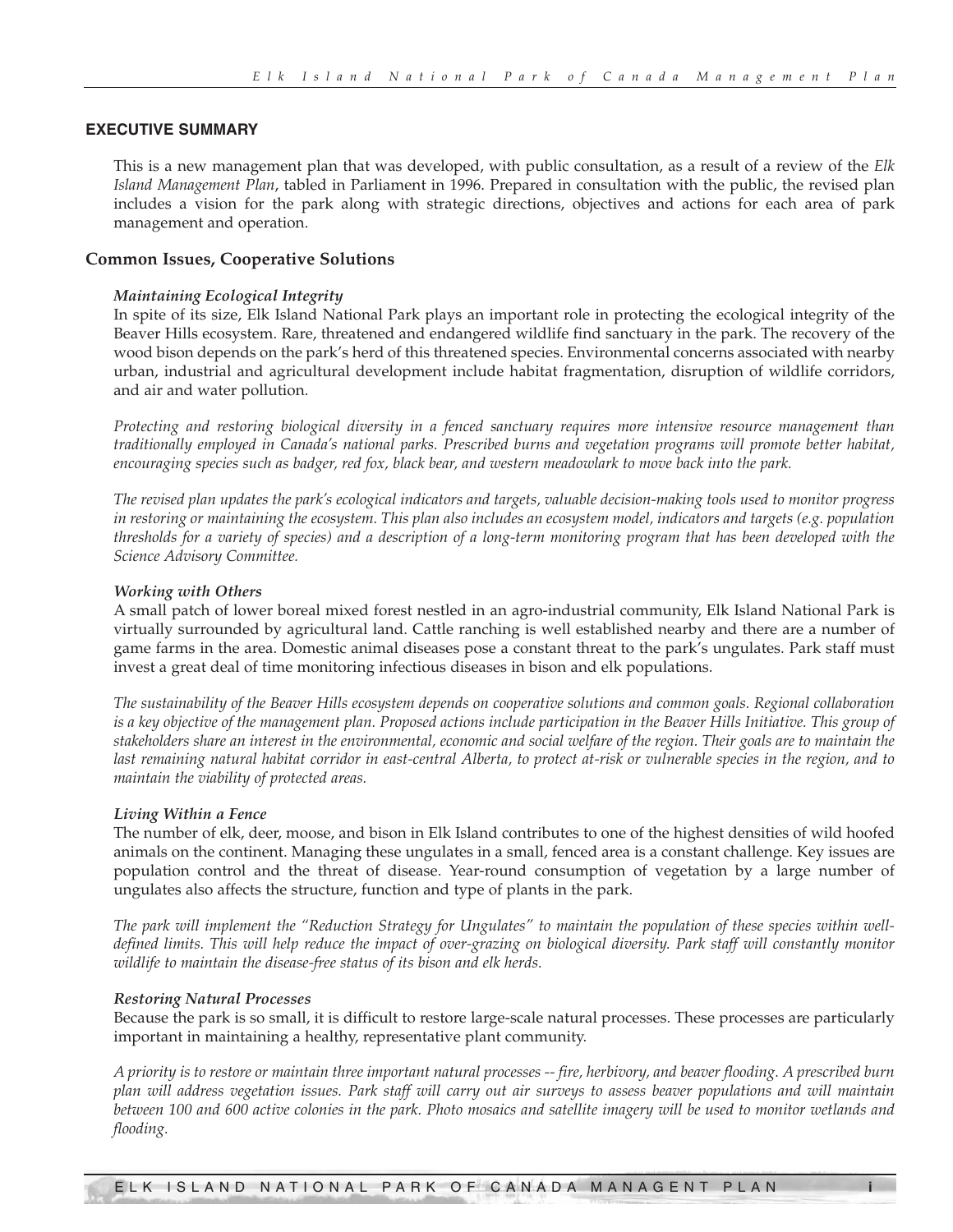#### *Welcoming Visitors*

Less than an hour's drive from Edmonton, the park is a popular destination for city dwellers. More than a million people live within 100 km of the park. Most of the park's 200,000 visitors are from Alberta, enjoying a day trip to the area. Like many national parks in Canada, Elk Island is looking at ways to provide for human use, while at the same time protecting the environment people come to enjoy.

The park will work with the tourism industry and with the Edmonton Capital Region Tourism Partnership to ensure visitors understand and appreciate the facilities, services and experiences a national park can offer. In-park programs will encourage support for ecological integrity and promote environmental stewardship. The management plan calls for an active partnership with the educational community to foster a shared responsibility for and understanding of ecological integrity. A Heritage Tourism Strategy will influence marketing and promotion efforts that affect the park.

#### **The Future of Elk Island**

The vision for Elk Island National Park foresees that the park will continue to:

Protect a portion of the Southern Boreal Plains and Plateaux Natural Region.

Maintain or restore ecological processes, mainly fire, herbivory, and beaver flooding.

Remain a renowned destination where visitors can view and appreciate nature.

Play an important role in the re-establishment of species such as the trumpeter swan and wood bison.

Form an integral part of the Beaver Hills ecosystem due to the joint efforts of surrounding landowners and Parks Canada.

The environmental assessment of the *Elk Island National Park Management Plan* made a number of observations on the preparation of the revised plan and the expected outcome of its implementation:

The plan is consistent with Parks Canada legislation and policies.

Satisfactory peer review and public input has been a part of the plan's making.

Proposals in the management plan will not have significant adverse environmental effects.

The cumulative effect of the proposals will enhance ecological integrity.

Habitat effectiveness will improve, while habitat fragmentation will decrease.

A more balanced lower boreal mixed wood forest dominated by aspen will be represented.

The extent of non-native plant species will decrease.

Natural vegetation succession will improve.

Better management of human activities will reduce visitor stress on the park.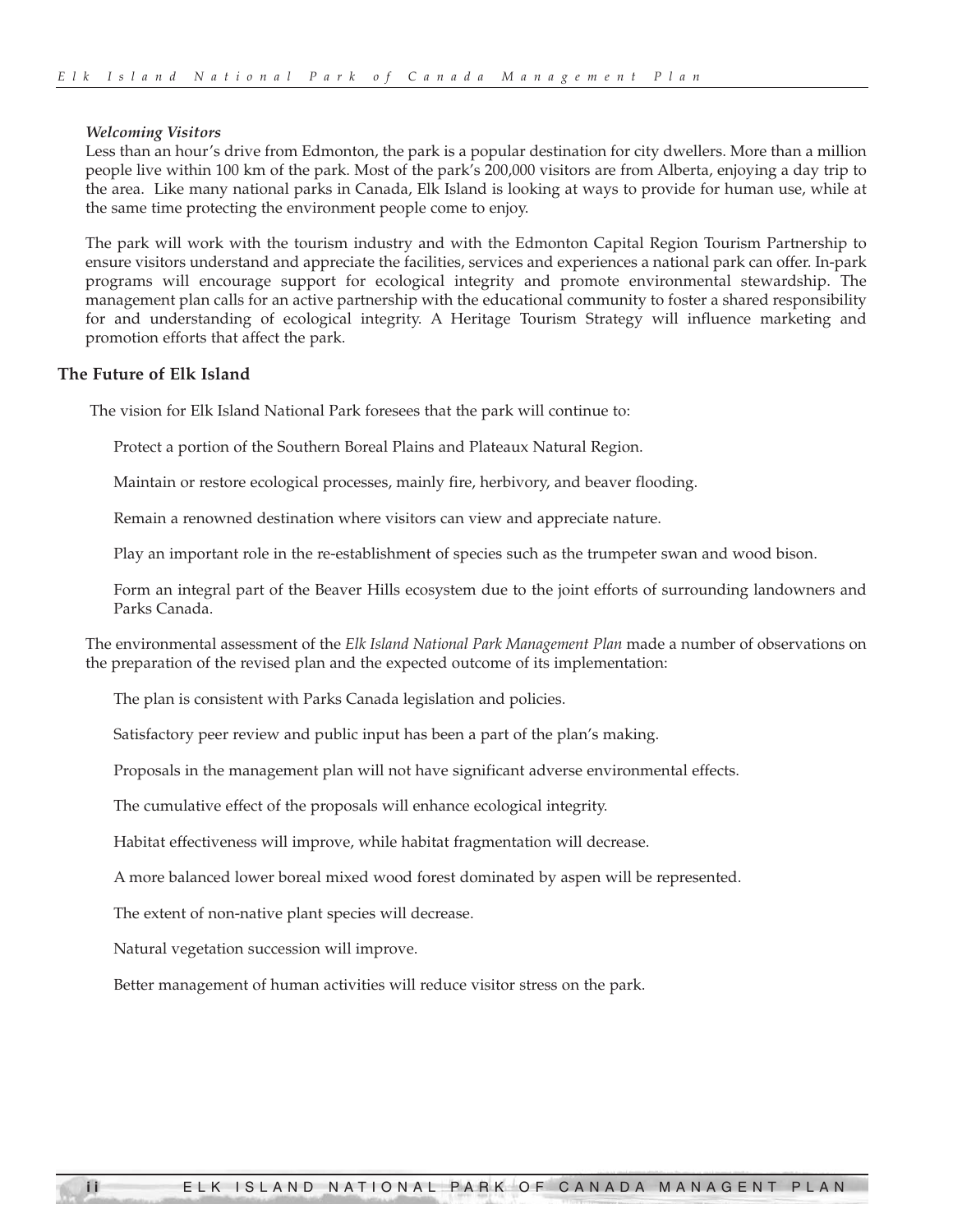# **Elk Island National Park of Canada Management Plan TABLE OF CONTENTS**

|     |      |                                                                                                                                                                                                                                | Ť.             |
|-----|------|--------------------------------------------------------------------------------------------------------------------------------------------------------------------------------------------------------------------------------|----------------|
|     |      | <b>1.0 INTRODUCTION</b>                                                                                                                                                                                                        | 1              |
|     | 1.1  |                                                                                                                                                                                                                                | $\mathbf{1}$   |
|     | 1.2  |                                                                                                                                                                                                                                | 2              |
|     | 1.3  |                                                                                                                                                                                                                                | 2              |
|     | 1.4  |                                                                                                                                                                                                                                | $\overline{2}$ |
|     | 1.5  |                                                                                                                                                                                                                                | $\sqrt{2}$     |
|     | 1.6  |                                                                                                                                                                                                                                | З              |
|     |      | <b>2.0 PLANNING CONTEXT</b>                                                                                                                                                                                                    | 5              |
|     | 2.1  |                                                                                                                                                                                                                                | 5              |
|     | 2.2  |                                                                                                                                                                                                                                | 7              |
|     | 2.3  |                                                                                                                                                                                                                                | $\overline{7}$ |
|     | 2.4  |                                                                                                                                                                                                                                | $\overline{7}$ |
|     | 2.5  |                                                                                                                                                                                                                                | $\overline{7}$ |
|     | 2.6  |                                                                                                                                                                                                                                | 8              |
| 3.0 |      |                                                                                                                                                                                                                                | 9              |
|     | 3.1  | Looking To the Future manufacture contracts and the state of the state of the state of the state of the state of the state of the state of the state of the state of the state of the state of the state of the state of the s | 9              |
| 4.0 |      |                                                                                                                                                                                                                                |                |
|     | 4.1  |                                                                                                                                                                                                                                | 13             |
|     | 4.2  |                                                                                                                                                                                                                                | 14             |
|     |      |                                                                                                                                                                                                                                | 15             |
|     | 4.3  |                                                                                                                                                                                                                                | 17             |
|     | 4.4  |                                                                                                                                                                                                                                | 18             |
|     | 4.5  |                                                                                                                                                                                                                                | 18             |
|     | 4.6  |                                                                                                                                                                                                                                |                |
|     | 4.7  |                                                                                                                                                                                                                                |                |
|     | 4.8  |                                                                                                                                                                                                                                | 20             |
|     | 4.9  |                                                                                                                                                                                                                                | 21             |
|     | 4.10 |                                                                                                                                                                                                                                | 22             |
|     | 4.11 |                                                                                                                                                                                                                                | 22             |
|     | 4.12 |                                                                                                                                                                                                                                |                |
|     |      |                                                                                                                                                                                                                                | 29             |
|     | 5.1  |                                                                                                                                                                                                                                | 29             |
|     | 5.2  |                                                                                                                                                                                                                                | 30             |
|     |      |                                                                                                                                                                                                                                | 33             |
|     | 6.1  |                                                                                                                                                                                                                                | -33            |
|     | 6.2  |                                                                                                                                                                                                                                | -34            |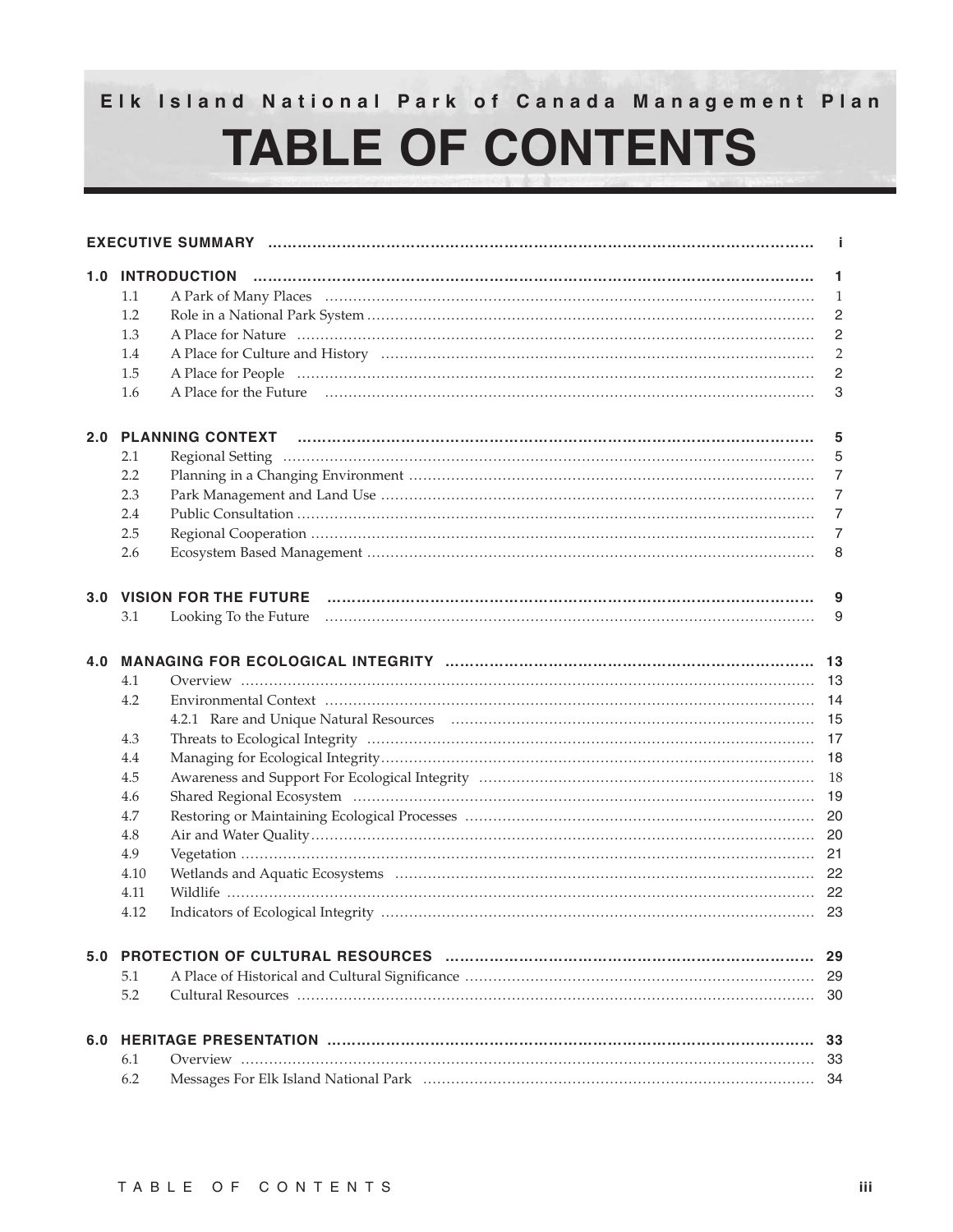# **TABLE OF CONTENTS – CONTINUED**

|     | 7.1                |                             |      |
|-----|--------------------|-----------------------------|------|
|     | 7.2                |                             |      |
|     | 7.3                |                             |      |
|     | 7.4                |                             |      |
|     | 7.5                |                             |      |
|     | 7.6                |                             |      |
|     | 7.7                |                             |      |
|     | 7.8                |                             |      |
| 8.0 |                    |                             |      |
|     | 8.1                |                             |      |
|     |                    |                             |      |
|     |                    |                             |      |
|     | 9.1                |                             |      |
|     | 9.2                |                             |      |
|     | 9.3                |                             |      |
|     |                    |                             |      |
|     | 10.1               |                             |      |
|     |                    |                             |      |
|     |                    |                             |      |
|     | 11.1               |                             |      |
|     | 11.2               |                             |      |
|     | 11.3               |                             |      |
|     | 11.4               |                             |      |
|     | 11.5               |                             |      |
|     | 11.6               | Zone V - Parks Services     | 54   |
|     |                    |                             |      |
|     |                    |                             | 57   |
|     | 12.1               |                             |      |
|     | 12.2               |                             |      |
|     | 12.3               |                             |      |
|     | 12.4               |                             | 58   |
|     | 12.5               |                             | 59   |
|     |                    | <b>FIGURES &amp; TABLES</b> |      |
|     | Figure 1           |                             | 6    |
|     | Figure 2           |                             | 25   |
|     | Figure 3           |                             | 55   |
|     | Table 1            |                             |      |
|     |                    |                             | - 26 |
|     | Table 2<br>Table 3 |                             | 36   |
|     |                    |                             | 42   |
|     | Table 4            |                             | 44   |
|     |                    | LIST OF CONTRIBUTORS        | 60   |
|     |                    |                             | -61  |
|     |                    |                             | 62   |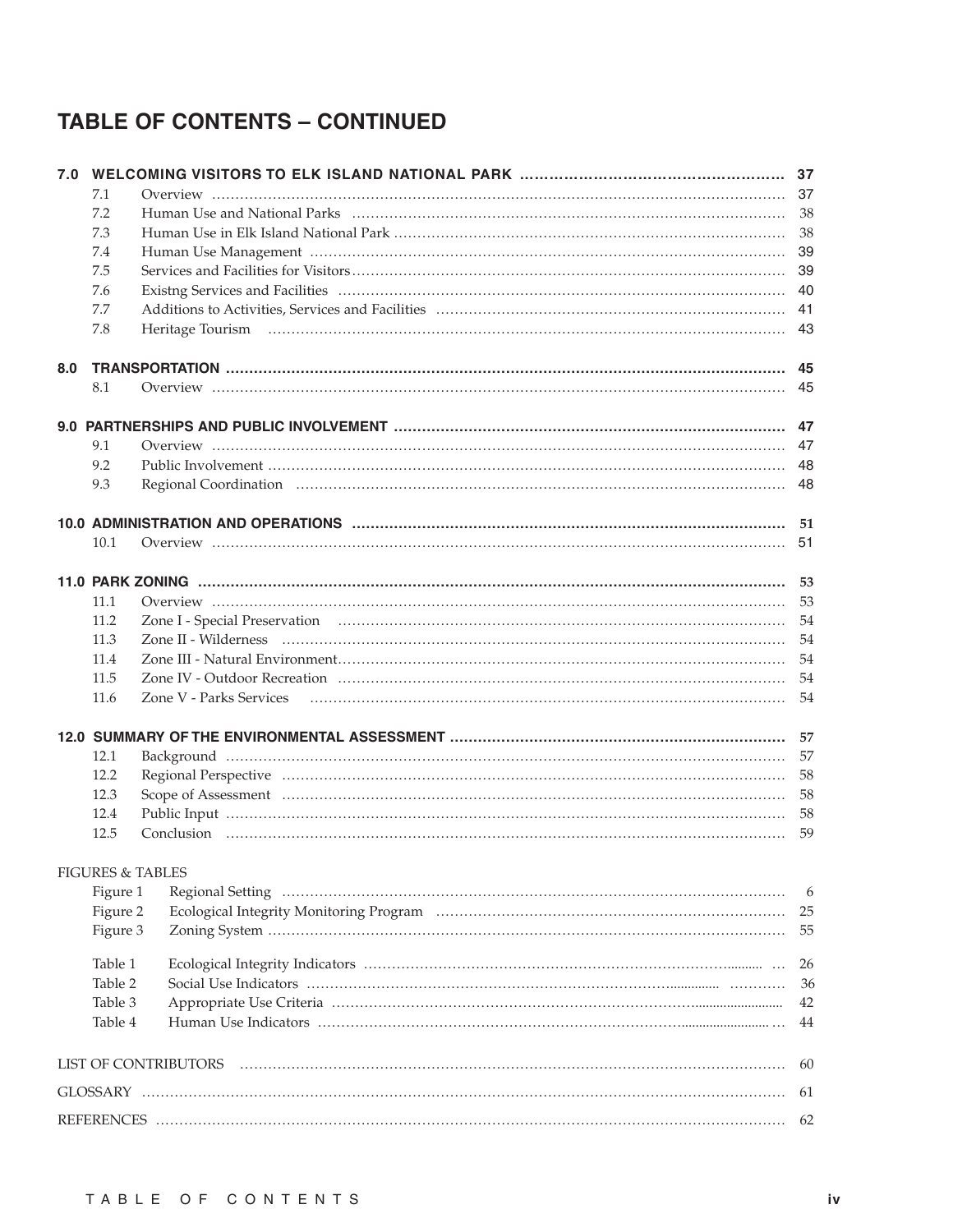

## **1.0 INTRODUCTION**

## **1.1 A Park of Many Places**

*Canada National Parks Act* dedicates the country's national parks *"to the people of Canada for their benefit, education and enjoyment"*to be *"maintained and made use of so as to leave them unimpaired for the enjoyment of future generations."* The Act provides clear direction on the management of national parks, focusing on the *"maintenance or restoration of ecological integrity, through the protection of natural resources and natural processes."*

This management plan is a key tool for shaping the future of Elk Island National Park of Canada, in keeping with the spirit and intention of the *Canada National Parks Act*. It recognizes Elk Island as a park of many places. Above all, the park is a place for nature, where the intricate relationships that make up the web of life continue to evolve as they have for thousands of years. At the same time, the park is a place for people,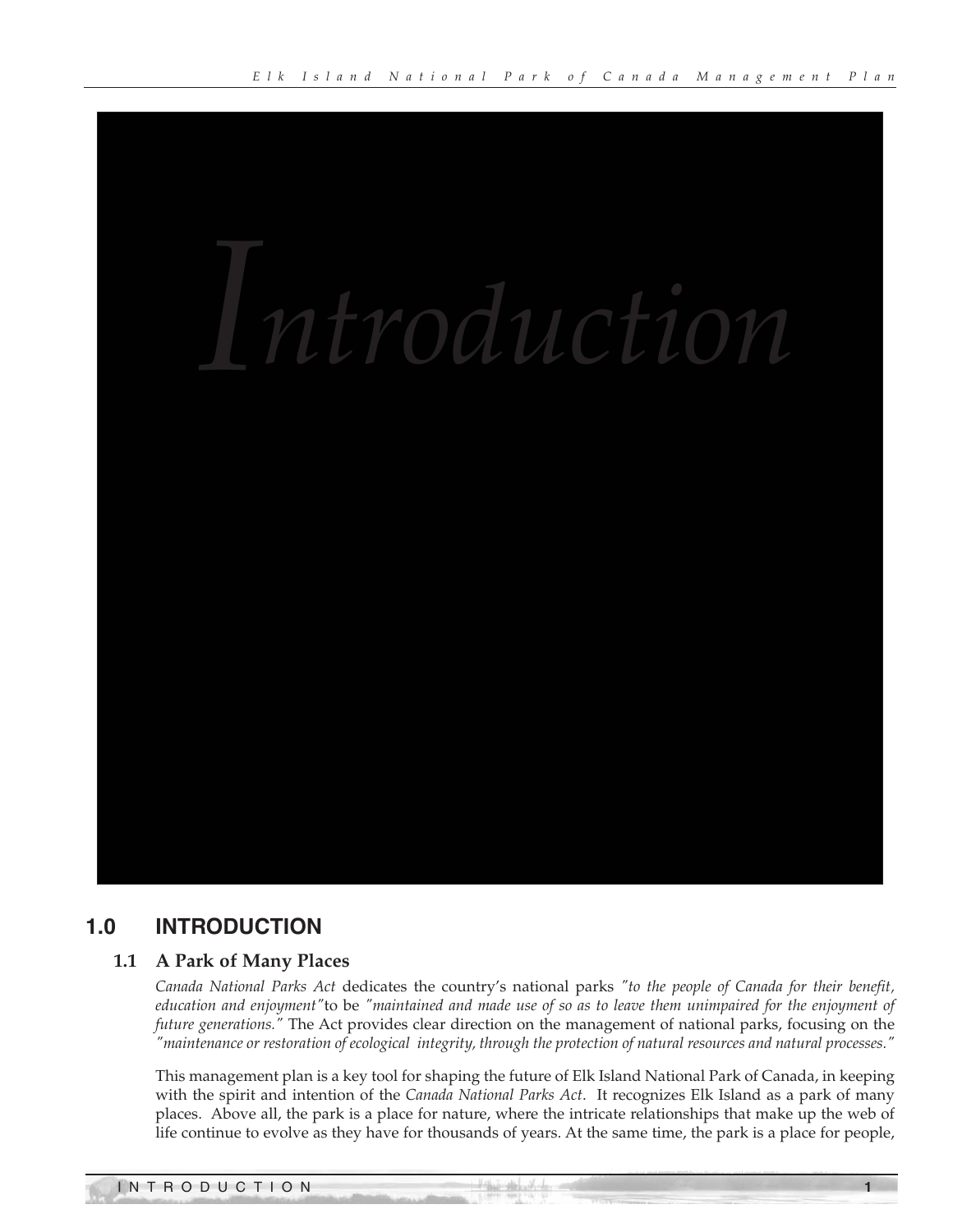where they can discover the wonder of the natural environment and appreciate the richness of Canada's heritage. And finally, the park is a place that, while celebrating the past, looks to the future.

#### **1.2 Role in a National Park System**

Canada's system of national parks began more than a century ago with the establishment of Banff National Park around some intriguing hot springs in Alberta's Rocky Mountains. Over the years, 41 national parks and national park reserves have joined the system, ranging in size from  $9 \text{ km}^2$  to  $45,000 \text{ km}^2$ . Together they form a nation-wide system in which the goal is to ensure all of Canada's 39 terrestrial natural regions are represented. Along with Wood Buffalo, Prince Albert, and Riding Mountain national parks, Elk Island protects a part of the Southern Boreal Plain and Plateaux Natural Region.

#### **1.3 A Place for Nature**

A mosaic of knob and kettle topography, the park towers thirty to sixty metres above the surrounding plains. Elk Island is in the Cooking Lake Moraine, the northern section of the greater Beaver Hills ecosystem, a unique transitional area of the lower boreal mixed forest dominated by aspen. Along with other conservation areas, Elk Island plays a vital role in protecting one of the last remaining habitat corridors in east-central Alberta.

In the early 1900s, a group of concerned Albertans had a vision—to set aside an area for the protection of what was thought to be the last remaining elk on the Canadian prairies. This beginning, as a fenced preserve for a single species, sets Elk Island apart from the rest of Canada's national parks, established for their outstanding scenic beauty or to protect representative examples of the country's terrestrial and marine natural regions. The elk preserve now forms part of Elk Island National Park, where ungulate populations such as plains bison, moose, elk, and deer thrive.

The park's role in the conservation of rare, threatened and endangered species continues and has even expanded. The park plays an important role in the re-establishment of species at risk, such as the trumpeter swan and wood bison.

## **1.4 A Place for Culture and History**

The Elk Island story begins at the end of the last ice age. Canada's First Nations are believed to have lived here between 8,000 and 10,000 years ago. Archaeological research has identified more than two hundred Aboriginal camps and stone tool-making sites. The Sarcee were the first people to live in the area. Sometime in the 1700s, the Cree forced the Sarcee into the surrounding plains. The Cree continued to hunt in the Beaver Hills, supplying pelts to the fur traders to satisfy the fashion interests of Europeans.

The rich supply of plants and game in the Beaver Hills provided the Aboriginal peoples with a varied and nutritious diet. With the depletion of game and fur species, they left the area.

German, English, and Ukrainian settlers arrived in the 1880s. They quickly began clearing land and farming the area around the Beaver Hills. The Beaver Hills themselves were considered too hilly, wet and generally less suitable for agriculture.

Cultural resources in the park include the site of Alberta's first Forest Ranger Station and the oldest Superintendent's residence in the national park system. The only national historic site commemorates the preservation of the plains bison.

## **1.5 A Place for People**

Elk Island welcomes visitors to experience solitude, nature, outdoor recreation, and history through many activities, including hiking, camping, golfing, canoeing, wildlife watching, picnicking, and cross-country skiing. Through seasonal interpretative programs, people of all ages learn first-hand about Canada's national parks and the natural region Elk Island represents.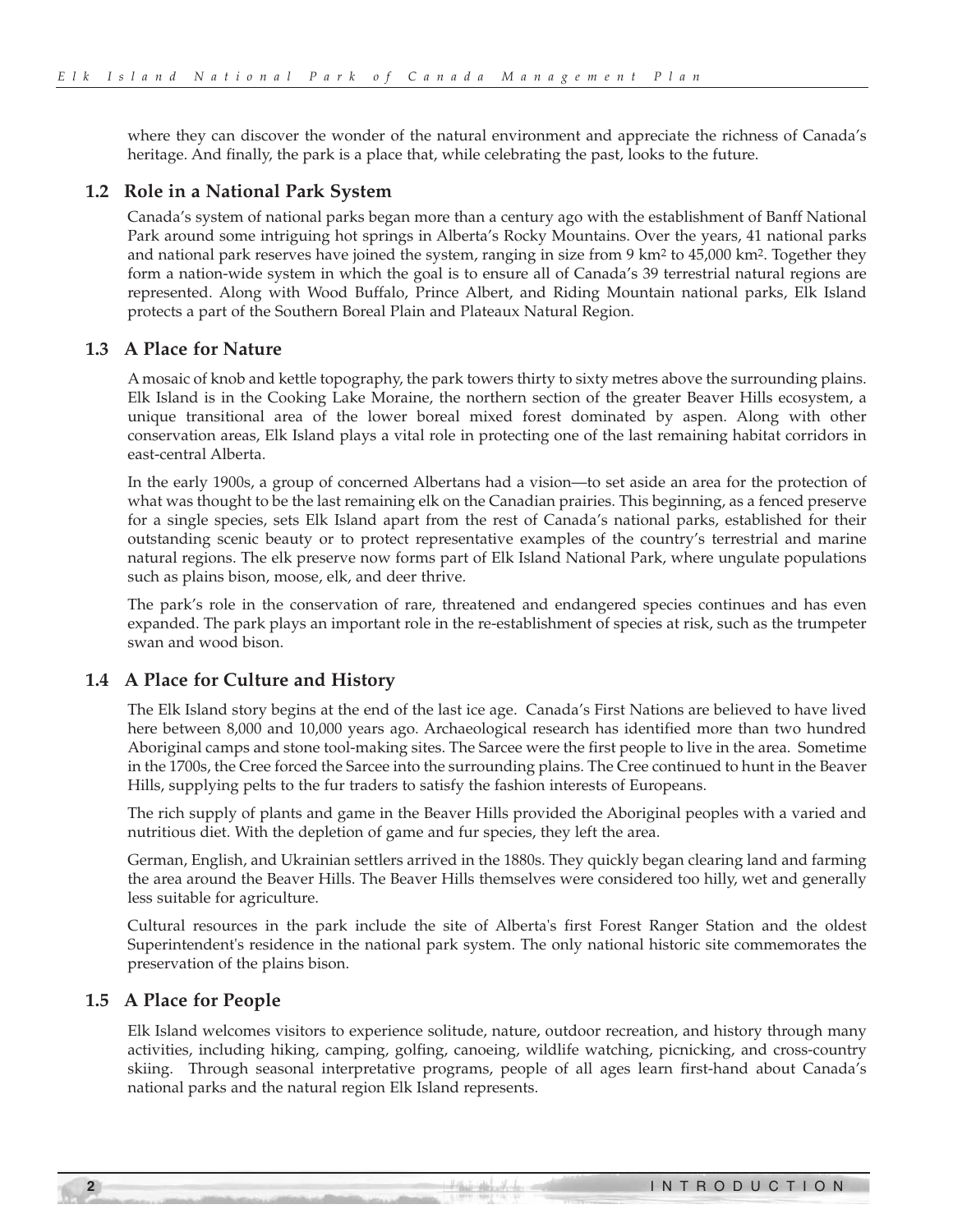Once one of few recreational attractions in the Beaver Hills area, the park boasted a dance hall, hotel, private cottages, band shell, police detachment, and a gas station. While many of these facilities have disappeared, today's visitors still enjoy various recreational activities.

As times and interests changed, so did the activities of park visitors. In the early days, a trip to the park was a major undertaking, requiring at least a full day and often an overnight stay. Better highways have made Elk Island a popular day-use destination where area residents find a short break from the daily routine.

At its peak in the mid-1960s, Elk Island attracted more than 500,000 visitors. Parking was scarce at Astotin Lake, vehicles crowded the parkway, and a quiet picnic spot was hard to find. This situation changed dramatically later in the decade as attendance dropped steadily. While specific information is not available, several factors could have contributed to this change—the growth of Edmonton and the introduction of other recreational facilities, higher fees, smaller advertising budgets, and the removal of several facilities.

## **1.6 A Place for the Future**

On behalf of the people of Canada, Parks Canada protects and presents nationally significant examples of our country's natural and cultural heritage. Fostering public understanding, appreciation and enjoyment of these places in ways that ensure their ecological and commemorative integrity is vital to this mandate.

The *Canada National Parks Act* requires each national park to have a management plan. These plans, which reflect the policies and legislation of Parks Canada, are prepared in consultation with Canadians and, every five years, are reviewed by the minister responsible for Parks Canada and tabled in Parliament.

This management plan update is part of Parks Canada's continuing effort to fulfill its obligation to future generations. The revised management plan will guide the overall direction of the park for the next 10 to 15 years. The park's management objectives are to achieve the following:

- describe a vision for the future;
- maintain ecological integrity;
- promote high quality visitor experiences;
- offer appropriate activities in a national park setting;
- involve others in protecting the shared ecosystem;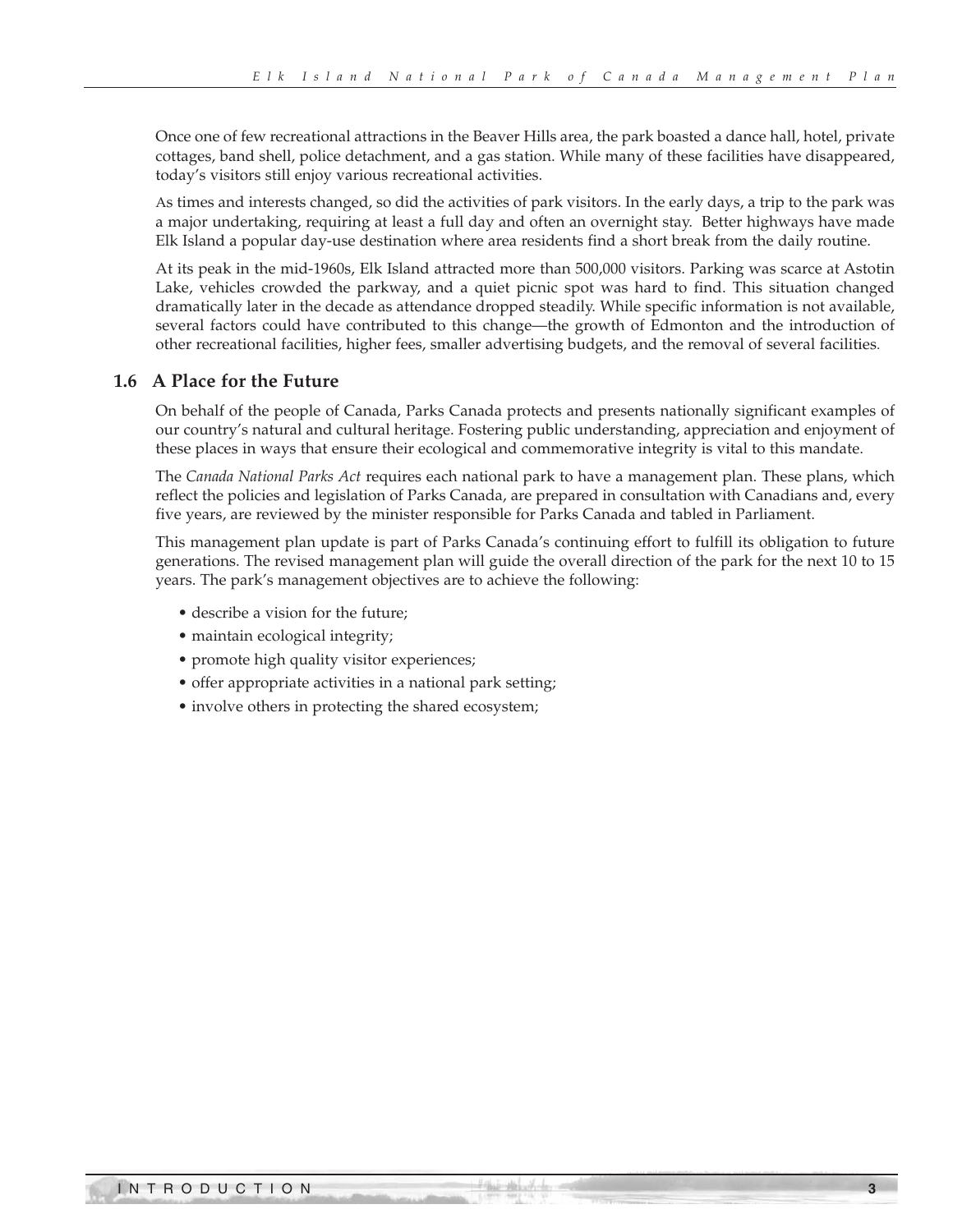|  | <i>INTRODUCTION</i> |
|--|---------------------|
|  |                     |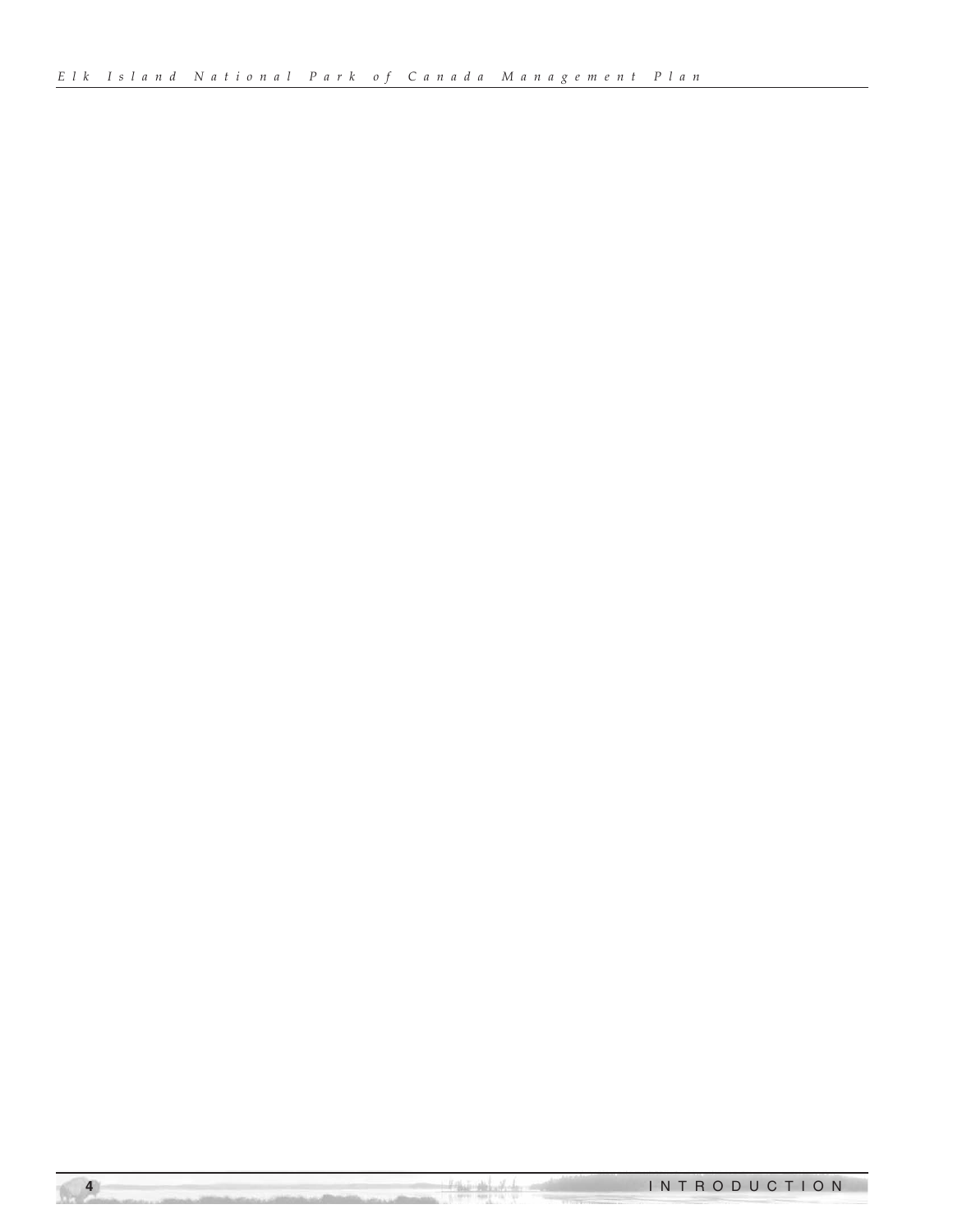

# **2.0 PLANNING CONTEXT**

## **2.1 Regional Setting**

Canada's only entirely fenced national park, Elk Island is located approximately 45 km east of Edmonton. The park, with an area of 194 km2, its neighbours, and adjacent provincial lands protect a core area of the Beaver Hills ecosystem (Figure 1). For some native species, this ecosystem is an important refuge from urban expansion in the Edmonton area.

Surrounded by three counties – Beaver, Lamont, and Strathcona, the park is within easy reach of many potential visitors. Some one million people live less than 100 km from the park. Highway 16 (the Trans-Canada Yellowhead Highway), which divides the park in two (Figure 1), offers easy access.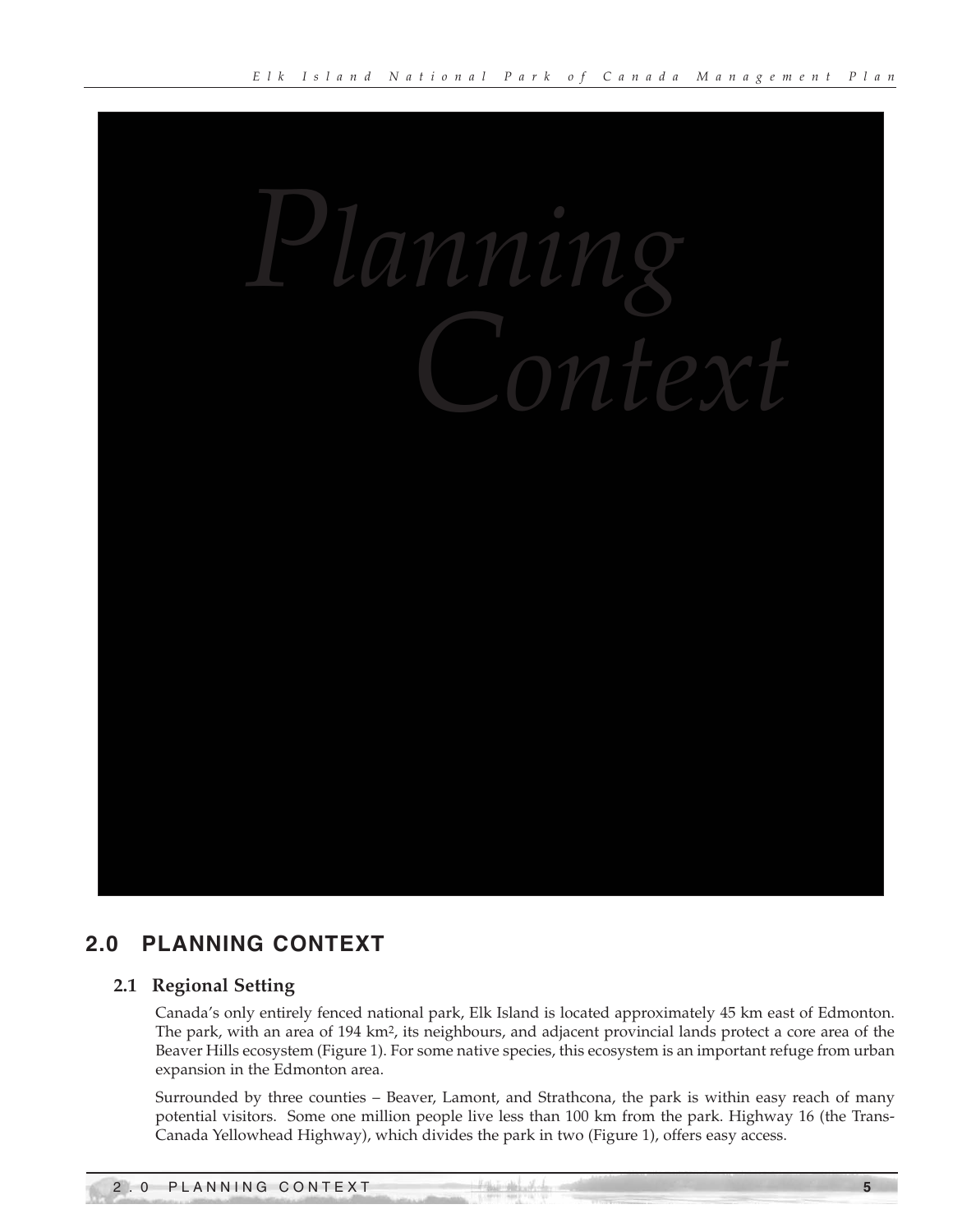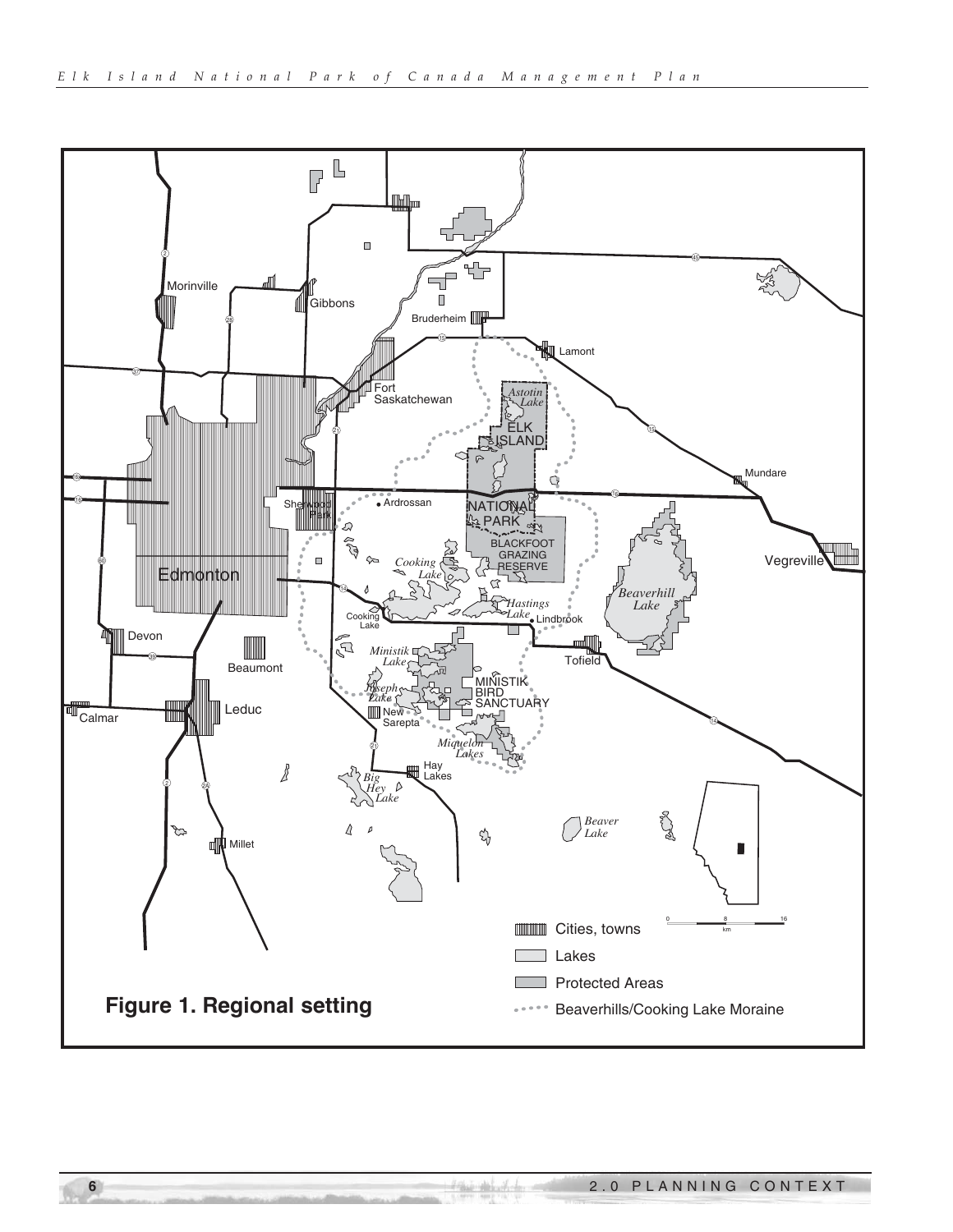Private land, primarily used for agriculture, borders the main park area (134 km2) north of the highway. Most visitor facilities and services are located here, including Astotin Lake, the Parkway, and the park's administrative centre. South of the highway, the wood bison area covers 60 km2. Facilities include a trail and a bison handling facility. Agricultural land borders this part of the park to the east and west. The Blackfoot/Cooking Lake Provincial Recreation Area is to the south, and the Ukrainian Cultural Heritage Village to the southeast.

## **2.2 Planning in a Changing Environment**

Many changes have taken place since the previous management plan was approved in 1996 – new issues and opportunities, completion of the park's Ecosystem Conservation Plan, new policies and legislation, and a better understanding of ecosystem-based management and biodiversity.

The 1996 plan resulted from nationwide public consultation and in-depth analysis of the social, economic, and environmental conditions facing the park. It is now time to re-evaluate these conditions and revise the plan accordingly.

The management plan also incorporates the concept of Ecological Integrity Statements (EIS) for national parks, which began to develop in the mid-1990s.

The following examples illustrate some of the changes in legislation, policies, plans and studies that have strengthened Parks Canada's commitment to preserving park resources in a way that integrates ecological integrity and the social and economic needs of surrounding communities:

- *Parks Canada Guiding Principles and Operational Policies*, 1994
- *Parks Canada Agency Act, 1998*
- *Cabinet Directive on the Environmental Assessment of Policy, Plan and Program Proposals*, 1999
- *Canada National Parks Act*, 2000
- *Parks Canada Action Plan in Response to the Panel on the Ecological Integrity of Canada's National Parks*, 2000
- *Unimpaired for Future Generations, The Report of the Panel on the Ecological Integrity of Canada's National Parks*, 2000
- *First Priority; Progress Report on Implementation of the Recommendations of the Panel on the Ecological Integrity of Canada's National Parks*, 2000

## **2.3 Park Management and Land Use**

As scientific understanding increases, park management continues to evolve. Many activities sanctioned by former policies are no longer considered appropriate in a national park. Indeed, many current efforts are aimed at restoring systems altered as a result of former policies, particularly in the area of fire suppression. Suppressing fires, confining ungulates, and preventing flooding caused by beaver dams, common practices at the turn of the century, disrupted the natural evolution of the environment. Aspen flourished under these conditions, to the detriment of a more representative mixed boreal forest. Today, park managers have a better understanding of the importance of natural processes to ecological integrity. Management actions and decisions are scrutinized and revised to benefit from the best scientific, social, and economic information currently available. Cooperative research with the Science Advisory Committee, the Friends of Elk Island Society, and other professional institutions are the foundation of a credible ecosystem-based management program.

## **2.4 Public Consultation**

Public feedback was instrumental in revising the management plan. Open houses were held in several communities surrounding the park including Edmonton, Lamont, Ardrossan, Tofield, and Vegreville. The Internet allowed people outside the region to offer their thoughts on the future direction of Elk Island National Park. Park staff and stakeholders also provided valuable insight into the management of the park.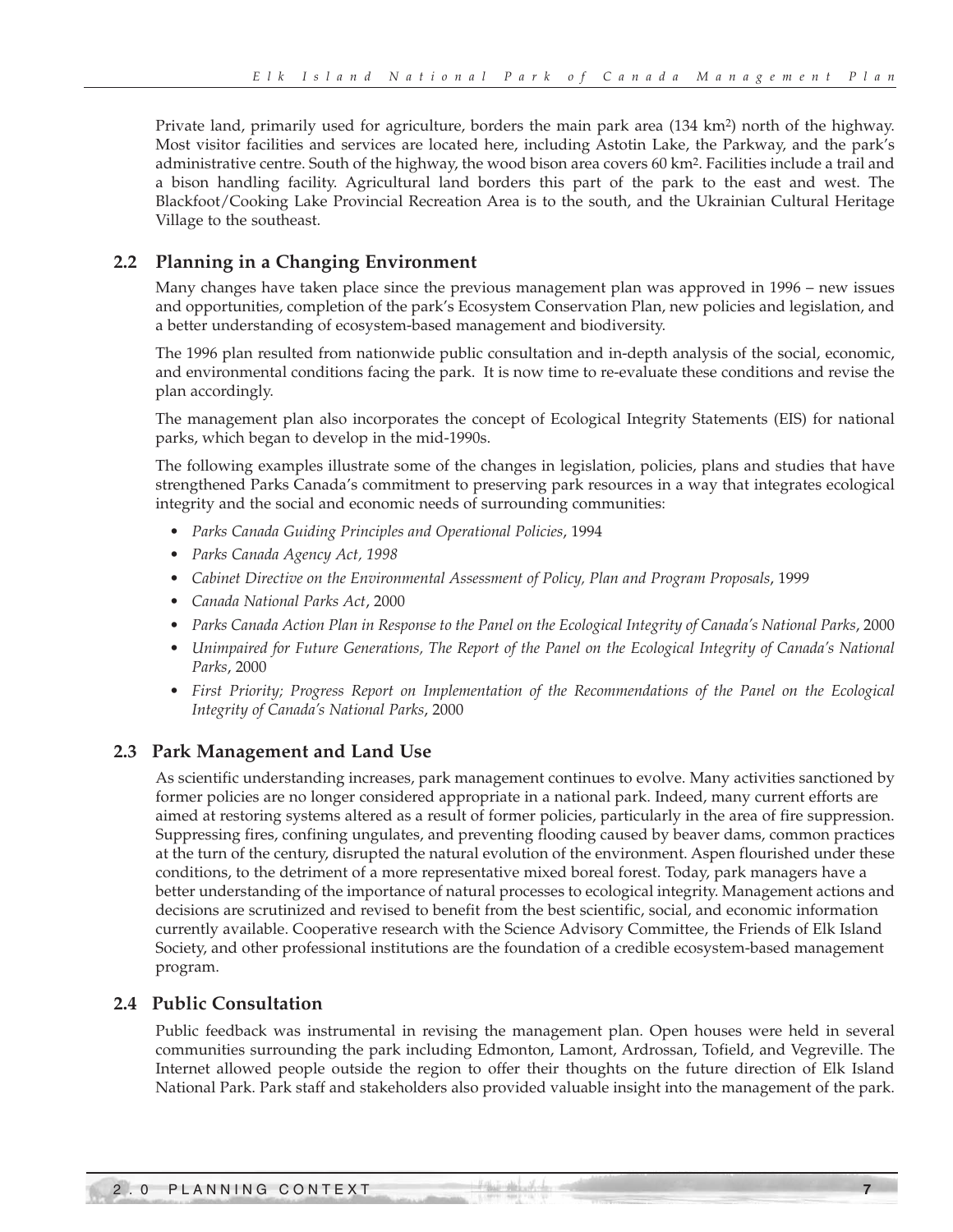## **2.5 Regional Cooperation**

Activities in the surrounding area have a profound impact on the park's ecological integrity. The regional population and industrial use have increased significantly in the past decade and growth is expected to continue. The Beaver Hills Initiative (Section 9.3) recognizes the need for a multi-jurisdictional approach to protect the Beaver Hills ecosystem for future generations. The park will play a significant role in maintaining the Beaver Hills ecosystem by protecting a core area; contributing expertise to assist other jurisdictions in making sound environmental decisions; and participating in the creation of regional, provincial, and national tourism strategies.

## **2.6 Ecosystem-Based Management**

One of the most difficult challenges national parks face is how to maintain a natural environment and protect important cultural resources, while at the same time supporting quality visitor experiences and contributing to social and economic needs. To address this challenge, Parks Canada has adopted a philosophy known as "ecosystem-based management".

Ecosystem-based management is a holistic approach that involves working with others to achieve common goals. Productive, positive, and long-term relationships are the key to its success. Multi-disciplinary in nature, ecosystem-based management seeks to integrate biological, physical, and social information. The goal is to preserve the park's resources in a way that integrates ecological integrity of the park and the social and economic needs of surrounding communities.

## **Key Components of Ecosystem-based Management**

- 1. Ecosystems extend beyond park boundaries. Activities on neighbouring lands affect the park's wildlife, water, and vegetation. By the same token, park activities affect its neighbours. Integrated management is essential.
- 2. People are a fundamental part of the ecosystem. Recognizing their own basic social and economic needs makes it possible for people to contribute to and benefit from a sustainable environment within the Beaver Hills ecosystem. Inside the park, these basic needs must be considered in the context of protecting ecological and cultural heritage. Outside the park, Parks Canada will encourage sustainable development and activities that incorporate heritage values.
- 3. Understanding the relationship between people and the environment, both past and present, is the foundation for good decision-making. Recognition of the meaningful role played by Aboriginal peoples is essential.
- 4. Parks Canada must carefully manage human use and development to ensure ecological and cultural resources are respected by setting limits where necessary to ensure the park is available for future generations to enjoy. Efforts are made to ensure visitors come to the park with the right expectations, visit at the right time of year, and participate in activities at the right place.
- 5. Decisions are based on the best current information (ecological, cultural, and social). Benchmarks and parameters help us understand the park's ecological integrity.
- 6. The precautionary principle guides the determination of appropriate levels of development, human use, and active ecosystem management initiatives.
- 7. Consultation with visitors, residents, and businesses, both inside and outside the park, creates awareness of ecosystems, the challenges involved in protecting them, and the role people can play.
- 8. Natural processes and adaptive management are important processes in maintaining and restoring ecosystems.

This management plan is founded on these ecosystem management components. While individual chapters address different issues, the actions in each are linked. Collectively they represent an integrated approach that Parks Canada believes will ensure Elk Island National Park of Canada continues as a living example of national park values.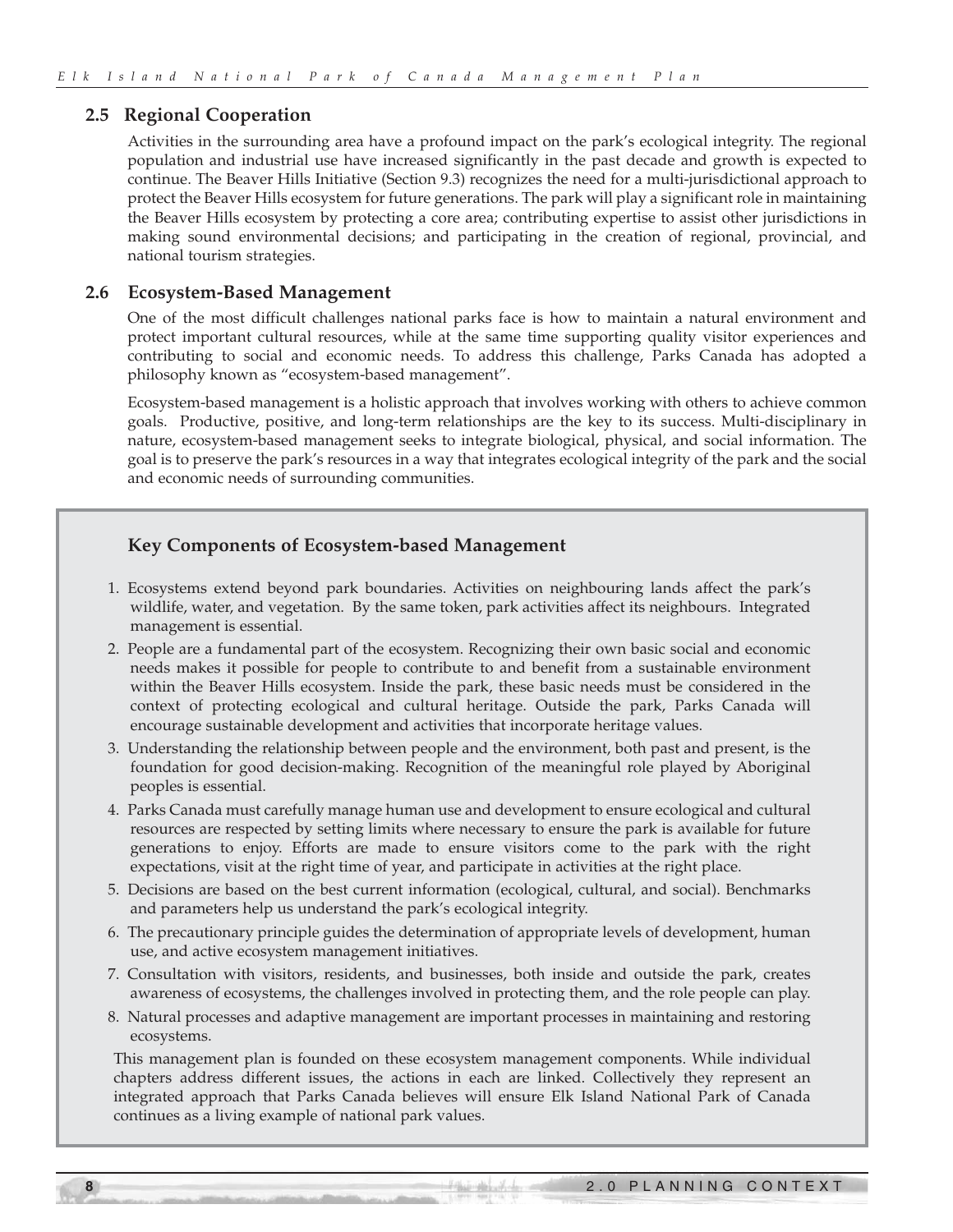

# **3.0 VISION FOR THE FUTURE**

## **3.1 Looking to the Future**

Management planning invites all Canadians to think about the future of their national parks, to envision what kind of places they should be, and to participate in identifying the actions that will make that vision a reality.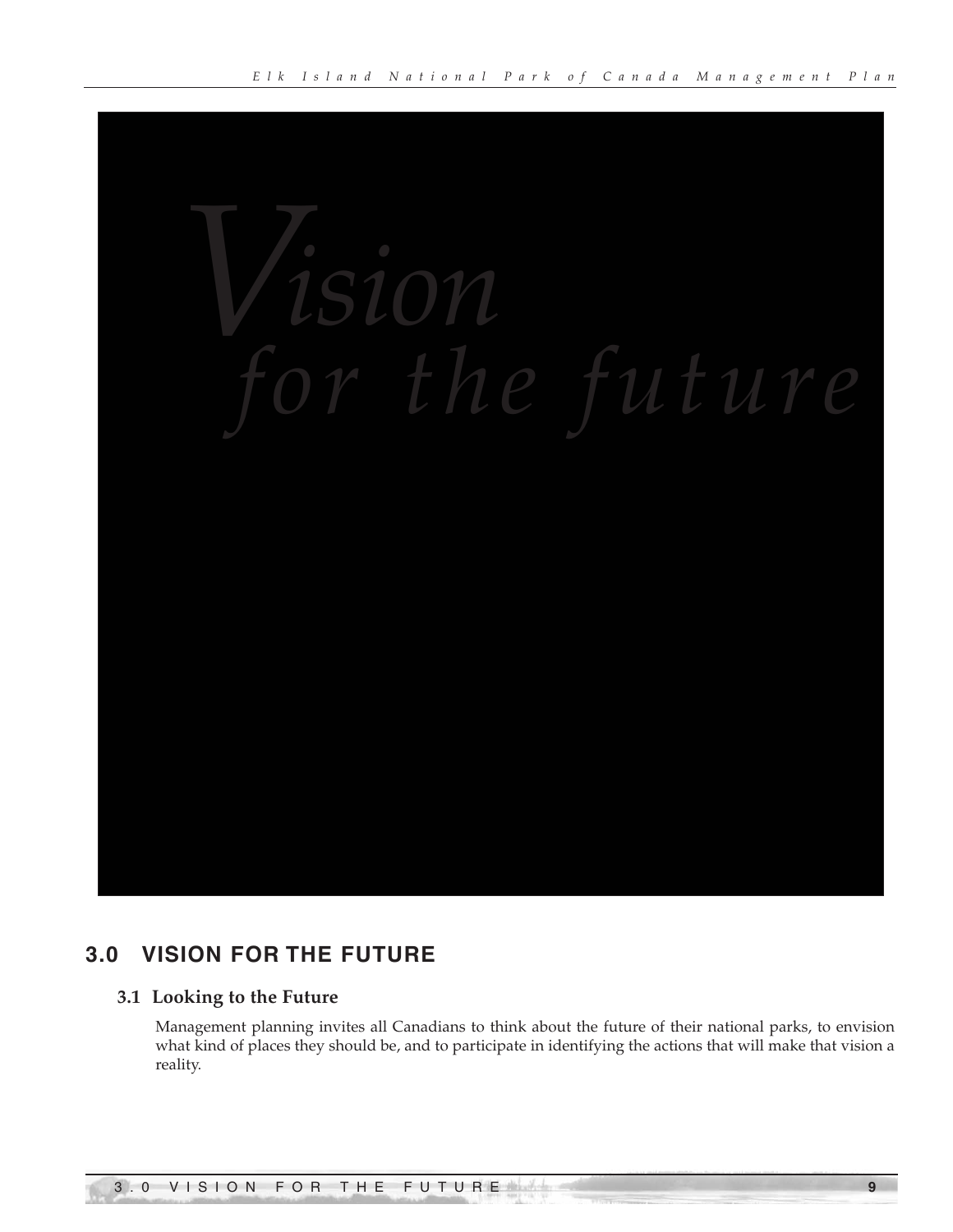Elk Island National Park will continue to:

- protect a portion of the Southern Boreal Plains and Plateaux Natural Region;
- remain a renowned destination where visitors can view and appreciate nature;
- play an important role in the re-establishment of species such as the trumpeter swan and wood bison;
- maintain or restore ecological processes, mainly fire, herbivory, and beaver flooding;
- form an integral part of the Beaver Hills ecosystem due to the joint efforts of surrounding landowners and Parks Canada; these co-operative efforts have made it possible to sustain a key connecting corridor between the boreal forest region to the north and the grassy plains to the south.

Throughout its history, Elk Island National Park has been a gateway to the world of leisure, letting visitors understand and appreciate the park's natural and cultural resources and enjoy various recreational activities such as nature viewing, camping, golfing, and hiking. A peaceful refuge filled with the sounds, smells, sights, and wonders of nature, the park is a quiet retreat from the urban setting. Future generations will be able to enjoy the park in the same way if visitors have the right expectations at the right time of year and participate in appropriate activities.

Visitors and residents in the area recognize that the future integrity of the park is directly linked to the longevity of the Beaver Hills area. Through cooperative efforts with its neighbours, Elk Island National Park promotes the coexistence of humans and nature in a sustainable relationship. People in Elk Island and the Beaver Hills area are an important component of the ecosystem and that these components change over time.

The landscape's integrity is restored through the natural processes of fire, herbivory patterns of large animals, and beaver related flooding. However, limitations such as the boundary fence and lack of predators continue the need for active management of bison, elk, and moose. In all cases, management is based on progressive social and natural science programs.

Striving for ecological integrity enables the park to continue providing visitors with appropriate experiences. A treasured resource, Elk Island welcomes people to experience a special place that is part of the family of Canada's national parks.

Parks Canada will have realized the vision for Elk Island National Park when the following strategic goals become a reality:

## *Managing for Ecological Integrity*

- the public understands the mandate of the national parks system, as well as Elk Island National Park's management, planning and programming designed to foster a shared responsibility for and understanding of ecological integrity.
- cooperative land use initiatives secure the long-term viability of the Beaver Hills ecosystem for future generations.
- fire, ungulate herbivory, and beaver flooding retain the viability of this transitional zone.
- the Beaver Hills ecosystem maintains its air and water quality.
- the park's vegetation reflects the area's natural composition, patterns, and diversity.
- wetlands and aquatic ecosystems support a diversity of plant and wildlife species.
- Elk Island National Park maintains the biological diversity of species representative of the region.
- Elk Island National Park maintains an appropriate level of ecological integrity.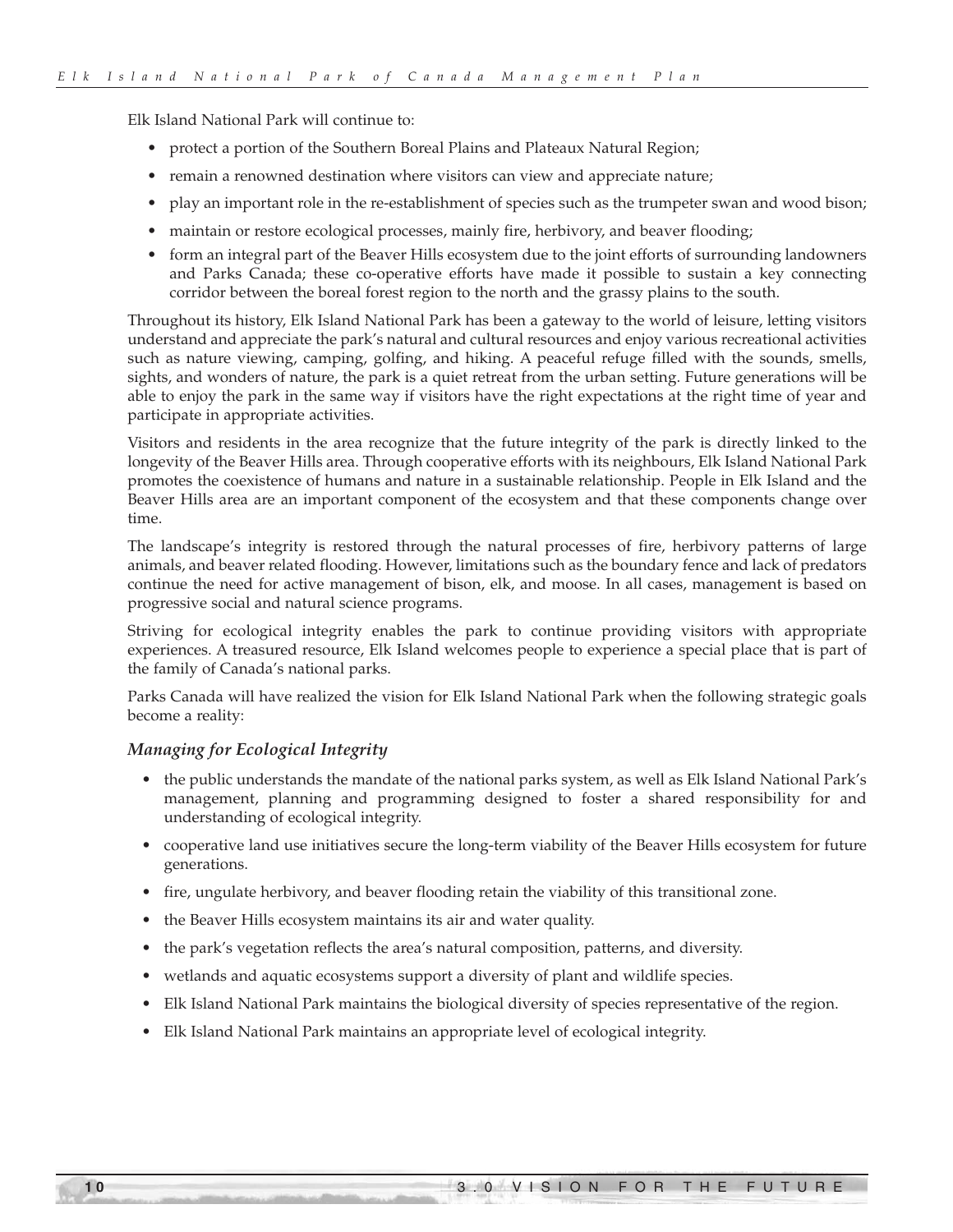## *Protection of Cultural Resources*

• cultural resources associated with Elk Island National Park of Canada are protected and the themes presented as part of the overall park message.

## *Heritage Presentation*

- Canadians and international visitors appreciate the natural and cultural history of the park and the role it plays in Canada's national parks system.
- visitors make choices that keep their impact on the ecological integrity of the park and surrounding area to a minimum.

## *Visitor Use and Services*

- Canadians and international visitors enjoy high quality, authentic learning and travel experiences that are based on national park values and that foster a sense of Canadian identity.
- a well-informed tourism industry promotes park messages and activities that support the goal of restoring or maintaining ecological integrity.
- appropriate facilities and services allow visitors with varying interests to enjoy the natural and cultural heritage of the park.

## *Transportation and Utilities*

• park roads enable visitors to understand and appreciate the park, while supporting the restoration and maintenance of ecological integrity.

## *Partnership and Public Involvement*

- key policy and planning decisions are timely, fair, and consistent, and are reached in an open and participatory manner.
- the ecological integrity of the park and the social and economic needs of the surrounding communities benefit from an integrated approach to managing land use, human activities, and ecological initiatives.

## *Administration and Operations*

- Elk Island National Park of Canada demonstrates sound environmental practices in all its activities, services, and products.
- visitors and staff contribute to the principles of environmental stewardship and sustainability.

The following chapters describe the objectives and key actions to achieve these goals.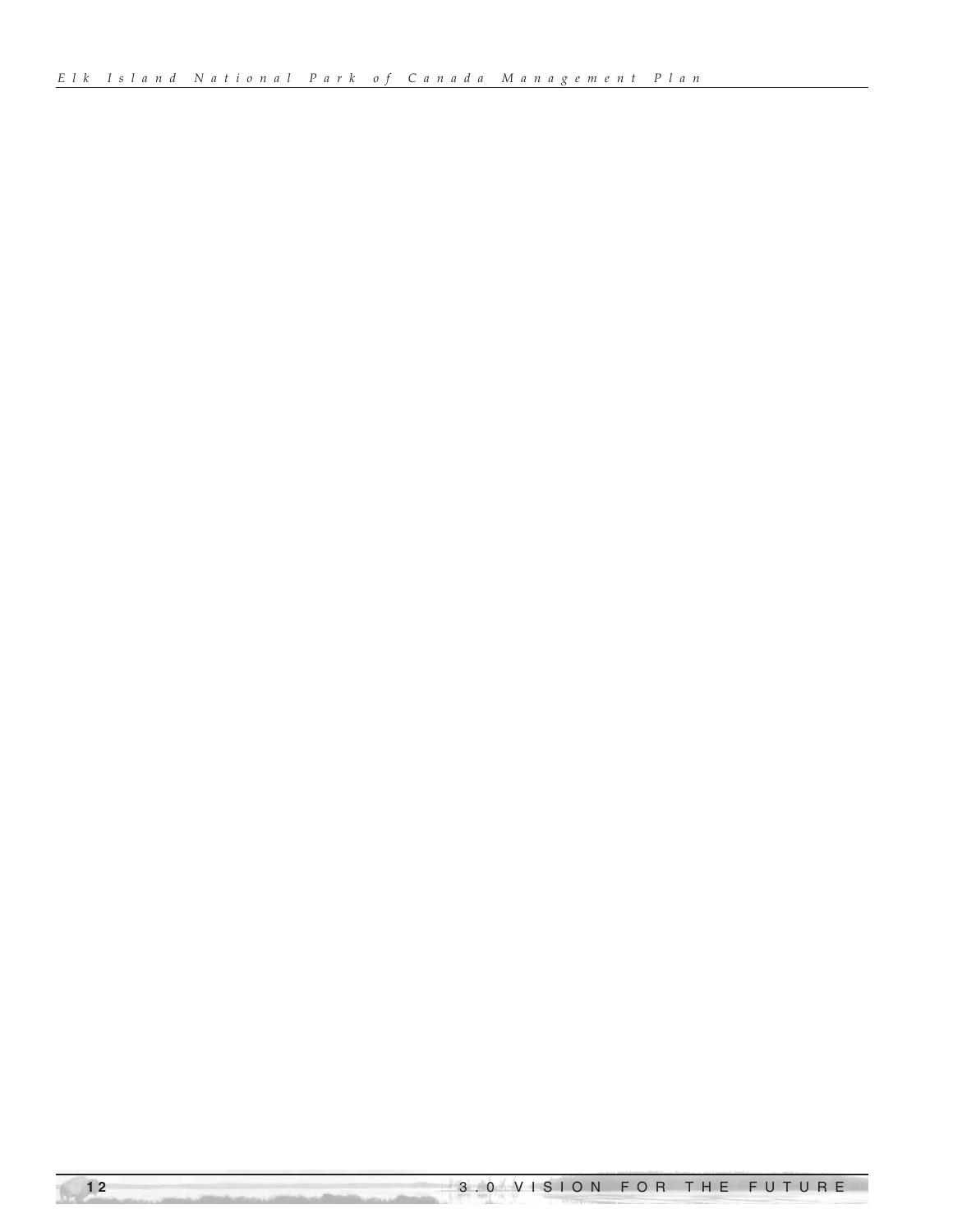

# **4.0 MANAGING FOR ECOLOGICAL INTEGRITY**

## **4.1 Overview**

*Maintenance or restoration of ecological integrity, through the protection of natural resources and natural processes, shall be the first priority of the Minister when considering all aspects of the management of parks.*

*– Canada National Parks Act*

Parks Canada defines ecological integrity as, "a condition that is determined to be characteristic of its natural region and likely to persist, including abiotic components and the composition and abundance of native species and biological communities, rate of change and supporting processes." (*Canada National Parks Act* ).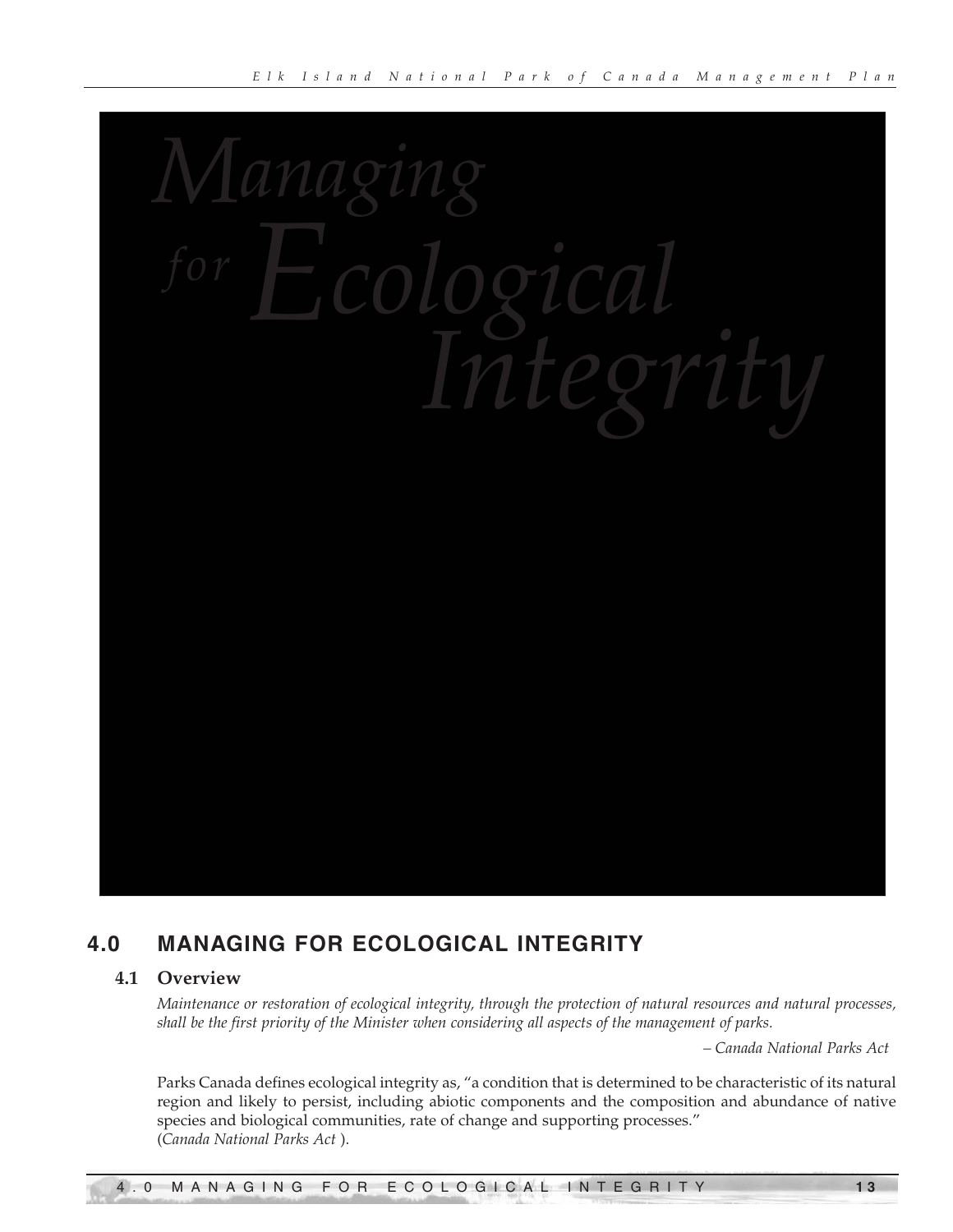In other words, a national park has ecological integrity when its native components (plants, animals, and other organisms) and processes (such as growth and reproduction) are not impaired, and people use the park and its surroundings in a way that respects the needs of those plants and animals and allows for natural processes.

Ecological integrity is not a static end-point, but rather a continuum of characteristics that a landscape or area should possess. Ecological integrity is measured in the following terms:

- ecosystem health, including the ability to evolve, develop and adapt to change;
- biological diversity, including the ecological and evolutionary processes that keep species functioning;
- the ability of plant and animal communities to resist or adapt to stresses and change;
- the ability of plants and animals to sustain healthy populations;
- the integration of people into the environment in ways that sustain both human quality of life and biological diversity.

## **4.2 Environmental Context**

## *A Glacial Legacy*

The advance and retreat of great glaciers during the last ice age sculpted the landscape of North America. The Elk Island area was no exception. An escarpment rising 60 metres out of the plains northwest of the park marks the edge of the Edmonton Formation, a layer of bedrock that extends west directly under Elk Island National Park. As the continental ice sheets passed over this escarpment they folded and buckled, forcing an insulating layer of glacial debris onto the ice surface.

When the vast ice sheets began to melt about 12,000 years ago, the debris-covered ice over Elk Island melted slowly where it lay, creating one of the most extensive dead ice moraines in the prairies, known as the Cooking Lake Moraine. As the ice block disintegrated, a variety of landforms appeared. Commonly known as "knob and kettle" topography, the park is a complex array of hummocks, prairie mounds, linear ridges, kames, post-glacial drainage channels, kettle ponds, fens, bogs, and sand hills.

Glaciation left other marks, including a 75 m layer of glacial till (a mixture of mud, sand, rock, and gravel) on top of the sedimentary bedrock. The park has no exposed bedrock, a characteristic unique among national parks in Alberta and British Columbia.

## *Aquatic Resources*

Lakes, ponds and wetlands are another legacy of glaciation, one that has been augmented by a large and growing beaver population. Rising 30 to 60 metres above the surrounding plain, the park lies virtually at the top of a regional watershed. In spite of this, drainage is poor. The park's 250 lakes and ponds, which cover 20 per cent of the park, are shallow, highly productive, and important to regional waterfowl. Bogs, fens, swamps, and marshes provide an important variety of wetland habitats.

## *Climate*

The park's small size and limited topographic relief create a relatively uniform climate, similar to that of the region. Thick forest and slightly higher elevation mean a shorter frost-free period, earlier freeze-up, and longer-lasting snow cover than the surrounding plains.

## *Vegetation*

The park includes a variety of habitats for plant and animal life. Hummocky terrain creates a variety of micro-climates that support a rich mosaic of aspen forest, wetlands, boreal mixed-wood forest, sedge meadows, shrubs, and grassland.

Elk Island contains more than one-quarter of all vascular plant species in Alberta, including several rare species. It is one of the few places in the province where North America's smallest flowering plant, Wolffia, grows.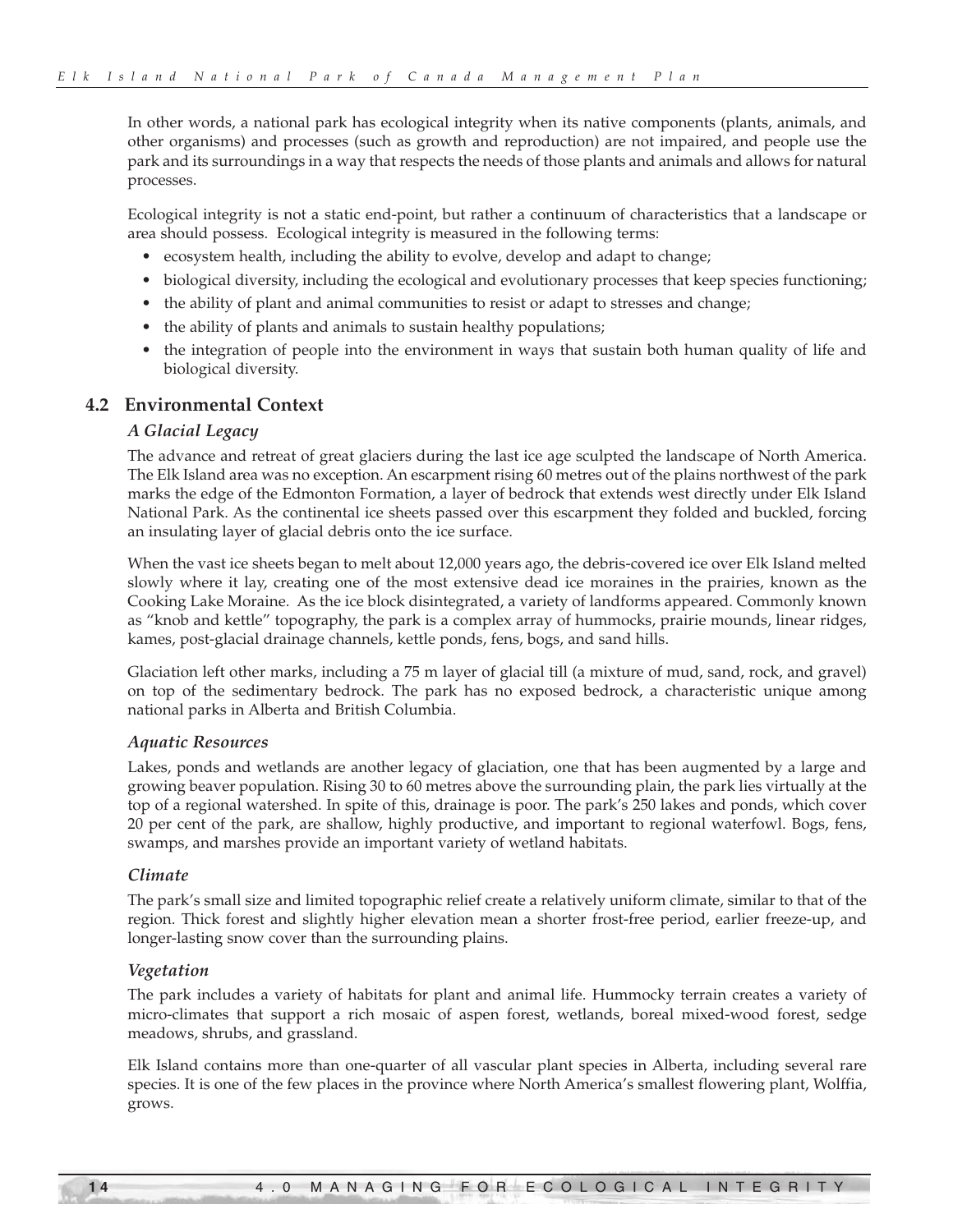#### *Wildlife*

The park's diverse landscape and habitat are home to a rich variety of wildlife, including 44 species of mammals, more than 250 species of birds, five species of amphibians, one reptile species and two species of fish. Songbird and waterfowl populations are noteworthy. The number of elk, deer, moose, and bison contribute to one of the highest densities of wild hoofed animals on the continent.

Rare, threatened and endangered wildlife find sanctuary in the park. A population of genetically pure and disease-free plains bison share space with the native elk the park was originally established to protect. The recovery of the wood bison depends on the park's herd of this threatened species. Moose were introduced between 1910 and 1914. Beaver, released in the 1940s, now number over 2,000. The 1980s saw the introduction of trumpeter swans, followed by the fisher in 1980s. All the introduced species were once native to the Beaver Hills.

#### **4.2.1 Rare and Unique Natural Resources**

The term "rare and unique natural resources" applies to features and wildlife that are significant, sensitive, or require special recognition. All these resources are located in Zone II (see Figure 5 – Park Zoning), where activity is kept to a minimum and the impact of actions on the resources is considered in any planning decision.

Environmental assessments will pay particular attention to these sensitive areas to help determine acceptable levels of change over time.

#### *Features*

#### *Saline Marshes*

The saline marshes are the rarest wetlands in the park. Dominated by the arrowgrass family, they are found along the park's eastern boundary and south of Walter Lake.

#### *Soap Holes*

The evaporation of ground water at these locations contributes to the accumulation of soluble salts at the surface. Poorly drained, these soils support a unique community of alkali grasses. Soap holes in the park are on the east side of the Hayburger Trail.

#### *Needle-Leafed Evergreen and Deciduous Wetlands*

These swamps consist of a mix of white spruce, black spruce and larch. The only wetland of its type in Western Canada, it is found in the northern section of the park.

#### *Spruce Islands of Astotin Lake*

Large mature stands of native white spruce grow on several islands in Astotin Lake. These unique areas escaped the effects of fire and browsing by ungulates. They are important habitat for some species.

#### *Old Growth Mixed Wood Forest*

The most representative area of old growth mixed wood forest is found in the northern part of the park. Loss of this small, localized habitat would be devastating for certain birds.

#### *Jack Pine*

A small, isolated stand of jack pine grows west of the parkway, south of the turnoff to the park administration building. Recent surveys located only one living jack pine in this stand.

#### *The Sand Hills*

Sandy soils are naturally exposed in three areas—southeast of Moss Lake; the southwest corner of the Wood Bison Trail, known locally as the Blueberry Hills; and the west side of Walter Lake. The Blueberry Hills, where soil conditions have turned the aspen bark white, are of particular interest.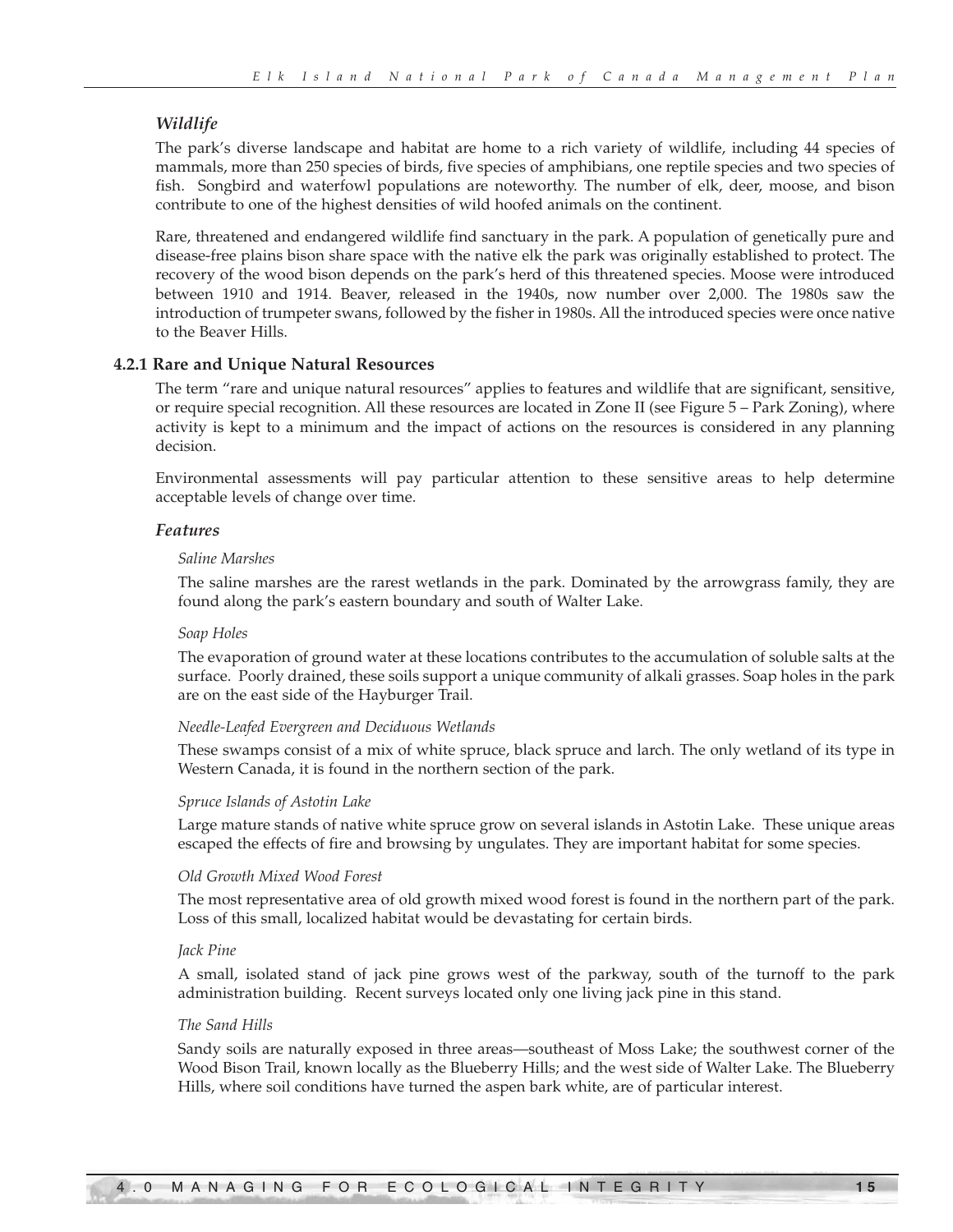#### *White Birch Communities*

White birch communities are rare in the area. They occur in closed stands and are prominent on the west side of Tawayik Lake.

#### *Natural Licks and Ground Water Springs*

Several springs in the park provide a source of minerals for ungulates. The water chemistry of the springs also supports unique vegetation.

#### *Wildlife*

#### *Wood Bison*

Wood bison is the only species in the park listed as threatened by the Committee on the Status of Endangered Wildlife in Canada (COSEWIC). Wood bison are not native to Elk Island. The herd was introduced into the park in 1965 as part of the wood bison recovery effort.

#### *Badger*

The badger, considered rare locally, appears to be on the increase around the park. There have been several recent sightings in the park. Re-establishing badgers would result in a more natural predator–prey relationship for ground squirrels.

#### *Water Shrew*

The water shrew, considered rare in the park and scarce regionally, is only seen on rare occasions. As its name implies, this species frequents the shores of lakes and ponds and other wetlands.

#### *White-Tailed Jackrabbit*

The presence of coyotes and the lack of open rangeland make the park unsuited to the white-tailed jackrabbit, which is found elsewhere in the region.

#### *Fisher*

Fishers were reintroduced in the Beaver Hills area and the park in the mid–1980's. Although several sightings of fishers are reported every year, their status is unknown.

#### *Pine Marten*

The pine marten is a rare transient. While there is no definitive population in the park and surrounding area, tracks have been observed in mature spruce stands on the Astotin Lake islands.

#### *Red Fox*

Historically uncommon in the area, the red fox is widespread outside the park. This species does not reside in the park because of the large coyote population.

#### *Black Bear*

Black bears are rare in the area. The park is unsuitable habitat because of its small size, lack of corridors linking it to larger habitat, and a limited berry supply. Black bears are usually removed from private land in the area.

#### *Northern Long-Eared Bat*

The northern long-eared bat is the rarest bat in the park. The Elk Island region is at the northern limit of its range. This bat has been observed close to buildings and cleared areas but little is known about its life history.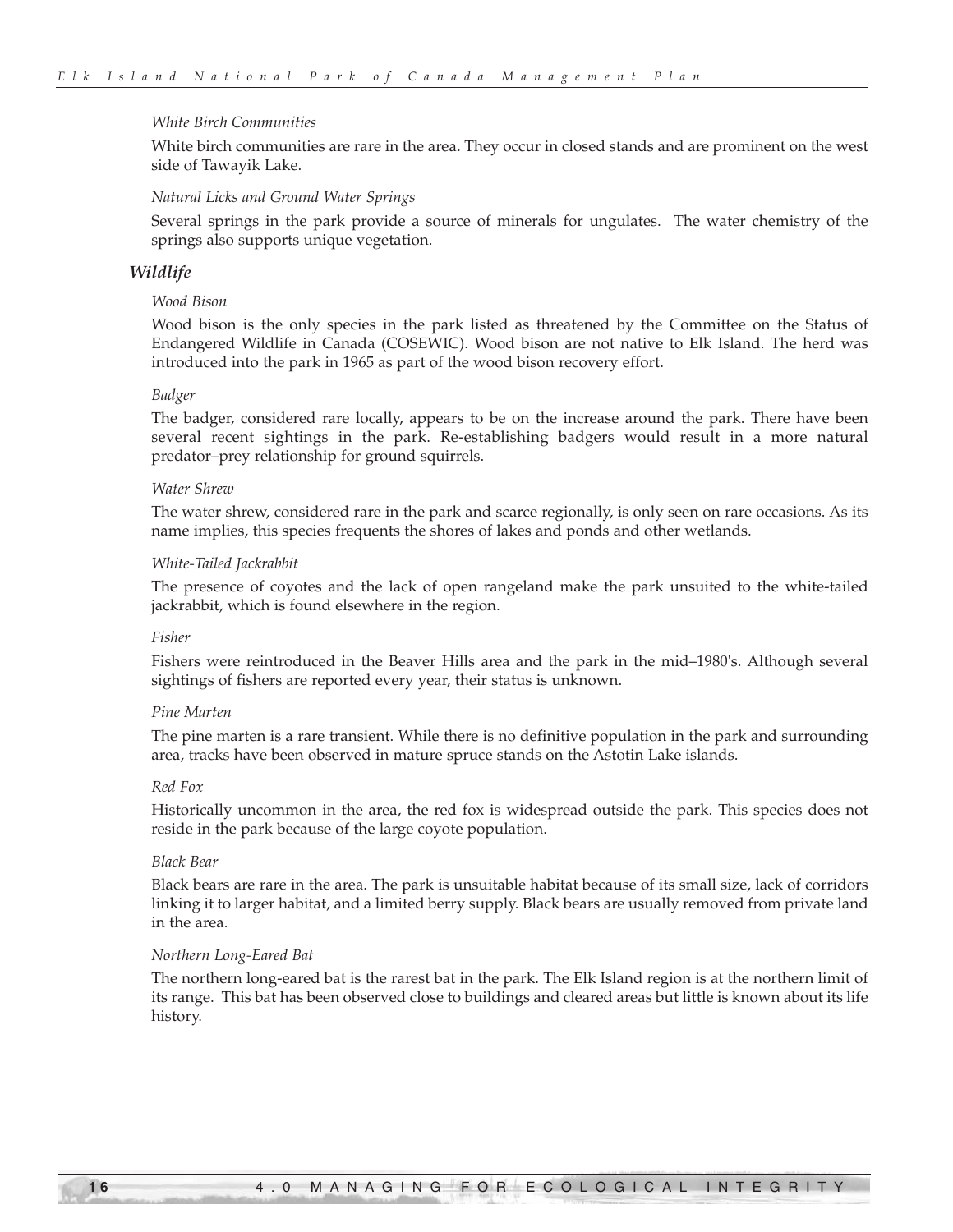## *Birds*

Of the 253 species recorded in the park, 137 species are known to breed there. The following birds are considered rare breeders in the park.

#### *Chestnut-Sided Warble*

The chestnut-sided warbler is one of the rarest warblers breeding in the park. Breeding pairs have been observed in mature aspen stands with a thick understorey of beaked hazel, usually on south facing slopes.

#### *Trumpeter Swan*

The trumpeter swan reintroduction program, ongoing since 1987, aims to restore a population in the Beaver Hills area in an effort to expand its range. Although listed as threatened in 1987, COSEWIC now considers the trumpeter swan "not at risk." While several breeding pairs have returned to the park and area, the goals of the re-introduction program have not been reached.

#### *Bobolink*

The bobolink is a rare bird, only ever recorded in the hay meadow. Records indicate it has bred in the park.

#### *Brown Creeper*

The brown creeper is one of the rarest permanent residents of the park.

#### *Sedge Wren and Black-Billed Cuckoo*

The sedge wren and the black-billed cuckoo are rare summer residents.

## **4.3 Threats to Ecological Integrity**

Despite its high degree of ecological integrity, Elk Island National Park is not entirely free of environmental stress. The indicators of ecological integrity discussed later in this section are based on the major stressors summarized below. Developed from the *Ecosystem Conservation Plan* (1999), the list was revised by an interdisciplinary group of resource managers, wildlife biologists, local residents, park users and staff.

*Land use* around the park increases fragmentation and decreases habitat connectivity. The park has become a small patch of lower boreal mixed forest nestled in an agro-industrial community.

*The proximity of urban development* (Fort Saskatchewan and Edmonton) increases the probability of atmospheric contamination, which may have an impact on air quality.

*Park roads and facilities* affect the connectivity of aquatic habitats, disrupting the development of some wetlands. *Water management practices outside the park* influence the hydrology, quality, and ecology of water and aquatic habitats in the park. *A dam* that once blocked the main drainage system outside the park resulted in the disappearance of several native fish species that once migrated from the North Saskatchewan River into Astotin Lake. *Rural development* has increased significantly along the drainage.

*Year-round consumption of vegetation by a large number of ungulates* affects the structure, function and type of plants in the park. No major ungulate mortalities have been recorded for more than 20 years. The need to remove ungulates requires infrastructure (e.g., traps, larger pens) and time to round up, trap and hold animals during the winter. High population densities and increased ungulate management may upset the balance between natural grazing patterns, vegetation structure, and succession. Elk, moose and deer feed on deciduous saplings while bison trample and break conifer saplings, hindering the development of a spruce forest.

*Lack of fire* has altered the park's vegetation, mainly the understorey.

*Domestic animal diseases in the Beaver Hills ecosystem* pose a constant threat to the park's ungulates. Cattle ranching is well established near the park and there are a number of game farms in the area. Park staff invest a great deal of time monitoring infectious diseases in bison and elk populations. Living in a fenced,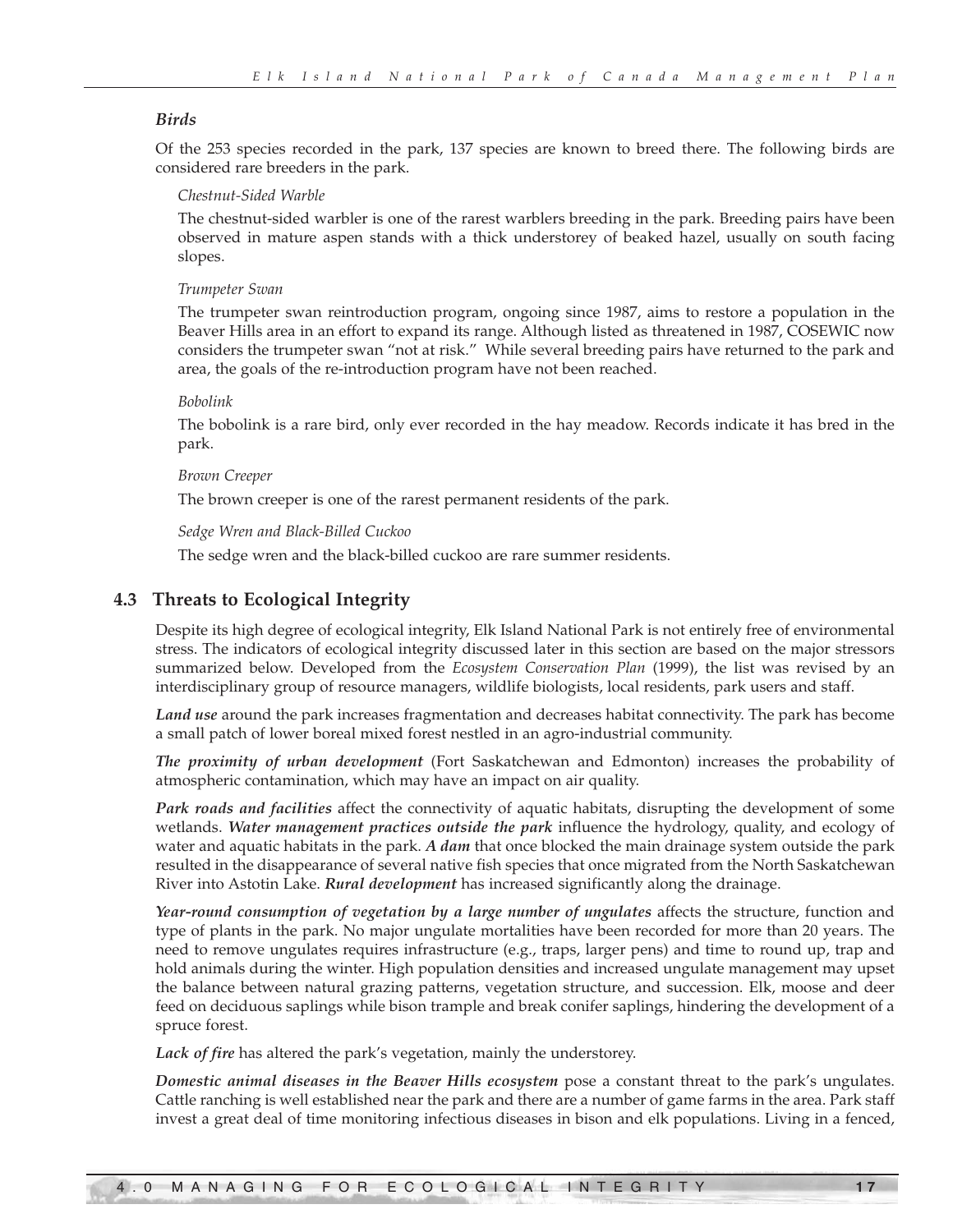densely populated environment may also exacerbate the impact of naturally borne pathogens and parasites (e.g., liver fluke and winter ticks).

*Exotic plants* continuously invade the park. Some extremely invasive species compete with native plants. The park has an ongoing program to prevent the introduction and establishment of exotic plants, including noxious weeds.

## **4.4 Managing for Ecological Integrity**

In spite of its fence, Elk Island National Park is not a closed ecosystem. It is neither self-sustaining, nor immune to influences from beyond its boundary. Protecting and restoring biological diversity in this fenced sanctuary require more intensive resource management than traditionally employed in Canada's national parks. The challenge in managing for ecological integrity in Elk Island is to ensure management actions evolve and reflect the park's vision and goals for ecological integrity.

Managing for ecological integrity is based on the following understandings.

- the first priority is to restore or maintain important ecological processes, mainly fire, herbivory, and beaver flooding.
- the park recognizes that humans modify the ecosystem and that human impact on the ecosystem is an evolving process.
- comparisons between the past and present respect the changes that have taken place locally, regionally, and globally.
- it is important to understand the scale of the landscape under consideration. Many natural processes such as bison migration or mass fire cannot be replicated because of fragmented natural habitat. Elk Island will never represent a system where large-scale ecological processes are completely restored.
- in small, fragmented ecosystems, disturbances can have more pronounced effects due to limited buffering capacity.
- ecological integrity is not static; it reflects the constant adaptation of the landscape and of the resulting changes in the ecosystem. More emphasis will be placed on assessing the current state of ecological integrity as a point in time along an evolving path.
- the park must continue to refine current indicators (Section 4.12) and adapt its management program accordingly.

## **4.5 Awareness and Support for Ecological Integrity**

Communicating the park's objectives and initiatives to the public, whose decisions and actions influence ecosystems, is vital in fostering support for ecological integrity. The participation of governments, local residents, visitors, and all Canadians is necessary to accomplish goals, objectives and actions related to ecological integrity.

## **4.5.1 Strategic Goal**

*The public understands the mandate of the national parks system, as well as Elk Island National Park's management, planning and programming, fostering a shared responsibility and creating an understanding of ecological integrity*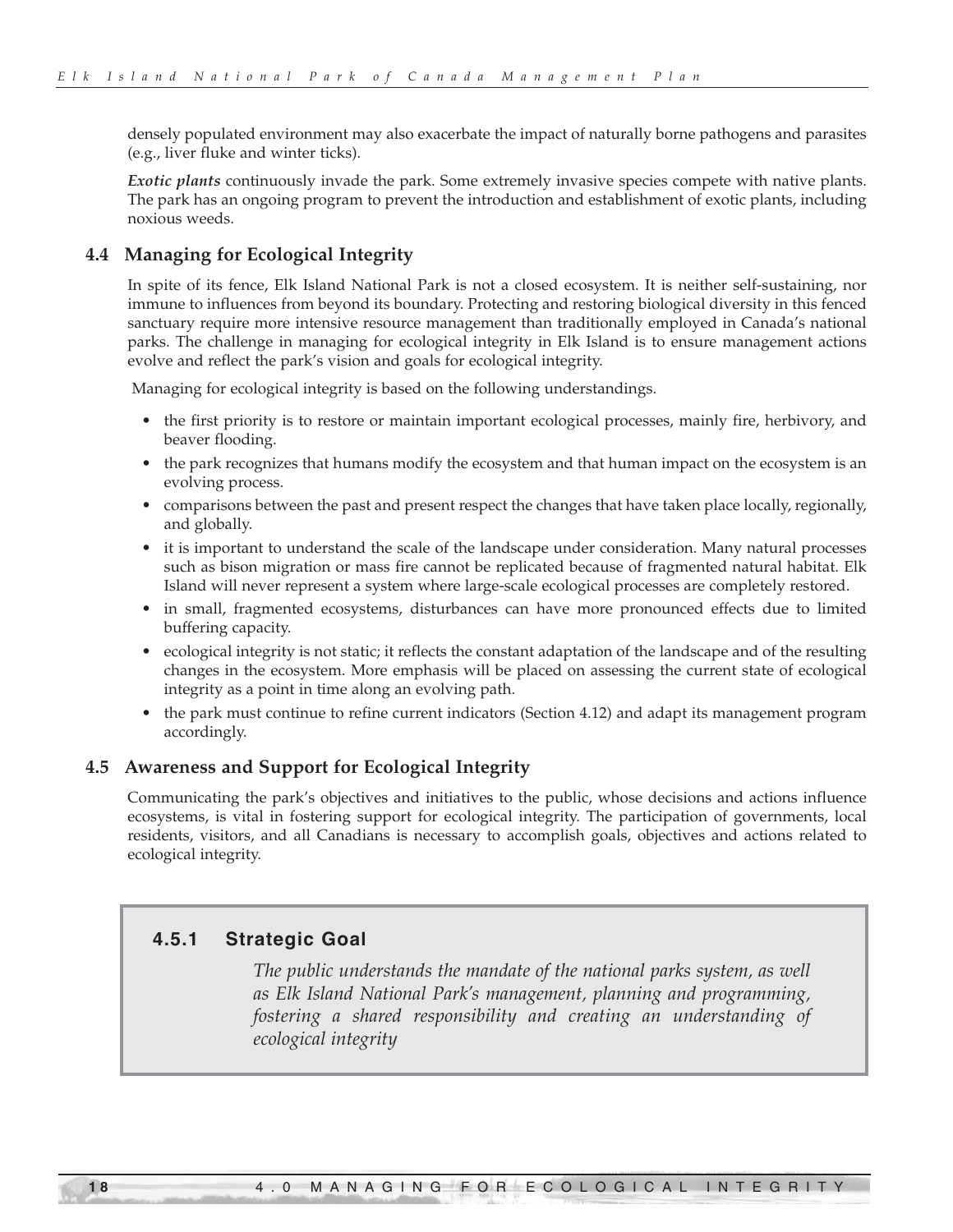## **4.5.2 Objectives**

To communicate with key stakeholders, the general public, and tourism and educational institutions.

To include messages about ecological integrity in all major park communication products and activities.

#### **4.5.3 Key Actions**

- 1. Provide information about the prescribed burn program for stakeholders and neighbours.
- 2. Offer programs for the public, staff, local landowners, special interest groups, and local schools about ecological integrity.
- 3. Coordinate the park's environmental education program with local and regional school districts.
- 4. Develop park-specific messages for television, brochures, and interpretive programs.
- 5. Cooperate with local tourism organizations on joint messages and marketing initiatives.
- 6. Participate in revising the Alberta school curriculum concerning ecosystem management.

## **4.6 Shared Regional Ecosystem**

The Beaver Hills ecosystem is one of the last remaining habitat corridors in east-central Alberta. While the park's fence restricts the movement of bison, elk and moose, all other mammals are able to migrate in, out, or through the park. From a regional perspective, this area is also becoming the industrial heartland of Alberta.

The long-term viability of any ecosystem depends on the community's ability to successfully manage the physical, biological, economic, and social environment. Business and industry are crucial to economic development and contribute to a high quality of life for the community. Protected areas are important storehouses for shared resources such as water, air, land, and biological diversity. The two must work together to achieve sustainable land use policies for the Beaver Hills communities and to implement environmentally sound technology and land use practices.

## **4.6.1 Strategic Goal**

*Cooperative land use initiatives secure the long-term viability of the Beaver Hills ecosystem for future generations.*

## **4.6.2 Objectives**

To practice sustainable land use, through the Beaver Hills Habitat Corridor Initiative, in cooperation with neighbours and key stakeholders in the region.

To recognize the link between environmental conservation, the economy, and human health.

#### **4.6.3 Key Actions**

- 1. Engage in discussions with key stakeholder groups that share similar sustainable ecosystem management objectives.
- 2. Participate and foster involvement in the Beaver Hills working group.
- 3. Help stakeholders draft a mission and vision for the Beaver Hills working group.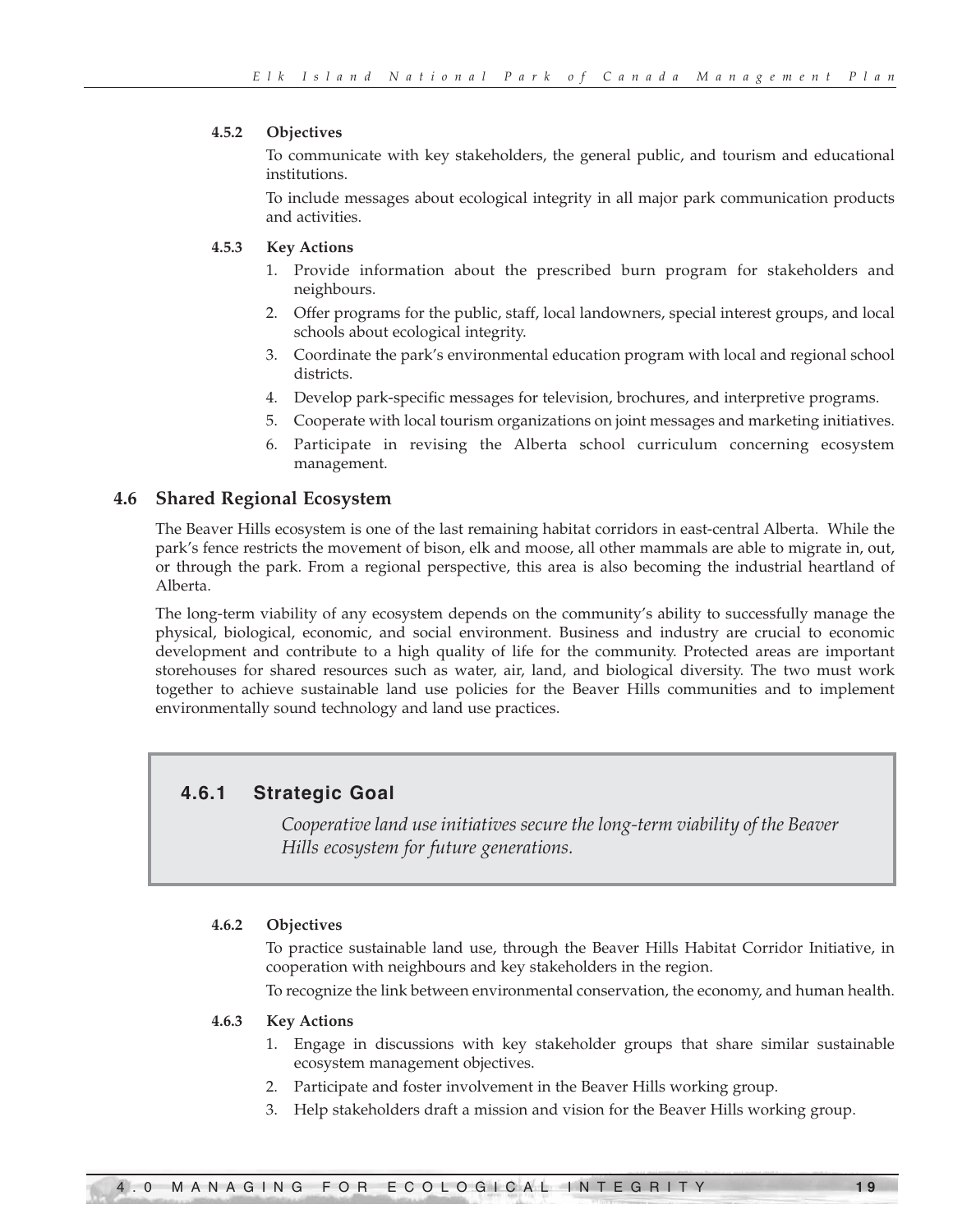- 4. Participate in identifying actions to sustain shared resources; restore ecological corridors for fish and wildlife; and sustain prosperity and quality of life for the community.
- 5. Help develop a research and monitoring framework to address ecological, social, and sustainable land use.

## **4.7 Restoring or Maintaining Ecological Processes**

Conservation planning in Elk Island National Park is based on the following philosophies:

- fire and ungulate herbivory are key processes that maintain the ecological integrity of the ecosystem;
- beaver-related flooding plays an important ecological role;
- humans have always interacted with the environment.

## **4.7.1 Strategic Goal**

*Fire, ungulate herbivory, and beaver flooding retain the viability of this transitional zone.*

#### **4.7.2 Objectives**

To restore fire, herbivory, and beaver flooding as natural processes. To manage the level of grazing within the natural range of variation.

#### **4.7.3 Key Actions**

#### *Prescribed fire*

- 1. Prepare prescribed burn plans for the park. These plans consider the appropriate frequency of fires, the variety of plants and animals in the park, and the rare and unique cultural and natural resources.
- 2. Where possible, assist neighbours in the Beaver Hills with their fire management initiatives.
- 3. Identify and encourage research on prescribed fire.

#### *Ungulate Herbivory*

- 4. Identify and encourage research related to herbivory.
- 5. Implement the Reduction Stragety for Ungulates (1999) to manage the level of grazing within the natural range variation.

#### *Beaver Flooding*

- 6. Monitor wetland flooding through remote sensing to determine both short and longterm effects.
- 7. Survey beaver populations to determine their status and distribution.
- 8. Remove beaver where the park's infrastructure is at risk.
- 9. Identify and encourage research on the effect of flooding.

## **4.8 Air and Water Quality**

The proximity of urban and industrial development increases the probability of air and water contamination in the park and surrounding area. Extensive agricultural land in the Beaver Hills also raises concern about water quality and bio-contaminant loading. In a small park like Elk Island, waste management practices and the placement of road culverts can also threaten water quality.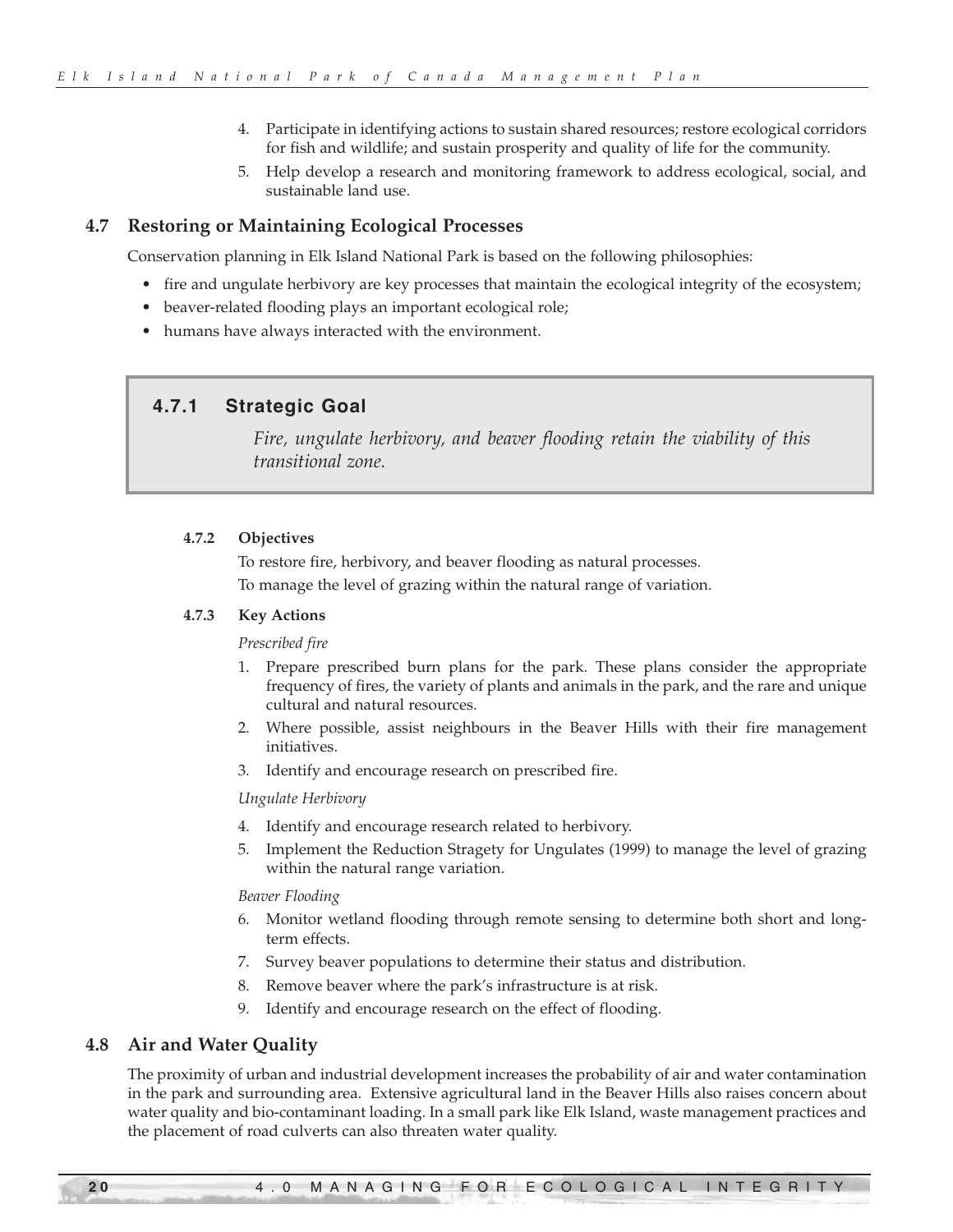## **4.8.1 Strategic Goal**

*The Beaver Hills ecosystem maintains its air and water quality.*

#### **4.8.2 Objective**

To cooperate with neighbouring jurisdictions on air and water quality programs for the Beaver Hills area.

#### **4.8.3 Key Actions**

#### *Air Quality*

- 1. Set up stations in the park with Environment Canada Meterological Services and other industrial partners to monitor air quality in the park and surrounding region.
- 2. Participate in air quality research and management initiatives in the Beaver Hills ecosystem.

#### *Water Quality*

- 1. Monitor water quality in the Beaver Hills ecosystem for evidence of contamination.
- 2. Monitor invertebrates and fish diversity within the Beaver Hills ecosystem every five years.
- 3. Evaluate the park's wastewater treatment and address potential impacts on Astotin Lake.

## **4.9 Vegetation**

Located in the boreal forest natural region, Elk Island National Park is best described as a transitional area where aspen dominate the lower boreal mixed wood forest. Vegetation patterns change constantly due to the park's geography and climate. Non-native species have invaded the park's small pockets of grasslands. Management of ungulate populations, fire suppression, and beaver flooding also have a considerable impact. In spite of these pressures, the park's vegetation remains resilient. Restoring natural processes are the main tools to maintain natural vegetation diversity and patterns.

## **4.9.1 Strategic Goal**

*The park's vegetation reflects the area's natural composition, patterns, and diversity.*

#### **4.9.2 Objective**

To restore and maintain representative vegetation.

## **4.9.3 Key Actions**

- 1. Adjust targets for maintaining and restoring representative vegetation using information obtained from the bio-monitoring program.
- 2. Use prescribed fire and ungulate herbivory as management tools to maintain and restore park vegetation.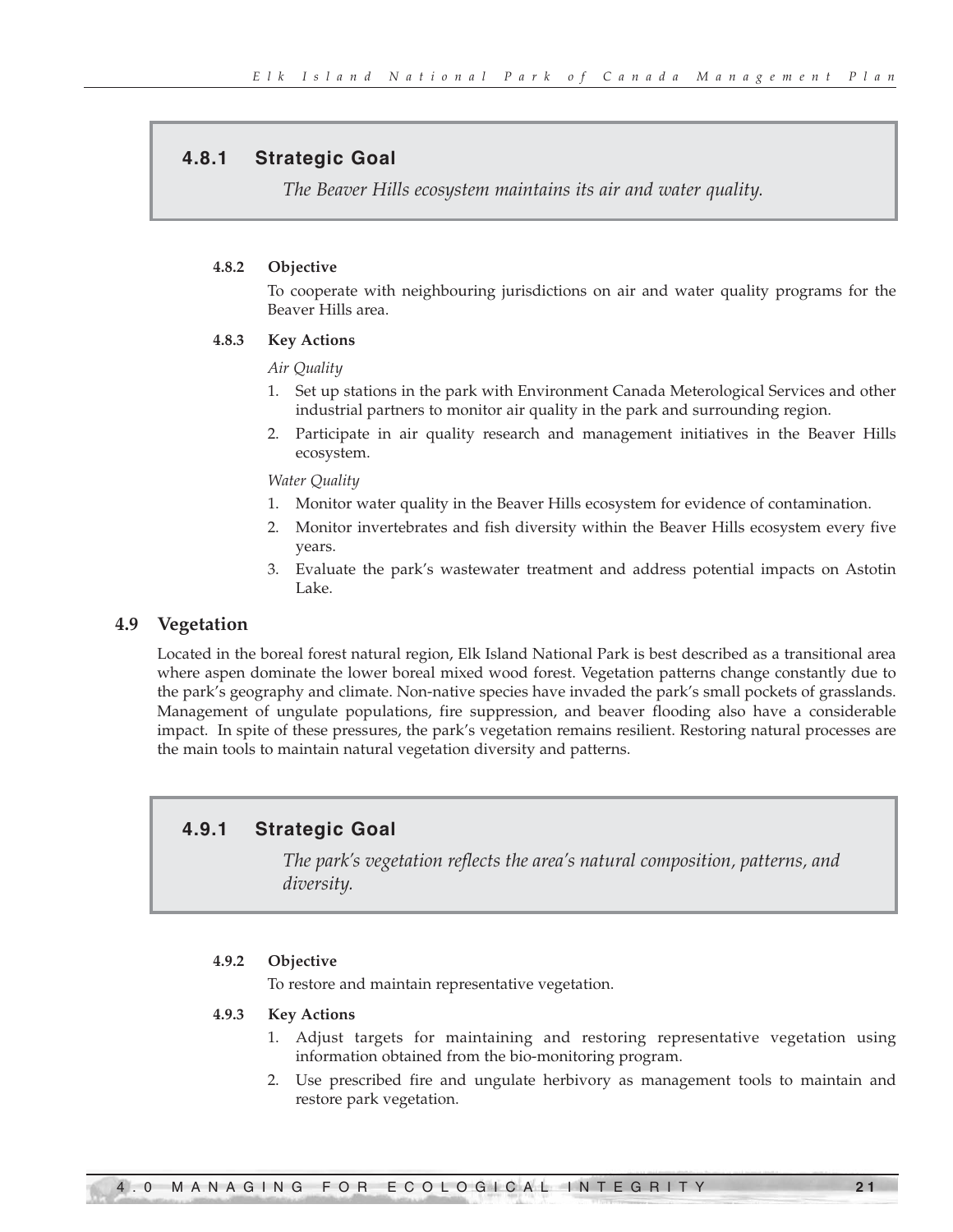- 3. Identify and encourage research to identify, restore, and maintain a range of native plant species.
- 4. Evaluate the current exotic plant management and monitoring program, including hay used to feed surplus captive wildlife and park horses.
- 5. Update the park's plant checklist with special emphasis on species at risk.

## **4.10 Wetlands and Aquatic Ecosystems**

## **4.10.1 Strategic Goal**

*Wetlands and aquatic ecosystems support a diversity of plant and wildlife species*

#### **4.10.2 Objective**

To increase understanding of the hydrology in the park and surrounding area..

#### **4.10.3 Key Actions**

- 1. Encourage partnerships to protect and maintain rare and unique wetlands outside the park.
- 2. Use remote sensing to monitor landscape fragmentation; incorporate this information into a wetland monitoring program.
- 3. Mitigate the impact of the Elk Island Parkway and other related infrastructure on wetlands (See section 8.0).
- 4. Monitor beaver populations by surveying beaver food caches every three years.
- 5. Identify and encourage research related to wetland ecology inside and outside the park.
- 6. Expand the range of indicators for the aquatic ecosystem (e.g., herpetofauna and invertebrates).
- 7. Identify gaps in the aquatic inventory and identify priority areas for research.

## **4.11 Wildlife**

Managing ungulates in a fenced area is a constant challenge. Key issues are population control and the threat of disease. In 1999, the park launched a program to reduce the number of ungulates. The goal of the program was to restore a balanced consumption of the park's vegetation and to complement biological diversity.

A landscape restoration program will allow species such as badger, red fox, black bear, and western meadowlark to move back into the park. Initiatives such as prescribed burns and vegetation programs will promote better habitat.

## **4.11.1 Strategic Goal**

*Elk Island National Park maintains the biological diversity of species representative of the region*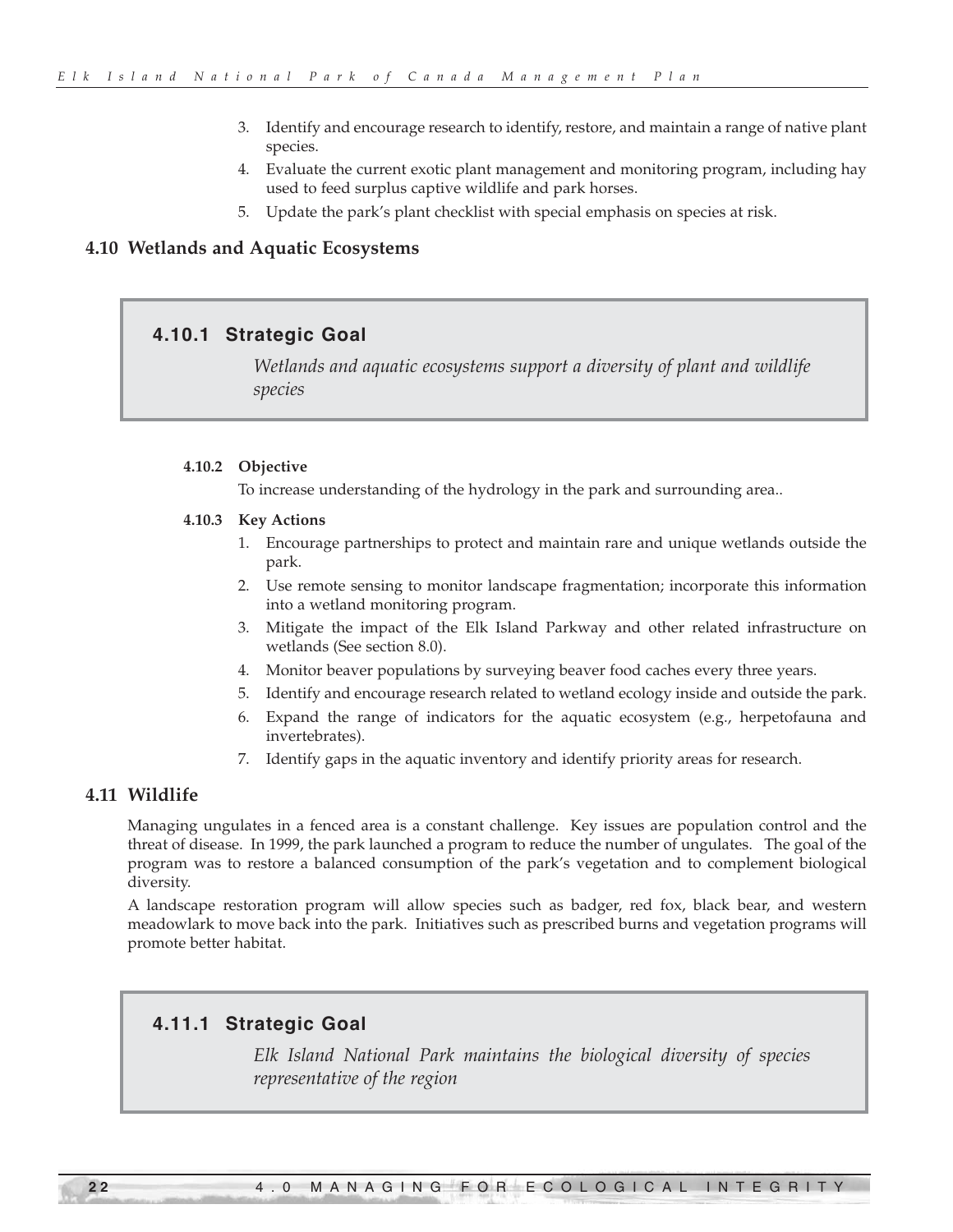## **4.11.2 Objectives**

To monitor and manage wildlife in the park to ensure genetic viability of populations. To maintain natural fluctuations of wildlife species.

To participate in cooperative initiatives for common wildlife species in the Beaver Hills ecosystem.

## **4.11.3 Key Actions**

- 1. Implement the Reduction Strategy for Ungulates (1999).
- 2. Apply Parks Canada's Surplus Wildlife Directive to the management of ungulates.
- 3. Survey ungulates for domestic animal diseases and for endemic wildlife disease.
- 4. Participate in initiatives to monitor bison genetics.
- 5. Monitor bird populations to determine their status and distribution.
- 6. Identify and encourage research related to small mammals, herpetofauna, and insects.
- 7. Evaluate the park's contribution to national and international wildlife conservation programs.
- 8. Observe the "Code of Humane Practice" from the Animal Care Guidelines.
- 9. Support First Nation groups in cooperative ungulate conservation programs.

## **4.12 Indicators of Ecological Integrity**

Ecological monitoring provides information about complex systems and the effects of disturbances. An early warning system, monitoring provides managers with information in a variety of areas:

- the need for research and management action;
- the effect of management actions;
- the need for adaptive management;
- progress in achieving ecological integrity goals.

Elk Island National Park and the Science Advisory Committee developed a monitoring and ecosystem model that they believe will be effective and sustainable over the long term (Figure 2). This model is essential to address legal requirements for State of Protected Heritage Area Reports and State of Park Reports that inform future management planning on the state of the ecosystem.

Consistent measurements over a long period of time allow researchers to track changes in the structure and function of ecosystems. Ecological indicators are a valuable decision-making tool used to monitor progress in restoring or maintaining the ecosystem. The following guidelines help determine the choice of appropriate indicators:

Indicators must:

- include both spatial and temporal scales;
- detect changes in the composition of biological diversity;
- monitor the health and viability of species and specific organisms;
- identify key stressors;
- be adaptive, easily repeatable and cost-effective;
- allow managers to identify the influence of management actions, environmental change, and stressors on biological diversity.

Elk Island has updated its ecological indicators (Figure 3). With the help of the park biological group, the Science Advisory Committee, and national office, the park will continue to refine these indicators.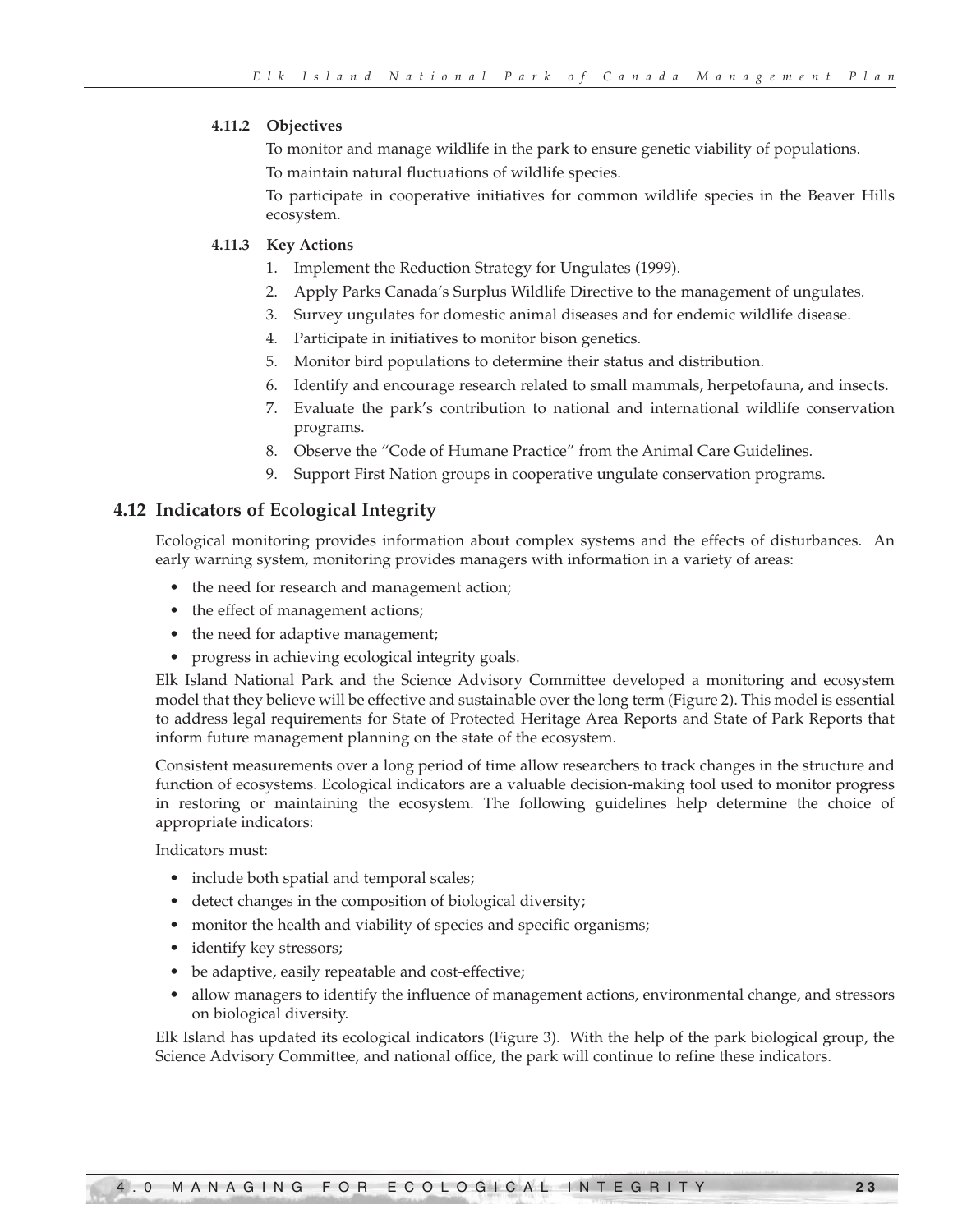## **4.12.1 Strategic Goal**

*Elk Island National Park maintains an appropriate level of ecological integrity.*

## **4.12.2 Objectives**

To continue to refine ecological integrity indicators and targets. To provide ecological information that supports early and decisive management action.

## **4.12.3 Key Actions**

- 1. Implement Status/Actions identified in the Ecological Integrity Indicator Table (See Figure 3).
- 2. Develop targets for native grasses.
- 3. Spot spray 127 hours/year, averaging 10 hectares/year to minimize the spread of weeds.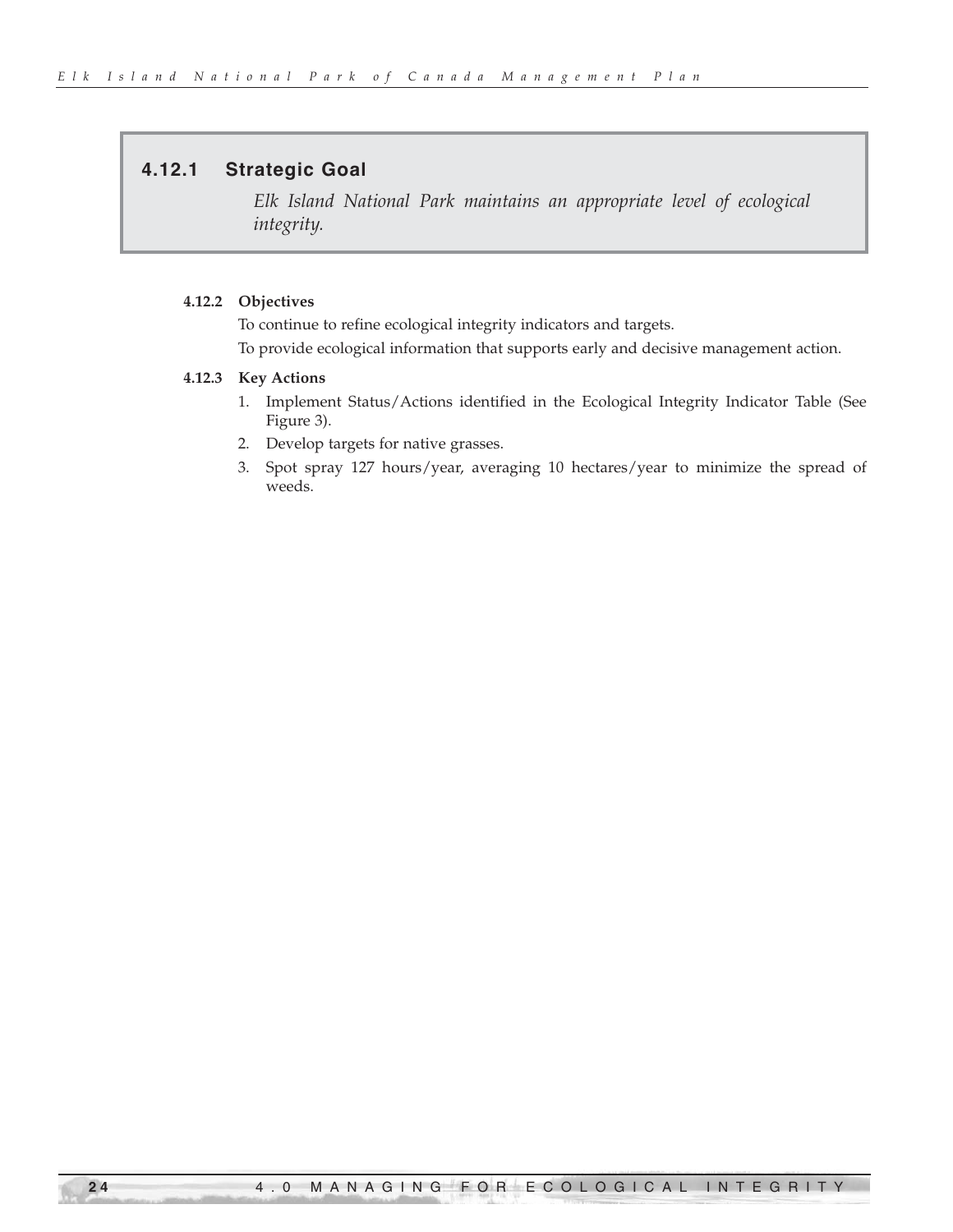

# **Figure 2. Ecological Integrity Monitoring Program**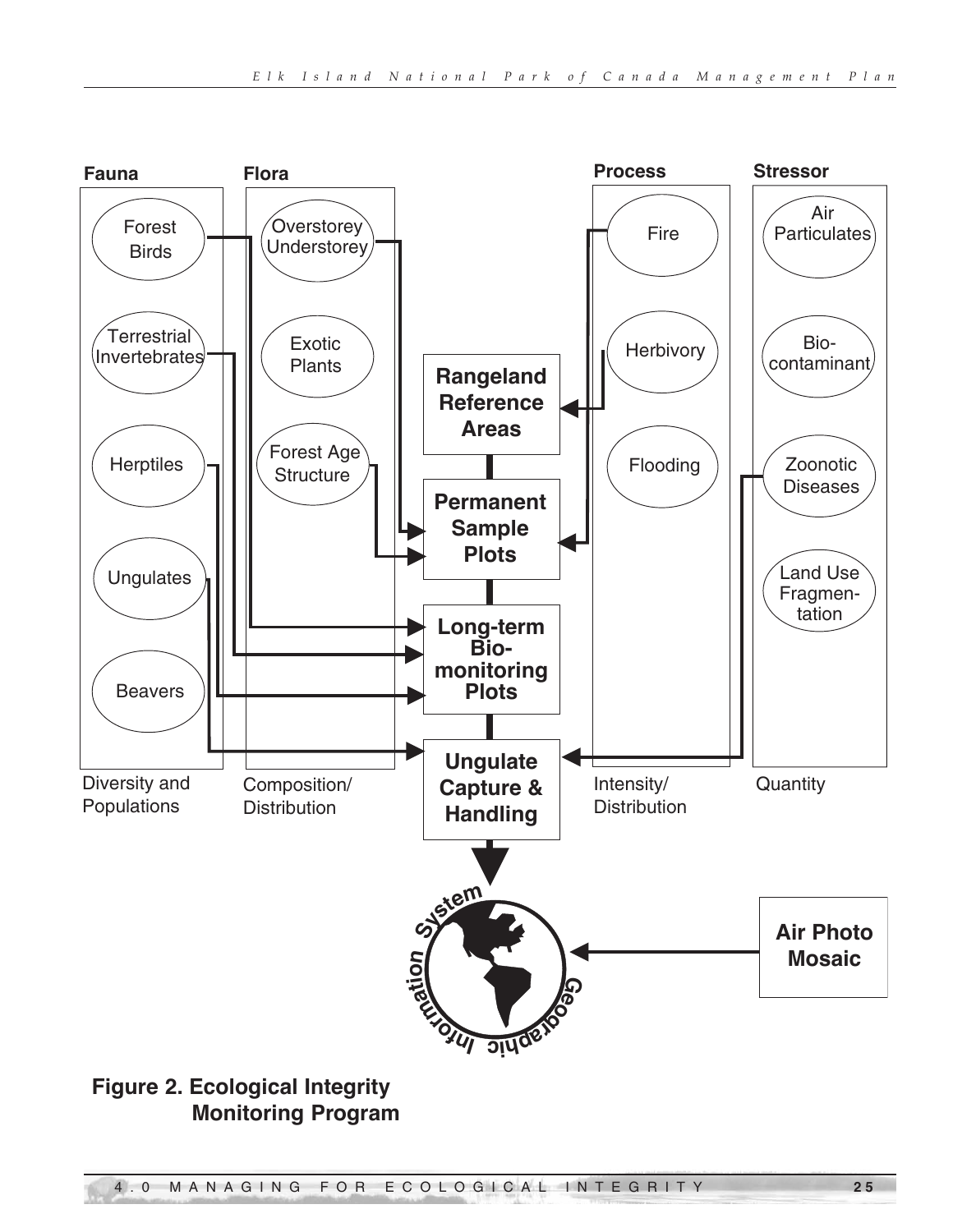# **Table 1. Ecological Integrity Indicators**

## **1. OBJECTIVE**

To maintain viable ungulate populations; to restore and maintain herbivory; and to contribute surplus ungulates for conservation initiatives.

| <b>INDICATOR</b>                              | <b>TARGET</b>                                                                                                                                                                                                                                                                                                                                                                                                 | <b>STATUS/ACTIONS</b>                                                                                                                                                                                                                                |
|-----------------------------------------------|---------------------------------------------------------------------------------------------------------------------------------------------------------------------------------------------------------------------------------------------------------------------------------------------------------------------------------------------------------------------------------------------------------------|------------------------------------------------------------------------------------------------------------------------------------------------------------------------------------------------------------------------------------------------------|
| Disease in ungulate populations.              | Maintain Tuberculosis and<br>Brucellosis free status in both the<br>Wood and Plains Bison herds.<br>Maintain current disease status of<br>endemic and foreign ungulate<br>diseases.                                                                                                                                                                                                                           | Check for Tuberculosis.<br>Brucellosis, and disease when<br>handling surplus animal.<br>Monitor elk, moose, and deer<br>populations for changes in<br>prevalence of Giant Liver Fluke,<br>Chronic Wasting Disease, and<br>internal parasite loading. |
| Genetic integrity of ungulate<br>populations. | Maintain the genetic viability of<br>populations. Minimum viable<br>populations are being determined.<br>Interim targets are as follows:<br>Interim Targets:<br>Threshold<br>Wood Bison Area<br>Upper<br>Lower<br>314<br><b>Flk</b><br>119<br>Wood Bison<br>338<br>300<br>250<br>96<br>Moose<br>Main Park Area<br><b>Flk</b><br>760<br>550<br>Plains Bison<br>504<br>472<br>400<br>210<br>$M$ $O$ $O$ $R$ $R$ | Bison targets are being<br>determined through a population<br>viability model.<br>Monitor populations through<br>annual aerial surveys.                                                                                                              |
| Ungulate recruitment/ mortality<br>rates.     | Maintain an annual recruitment of<br>$10 - 25%$ .                                                                                                                                                                                                                                                                                                                                                             | Remove surplus ungulates to<br>keep populations within interim<br>target levels.                                                                                                                                                                     |

## **2. OBJECTIVE**

To restore and maintain patterns and structure of native vegetation.

| <b>INDICATOR</b>    | <b>TARGET</b>                                                                                                                                                                                                 | <b>STATUS/ACTIONS</b>                                                                                                                                                   |  |  |  |
|---------------------|---------------------------------------------------------------------------------------------------------------------------------------------------------------------------------------------------------------|-------------------------------------------------------------------------------------------------------------------------------------------------------------------------|--|--|--|
| Beaver flooding.    | Use air photo mosaic and satellite<br>imagery to monitor wetland patterns<br>and flooding.                                                                                                                    | Conduct aerial surveys every<br>3 years to determine the status of<br>beaver populations.<br>Maintain 100 - 600 active beaver<br>colonies as a monitoring<br>benchmark. |  |  |  |
| Frequency of fires. | Maintain, as a minimum, the<br>national fire return interval of 20%<br>for this ecosystem while developing<br>a fire cycle representative of the<br>southern limits of the lower boreal<br>mixed wood forest. | Prepare a fire application and<br>monitoring program with the Park<br>Science Advisory Committee.                                                                       |  |  |  |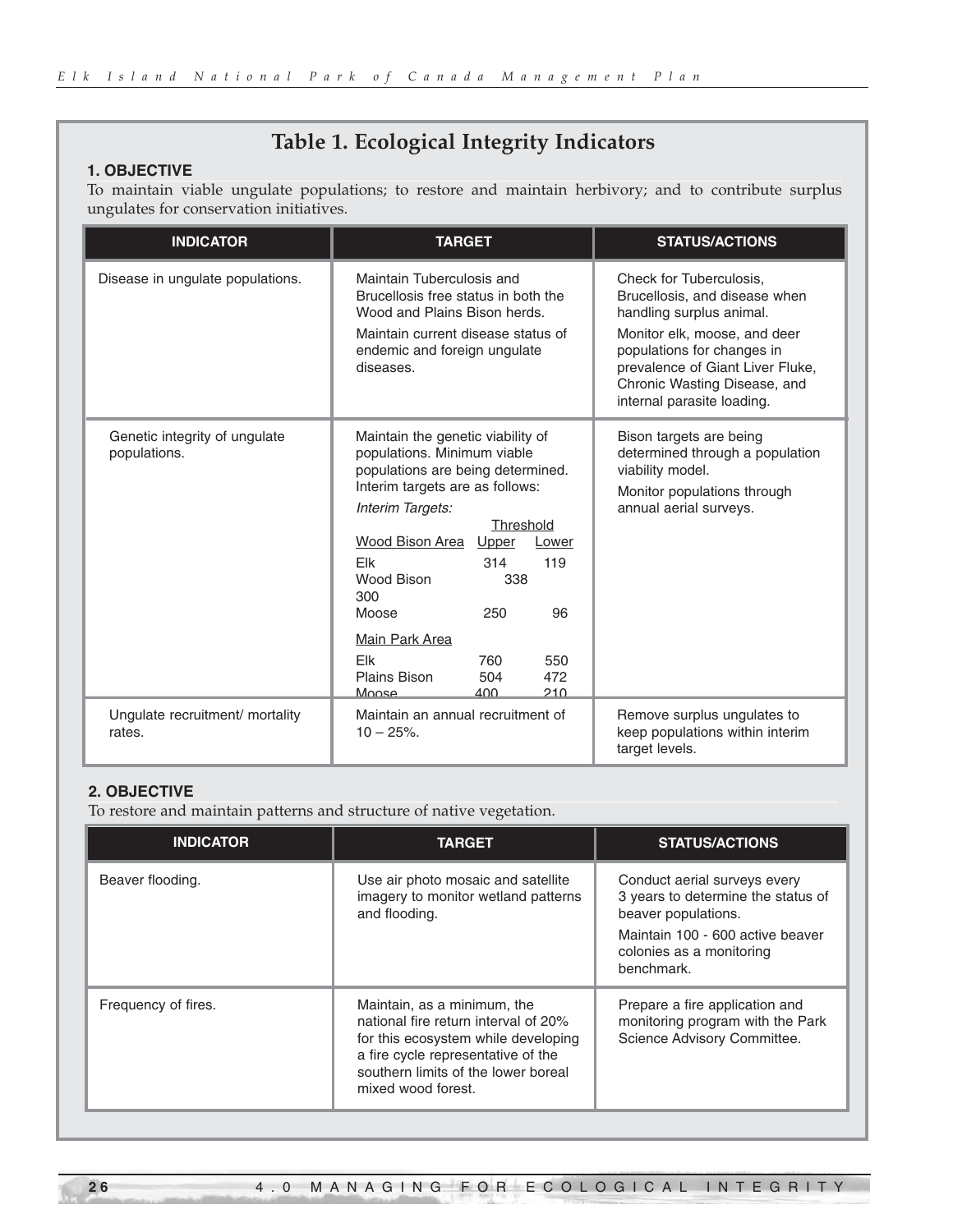| <b>INDICATOR</b>                                  | <b>TARGET</b>                                                                                                                                     |                 | <b>STATUS/ACTIONS</b>                                                                                           |
|---------------------------------------------------|---------------------------------------------------------------------------------------------------------------------------------------------------|-----------------|-----------------------------------------------------------------------------------------------------------------|
| Structure of aspen, dogwood,<br>and beaked hazel. | Reduce hedge effect created by<br>heavy browsing to enhance aspen,<br>dogwood, and beaked hazel<br>saplings between 1.5 -3.0 metres in<br>height. |                 | Monitor the effect of fire and<br>ungulate population reductions on<br>vegetation in permanent sample<br>plots. |
| Vegetation patterns.                              | Interim vegetation pattern targets<br>for the dominant vegetation<br>communities:                                                                 |                 | Use air photo mosaic and satellite<br>to monitor changes in vegetation<br>patterns.                             |
|                                                   |                                                                                                                                                   | % of total park |                                                                                                                 |
|                                                   | Southern Lower<br><b>Boreal Mixed Wood</b>                                                                                                        | 10-20%          |                                                                                                                 |
|                                                   | Aspen/balsam<br>Poplar Upland                                                                                                                     | 50-70%          |                                                                                                                 |
|                                                   | Native Grass/shrub<br>Wetland/shrub                                                                                                               | 10-15%          |                                                                                                                 |
|                                                   | Cattail/sedge                                                                                                                                     | $20 - 40%$      |                                                                                                                 |
|                                                   | Coniferous Wetlands                                                                                                                               | 10-15%          |                                                                                                                 |

## **3. OBJECTIVE**

To restore and maintain the natural diversity and viability of aquatic communities.

| <b>INDICATOR</b>         | <b>TARGET</b>                                                                                   | <b>STATUS/ACTIONS</b>                                                                                                      |
|--------------------------|-------------------------------------------------------------------------------------------------|----------------------------------------------------------------------------------------------------------------------------|
| Water bird diversity.    | Maintain current diversity of herons,<br>cormorants, pelicans, trumpeter<br>swans, and grebes.  | Monitor pelicans, cormorants,<br>herons, and trumpeter swans<br>annually.                                                  |
|                          |                                                                                                 | Survey red-necked grebes every<br>3 years.                                                                                 |
|                          |                                                                                                 | Survey spring migration every<br>year.                                                                                     |
|                          |                                                                                                 | Conduct a Christmas Bird Count<br>every year.                                                                              |
|                          | Restore 6 - 10 breeding pairs of<br>trumpeter swans.                                            | Continue working with Canadian<br>Wildlife Service and the Friends of<br>Elk Island Society to restore<br>Trumpeter Swans. |
| herpetofaunal diversity. | Maintain current assemblage<br>(5 species). Targets are being<br>developed for frogs and toads. | Complete a Species at Risk<br>submission to research toads as<br>indicators.                                               |
| Beavers.                 | Maintain 100-600 active beavers<br>colonies.                                                    | Survey beavers every 3 years.                                                                                              |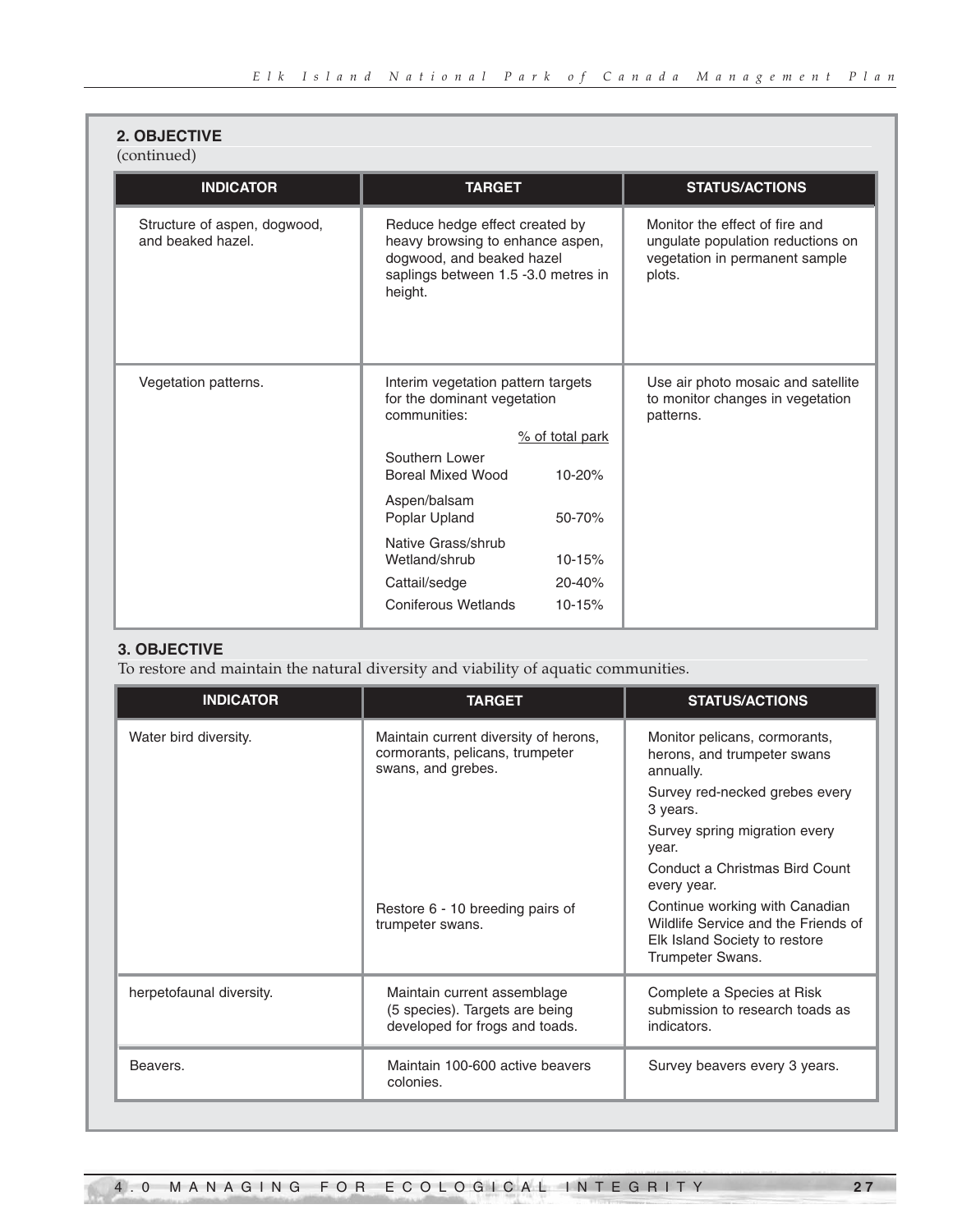## **3 OBJECTIVE**

(continued)

| <b>INDICATOR</b>                    | <b>TARGET</b>                                | <b>STATUS/ACTIONS</b>                                                                                      |  |  |  |
|-------------------------------------|----------------------------------------------|------------------------------------------------------------------------------------------------------------|--|--|--|
| Diversity of resident forest birds. | Maintain current variety of forest<br>birds. | Monitor forest breeding birds and<br>report on their status.                                               |  |  |  |
| Ungulates.                          | See Objective 1 interim targets.             | See Objective 1 for actions.                                                                               |  |  |  |
| Richardson's ground squirrels       | Maintain 2 - 4 active colonies.              | Monitor ground squirrel colonies.<br>Re-introduce ground squirrels to<br>sites were colonies once existed. |  |  |  |

## **4. OBJECTIVE**

Maintain or restore the ecological integrity of the park and the bio-diversity of the Beaver Hills ecosystem.

| <b>INDICATOR</b>                                                      | <b>TARGET</b>                                                                                                         | <b>STATUS/ACTIONS</b>                                                                                                                                                                                    |
|-----------------------------------------------------------------------|-----------------------------------------------------------------------------------------------------------------------|----------------------------------------------------------------------------------------------------------------------------------------------------------------------------------------------------------|
| Quality natural landscape, water,<br>and air within the Beaver Hills. | A formal Beaver Hills partnership has<br>been established.<br>The Beaver Hills partners have<br>agreed upon a vision. | Encourage the development of a<br>multi-stakeholder planning<br>committee comprised of municipal<br>and government organisations<br>around the park and within the<br>Beaver Hills.                      |
| Fragmentation of wildlife<br>corridors and watersheds.                | An action plan for Beaver Hills<br>Partnership is developed.<br>A common global information<br>system is developed.   | With the planning committee<br>develop goals and objectives for<br>sustainable community living<br>which addresses air and water<br>quality and land fragmentation<br>within the Beaver Hills ecosystem. |
| Protected areas and rare and<br>sensitive natural resources.          | A grant application has been<br>submitted and approved.                                                               | Map the Greater Beaver Hills<br>ecosystem showing rare and<br>sensitive resources, wildlife<br>corridors, and watersheds.                                                                                |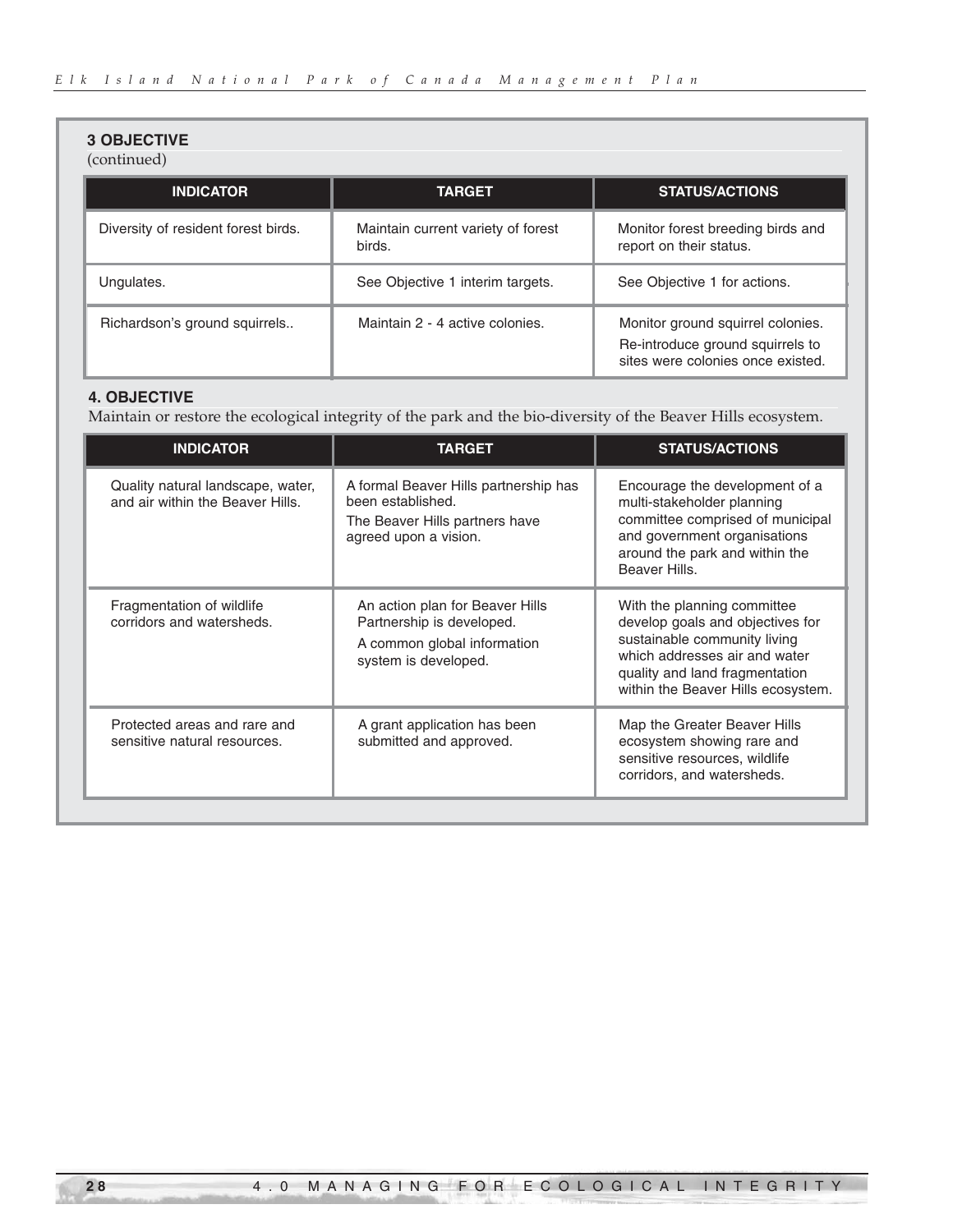

# **5.0 PROTECTION OF CULTURAL RESOURCES**

## **5.1 A Place of Historical and Cultural Significance**

Elk Island National Park has an extensive cultural history dating back to the receding of the glaciers.

## *First Nations*

Abundant wildlife undoubtedly attracted the first people to the area, probably between 8000 – 10,000 BP. Waterfowl, bison, moose, elk, deer and the area's fur bearing animals drew the Sarcee, Blackfoot and Cree peoples. Archaeologists uncovered more than 230 campsites and beach quarries as well as artifacts such as projectile points and scraping tools.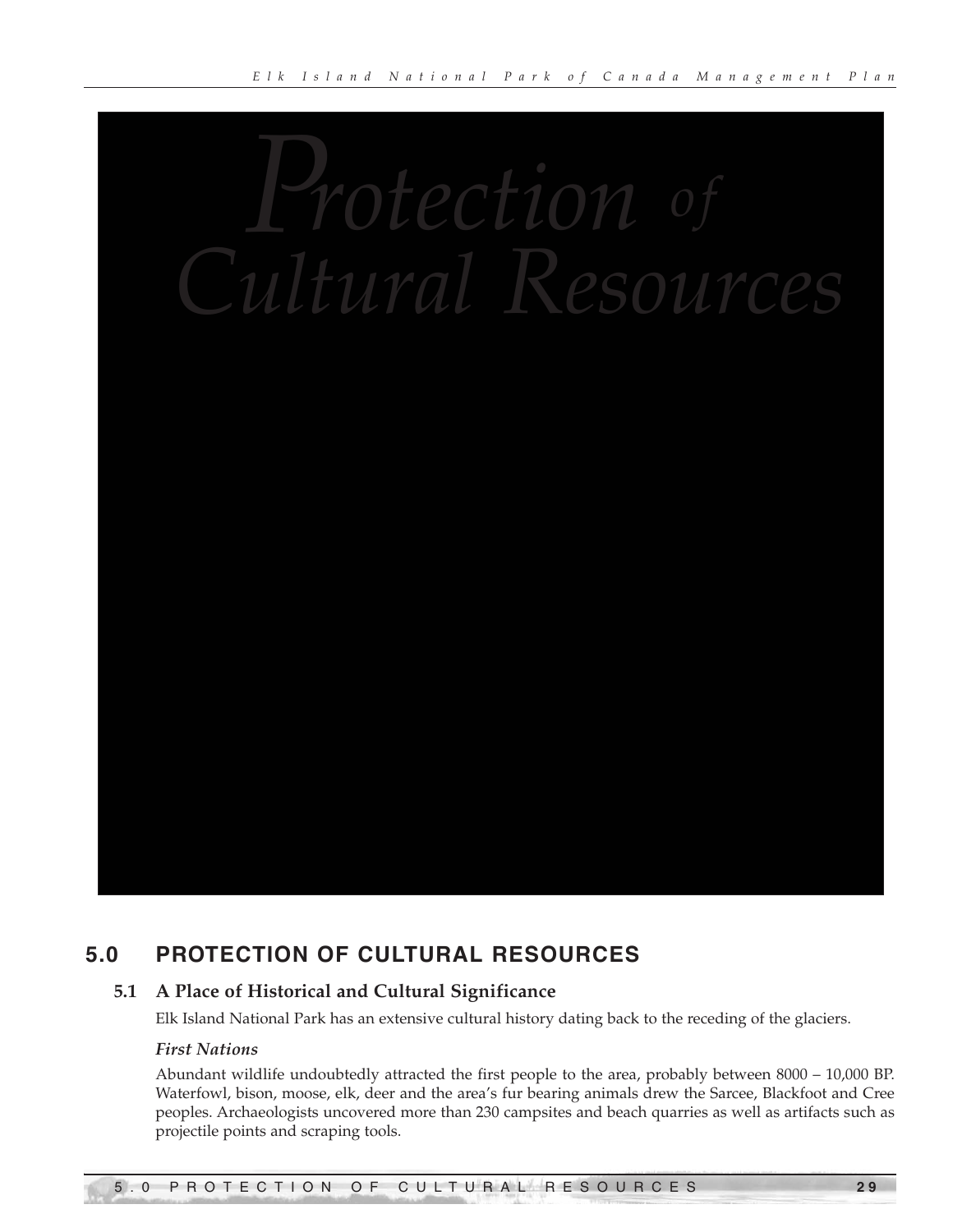Most archaeological sites indicate short-term use by people repairing stone tools as they waited for game to appear. Several campsites reveal a larger number and variety of tools, signs of more intensive, long-term use and a greater range of domestic tasks. Tools include scrapers for preparing animal hides, pottery and hearths for cooking, small flakes of exotic stones brought to the site and reshaped into small tools, and large local quartzite cobbles made into heavy cutting and chopping tools.

## *Homesteading*

German, English, and Ukrainian settlers arrived in the 1880s. They quickly began clearing land and farming the area around the Beaver Hills. The Beaver Hills were considered too hilly and wet for agriculture and little serious land clearing was attempted. Most, but not all, homesteads on the land that would become Elk Island, were primarily speculative. Evidence of the homesteading era includes the remains of Alberta's first forest ranger station, a trapper's cabin, homestead sites, and historic trails.

## *Becoming a National Park*

Elk Island's history as a national park dates back to 1906, when five local men contacted the federal government regarding a small elk population in the Beaver Hills. The men felt the animals needed protection from hunting and were willing to post a \$1,000 bond each if the federal government would set aside land and provide a fence to contain the animals. The government agreed and Canada's first federal sanctuary for large wildlife took shape.

Shortly afterwards, Elk Park, as it was then called, became a refuge for trainloads of plains bison purchased from a rancher in Montana. These bison were destined for the newly created Buffalo National Park (now Canadian Forces Base, Wainwright). The bison spent nearly two years at Elk Park awaiting completion of the fence at their future home. When the bison were finally rounded up for the move, about 50 were missed. The nearly 500 plains bison currently living in Elk Island are descended from these missing animals.

Elk Park became Elk Island Dominion Park in 1913 and Elk Island National Park in 1930. The reason for adding "island" to the park name is lost to history. A possible explanation is that it was named after Island, as Astotin Lake, with its 17 islands, was once known. One of those islands, Elk Island, may have inspired the expanded park name. Today the name is more appropriate than ever, as the park stands apart from its surroundings as an island of protection in a sea of development.

## **5.2 Cultural Resources**

By linking the past and the present, cultural resources help Canadians appreciate the human experience and understand themselves as Canadians. Parks Canada defines cultural resources as "a human work or place which gives evidence of human activity or has spiritual or cultural meaning, and which has been determined to have historic value." This definition applies to a wide range of resources, including sites, structures, engineering works, artifacts, and associated records.

The cultural resources of Elk Island National Park tell the story of people using the landscape for thousands of years. The park's one national historic site commemorates the Preservation of Plains Bison. Four federal heritage buildings include the Superintendent's House, the oldest structure of its kind in the national park system. The remaining heritage buildings are the Sandy Beach Pavilion, the Horse Barn at Tawayik Warden Station, and the Ukrainian Pioneer Home.

Elk Island National Park is committed to identify, protect, and present the cultural resources in its care. This commitment is supported by the *Canada National Parks Act*, *Historic Sites and Monuments Act* (1953), *National Archives Act* (1987), *National Parks Regulations, Parks Canada Guiding Principles and Operational Policies* (1994) and the Federal Heritage Buildings Review Office *Code of Practices*.

*Parks Canada's Cultural Resource Management Policy* (1994) sets out five principles for the management of cultural resources: value, public benefit, understanding, respect and integrity.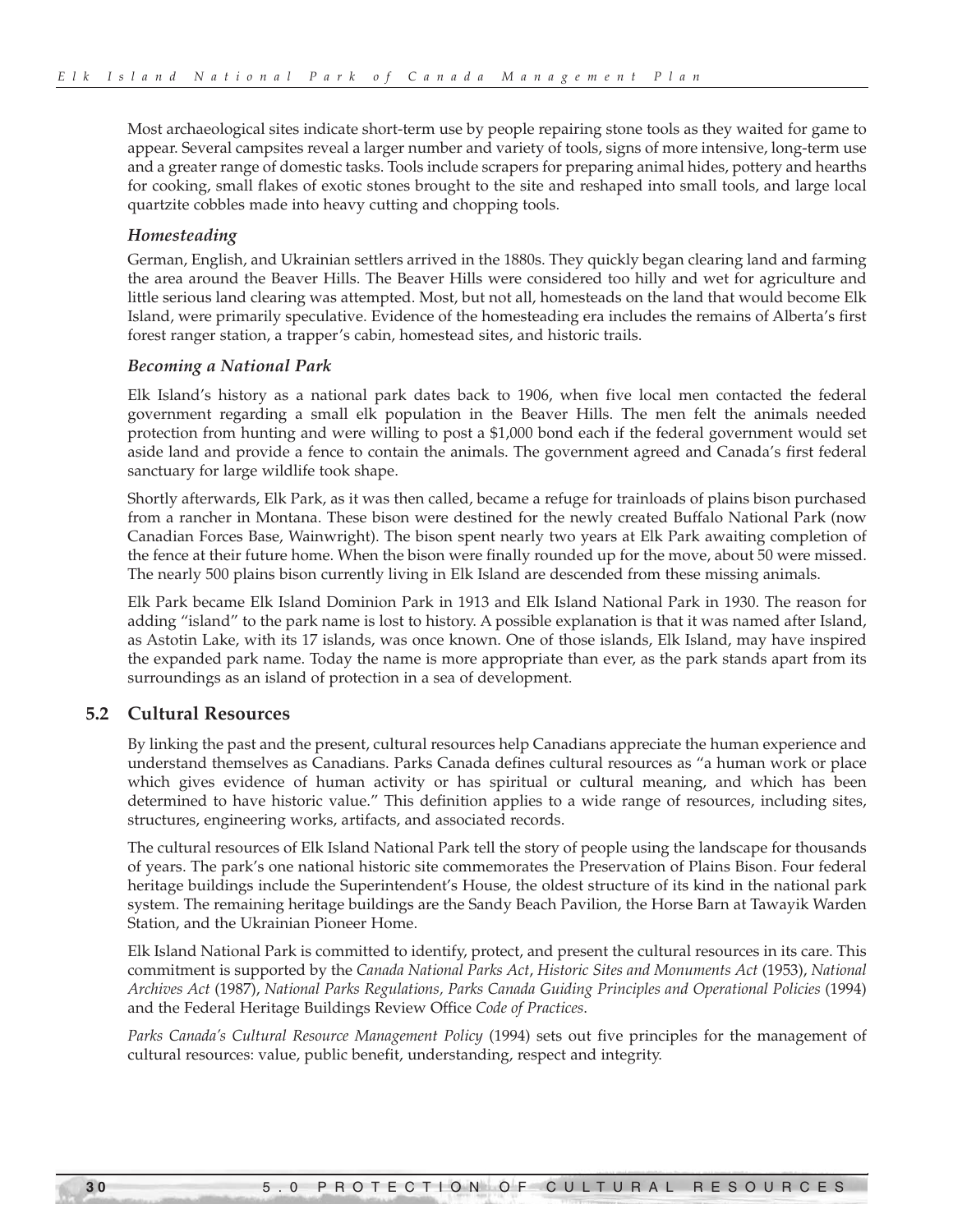## **5.2.1 Strategic Goal**

*Cultural resources associated with Elk Island National Park of Canada are protected and the themes presented as part of the overall park message.*

#### **5.2.2 Objectives**

To protect significant heritage buildings, archaeological resources, historical objects, and documented records in recognition of their value as irreplaceable cultural resources.

To highlight cultural heritage in collaboration with First Nations in ways that respect their traditions and values.

## **5.2.3 Key Actions**

- 1. Develop a strategy for long-term maintenance of cultural resources based on the *Parks Canada Cultural Resource Management Policy*.
- 2. Explore possible expansion of the archaeological inventory into the Beaver Hills area.
- 3. Investigate ways that First Nations can contribute to and elaborate on Elk Island's heritage.
- 4. Complete and update existing inventories. Incorporate information from the park's long-term bio-monitoring plots.
- 5. Monitor and maintain the four federal heritage buildings according to the Federal Heritage Buildings Review Office Code of Practices and *Parks Canada Cultural Resource Management Policy* (1994).
- 6. Analyze the potential effects of the prescribed burn program on archaeological sites during environmental assessments.
- 7. Encourage public awareness of, and involvement in, the protection and presentation of the park's cultural resources.
- 8. Set the presentation of cultural resources in the context of the overall park story.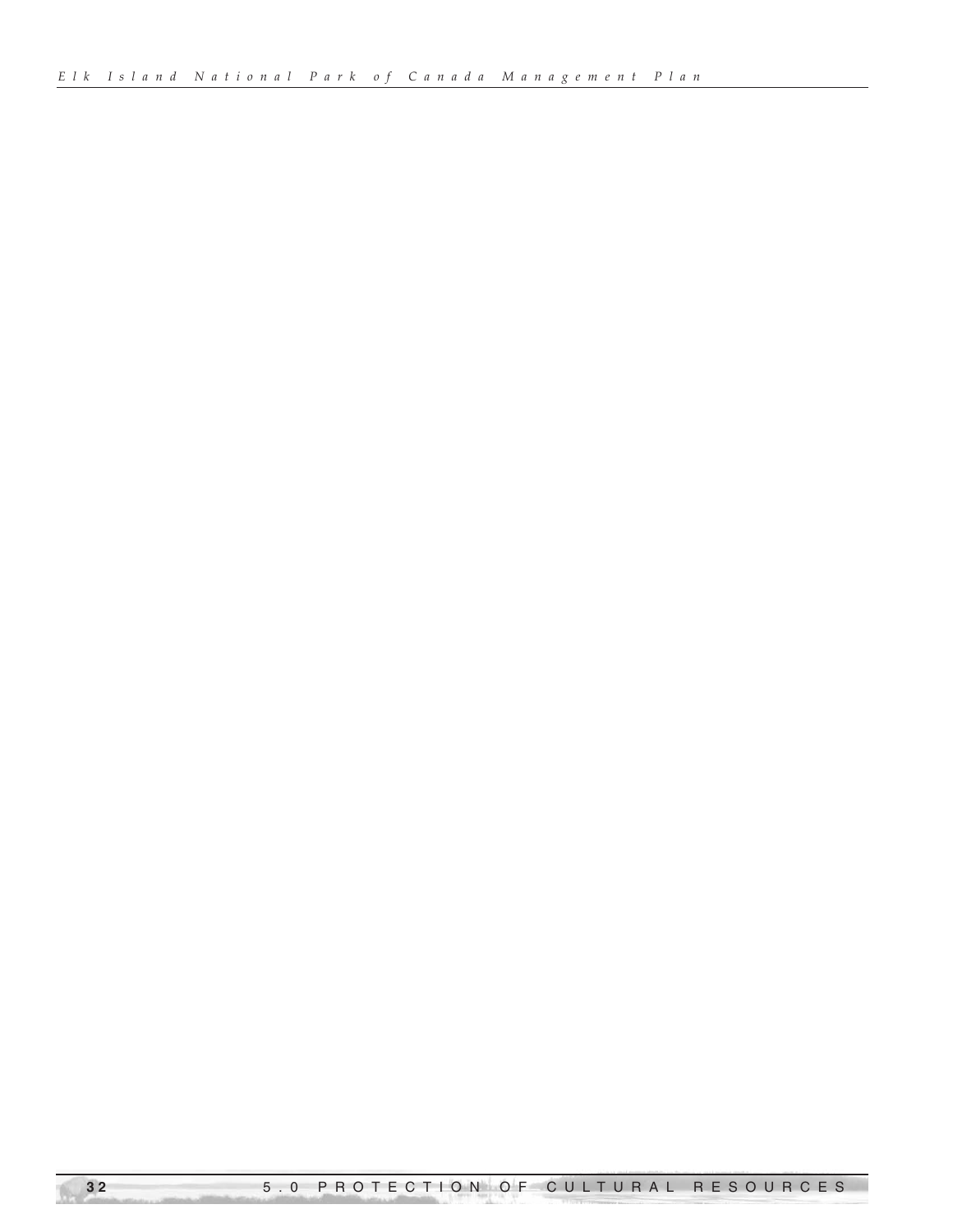

## **6.0 HERITAGE PRESENTATION**

## **6.1 Overview**

Communication is essential in sustaining national parks and historic sites as protected areas. Interpretation and outreach connect Canadians to their heritage and promote stewardship. The more Canadians know about national parks and national historic sites, the more likely they are to support and participate in their management and protection.

Elk Island National Park currently offers information and outreach programs through exhibits, school programs, the park visitor centre, and trailhead information. There are minimal on-site personal heritage presentation programs.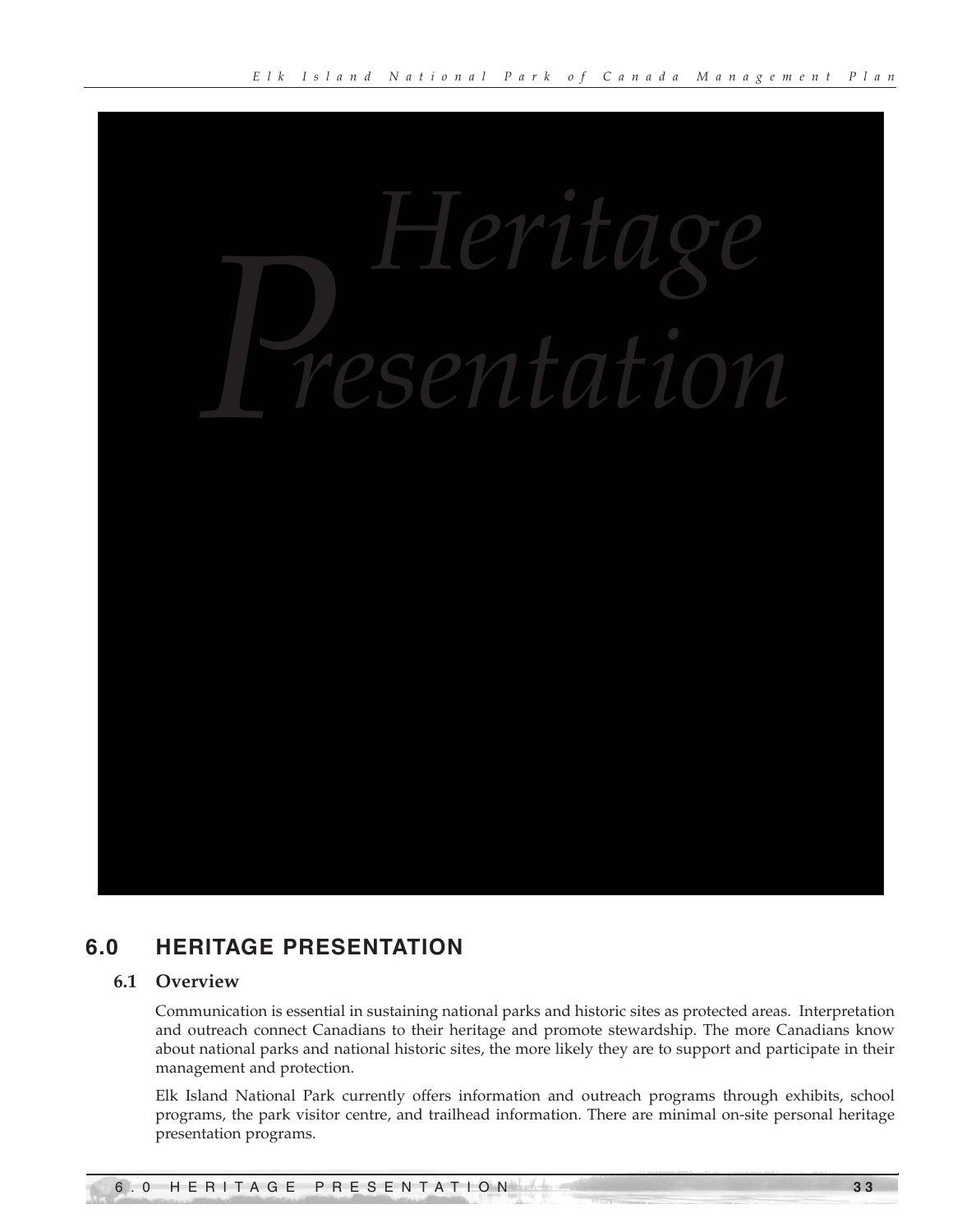Over the next five years, the park will prepare a heritage presentation plan based on *Parks Canada's Heritage Presentation Renewal* and *Engaging Canadians* strategies. The plan will identify target audiences, themes and methods and will compliment the overall park communication plan. Programs will offer visitors entertaining opportunities to learn more about national parks and encourage area residents, stakeholders and partners to become more involved in long-term protection efforts.

People who are unable to visit Elk Island will not be left out. The park will strive to reach as many audiences as possible through different media. New technology, coupled with traditional means of communicating, has opened doors to visitors from around the globe. Use of this new technology, partnerships with other stakeholders, and a heritage presentation plan are vital for communicating the importance of ecological integrity and building support.

## **6.2 Messages for Elk Island National Park**

Messages will focus on the national significance of the park and the characteristics that make Elk Island special. The Heritage Presentation Plan will refine specific park messages and target audiences.

#### **A SYSTEM OF PROTECTED AREAS**

People will understand that Elk Island National Park of Canada is a national park in a Canada-wide "family" of national parks, national historic sites, marine conservation areas, and heritage rivers administered by Parks Canada Agency. They will know and appreciate that Elk Island represents the Southern Boreal Plains and Plateaux Natural Region, an ecosystem once so vast it spread across the Canadian prairies and today is an endangered ecosystem. This region is a mosaic of knob and kettle topography rising thirty to sixty metres above the surrounding plains of Alberta. The ecosystem has representative features of the lower boreal mixed wood forest that is dominated by aspen.

#### **ECOLOGICAL INTEGRITY**

People will understand the role of the park as a protected area within the Beaver Hills ecosystem, the threats and challenges to maintaining ecological integrity of the park, and what is being done to address these. They will understand that the environment they see today has been and will continue to be influenced by human presence. They will understand that Parks Canada is the lead steward in the protection of the park, but success can only be achieved through cooperation and shared stewardship with visitors, residents, landowners, special interest groups, and other government and non-government agencies.

#### **A SENSE OF PLACE**

People will appreciate the special character and unique features of the park's environments, the processes that created and continue to shape the landscape, and the influence of the landscape and its climate on flora and fauna, human and fire history, and present-day activities. Canadians will appreciate the Southern Boreal Plains and Plateaux Natural Region and its natural and cultural characteristics.

#### **CULTURAL AND NATURAL HERITAGE**

People will experience, appreciate, and understand the cultural and natural heritage of Elk Island National Park of Canada. They will understand the history of the park, the animals and the people, and their influence on the landscape. People will appreciate that Parks Canada protects the natural and cultural heritage for the appreciation, enjoyment, and understanding of future generations.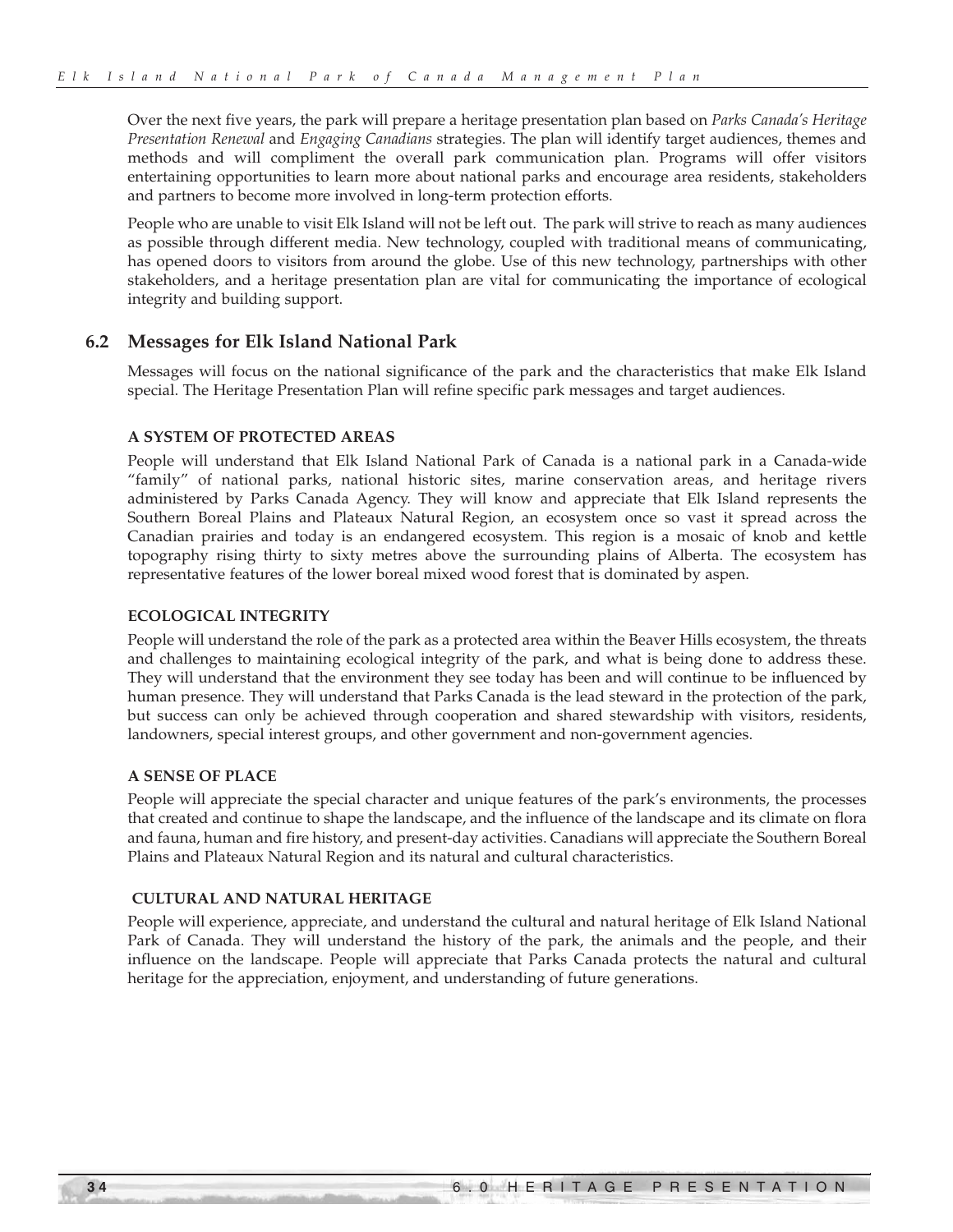## **6.2.1 Strategic Goal**

*Canadians and international visitors appreciate the natural and cultural history of the park and the role it plays in Canada's national parks system.*

*Visitors make choices that keep their impact on the ecological integrity of the park and surrounding area to a minimum.*

#### **6.2.2 Objectives**

To make visitors aware they are in a national park.

To help visitors understand and appreciate the significance of the family of national parks, national historic sites, and national marine conservation areas.

To promote shared stewardship.

To foster realistic expectations by helping visitors understand what a national park can offer and the type of uses that are appropriate.

#### **6.2.3 Key Actions**

- 1. Prepare a Heritage Presentation Plan for the park based on *Engaging Canadians, Parks Canada Strategy for External Communications*.
- 2. Offer weekly on-site heritage presentation programs during the peak season.
- 3. Work with Alberta Learning, educational institutions, and other Alberta national and provincial parks to revise the school curriculum relating to national park management (e.g., prescribed burns, landscape management, and environmental stewardship).
- 4. Revise information related to the on-site school group programs to reflect updated school curricula.
- 5. Encourage educational institutions to use the park's natural setting as a place for learning.
- 6. Incorporate research findings into on-site heritage presentation and educational programs.
- 7. Encourage visitors and local residents to participate in volunteer educational programs such as those offered by the Friends of Elk Island Society.
- 8. Create outreach educational opportunities in surrounding communities to present Parks Canada messages that link the park to the regional ecosystem and the national system of protected areas.
- 9. Coordinate communications with other national parks and regional visitor information networks.
- 10. Evaluate the success of heritage presentation programs at regular intervals. See Indicators 6.3.
- 11. Offer training that teaches staff ways to share their understanding of the park's natural and cultural heritage with visitors.
- 12. Provide information that is accurate, based on sound scientific knowledge and research, and includes national park messages.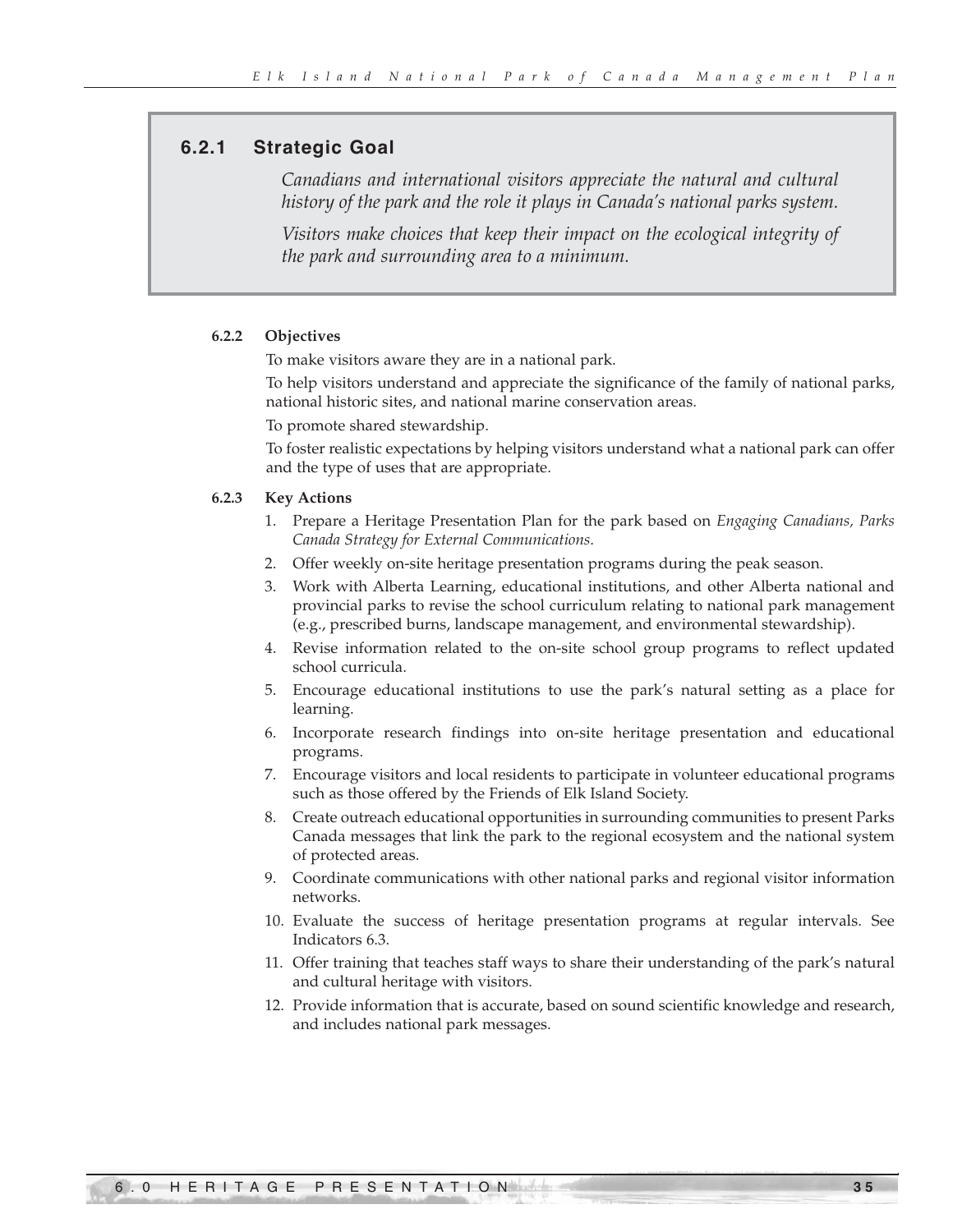# **Table 2. Social Use Indicators**

## **1. OBJECTIVE**

Increase awareness, understanding, and appreciation for Parks Canada's mandate and park management strategies.

| <b>INDICATOR</b>                                                | <b>TARGET</b>                                                                                      | <b>STATUS/ACTIONS</b>                   |
|-----------------------------------------------------------------|----------------------------------------------------------------------------------------------------|-----------------------------------------|
| Level of understanding of key<br>messages.                      | 75% of visitors understand key<br>messages.                                                        | Survey visitors on a periodic<br>basis. |
| Level of satisfaction with on-site<br>and outreach programming. | 85% of visitors are satisfied and<br>50% are very satisfied with on-site<br>and outreach programs. | Survey visitors on a periodic<br>basis. |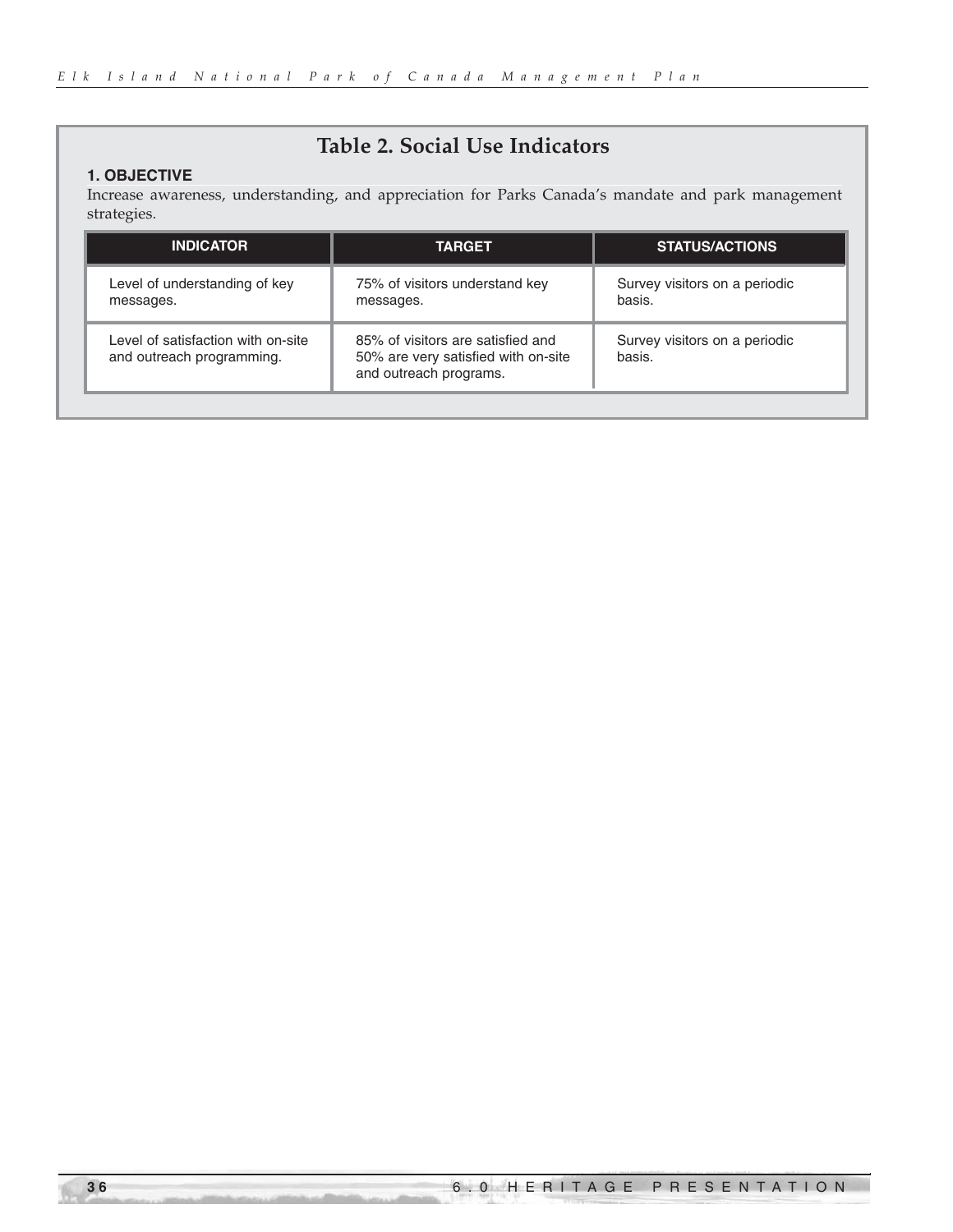

# **7.0 WELCOMING VISITORS TO ELK ISLAND NATIONAL PARK**

## **7.1 Overview**

A tranquil retreat from hectic daily life, Elk Island National Park is a renowned destination for all seasons a place where people can enjoy nature, learn about the area's history and culture, and participate in a range of activities.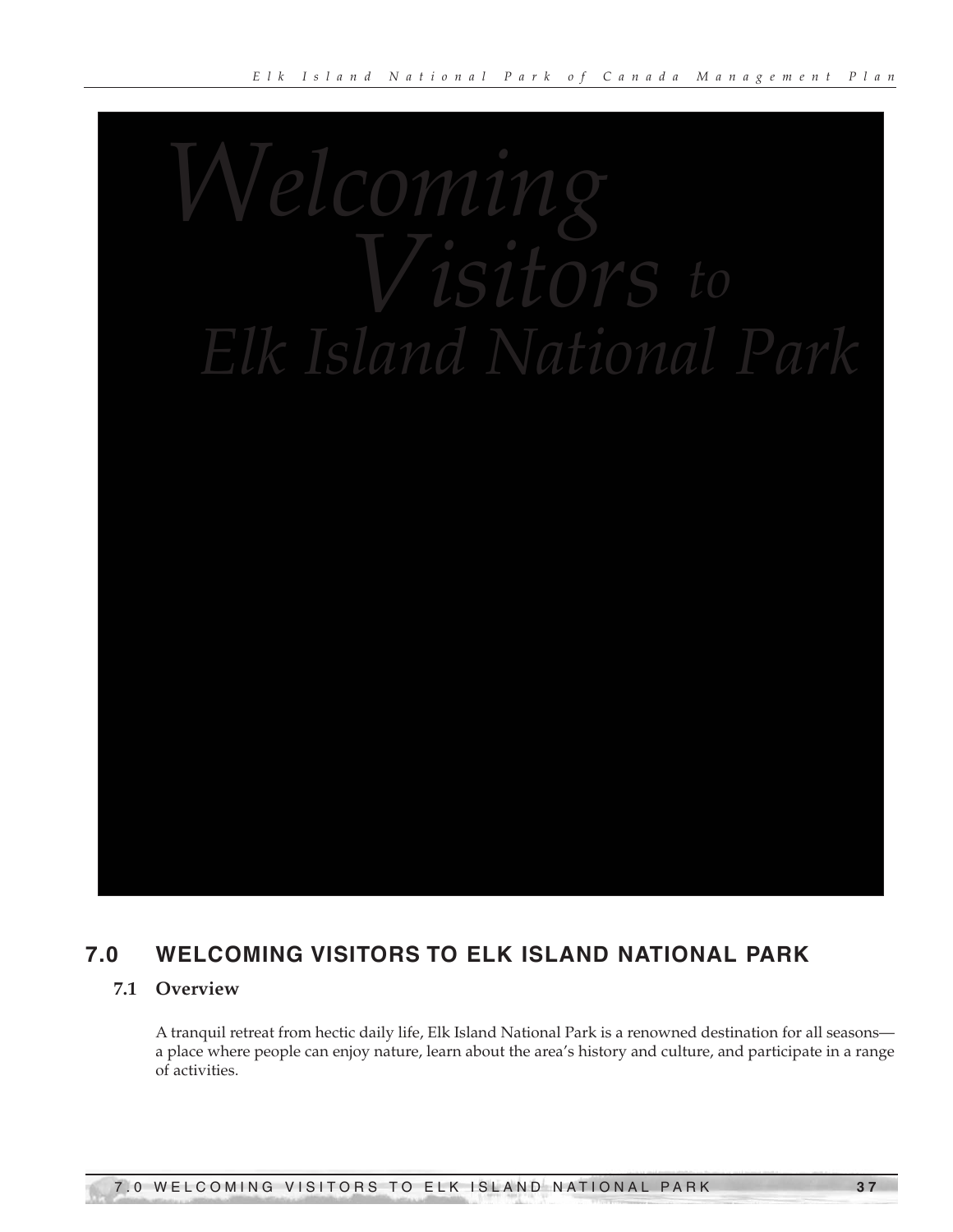Core activities that are supported by the park's visitor services and facilities for rewarding and enjoyable experiences and that are appropriate in a national park setting include:

- hiking/walking;
- summer camping (primitive, semi-serviced and group camping);
- golfing;
- day canoeing, kayaking, and sailing;
- heritage appreciation activities (wildlife viewing, bird watching, photography, and sightseeing/experiencing heritage resources);
- orienteering;
- picnicking;
- Astotin Lake Recreational Area playground activity;
- pleasure driving;
- snowshoeing;
- cross-country skiing.

For Parks Canada, the safety of visitors who enjoy the park's facilities and services is of paramount concern. Public safety is a shared responsibility. Visitors must take precautions that reflect the risk involved in their chosen activity. This involves knowledge of natural hazards, proper equipment and provisions, adequate skill and fitness, and the ability to cope with emergencies. Park management will concentrate on safety information, facility design, and staff training.

Elk Island management does not recommend bicycling on trails due to potential human-animal conflicts. Bicycles are quiet and move very quickly, at times startling animals. Bison may be come aggressive and charge bicyclists out of fright. Many cyclists enjoy road touring on the Elk Island Parkway, however, during animal rutting times, cyclists can expect to encounter large groups of bison on the parkway.

The management at Elk Island National Park also discourages visitors from swimming in Astotin Lake due to swimmer's itch.

## **7.2 Human Use and National Parks**

National parks have long been a cornerstone of Canada's tourism industry. This role raises a number of questions.

How to manage growth?

How to ensure growth does not disrupt wildlife during the sensitive mating and birthing periods?

How to keep human/wildlife conflicts to a minimum?

How to respond to changing needs and expectations?

How to improve information services and aging infrastructure such as the parkway and interpretive displays?

To answer these questions, park staff will continue to work with the local and regional tourism industry, keeping up-to-date on trends and offering authentic experiences based on the park's key ecological and cultural values.

## **7.3 Human Use in Elk Island National Park**

The growth of Edmonton and the influence of tourism are two of the challenges facing Elk Island National Park as it strives to welcome visitors and at the same time protect ecological integrity. Meeting this challenge requires the cooperation of many people and organizations.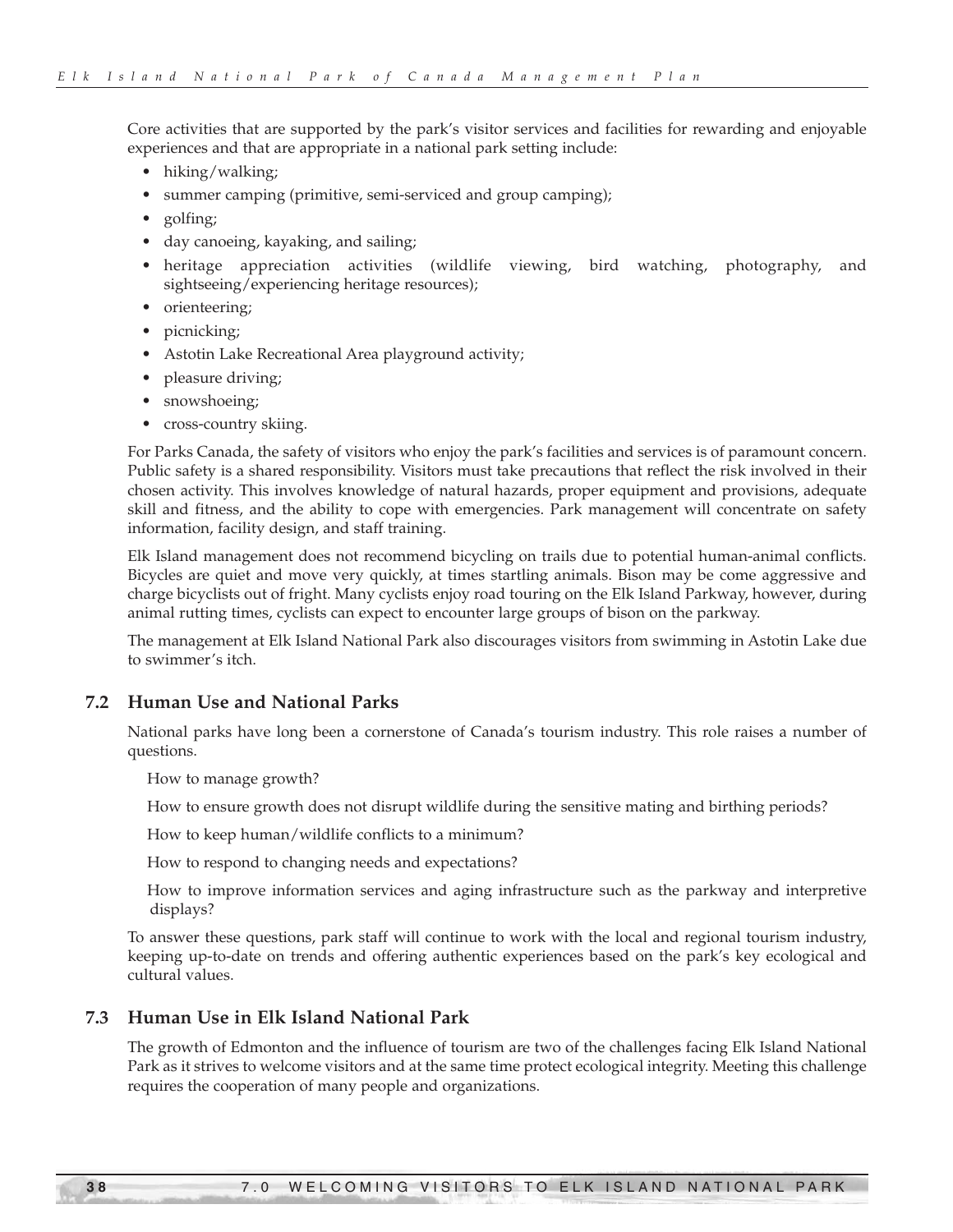Most visitors to Elk Island stop in the Astotin Lake area, drive along the parkway, and hike the park's trails. Use fluctuates by season, with the peak period between May and September. A visitor survey completed in 1999 offers the following insights about park visitors.

- the average party size is 2.9 people.
- 76% of visitors are 17 or older.
- 73% of visitors are on a day trip.
- overnight visitors tend to be on long trips.
- 64% of visitors use park trails.
- international visitors are most likely to stop at the visitor information center.
- Canadians who live outside Alberta are most likely to camp.

## **7.4 Human Use Management**

## **Principles of Human Use Management**

Human use management is the direction and guidance of visitors and their use of the parks and site - their numbers, their behaviour, their activities - and the infrastructure they require. The objective of human use management is to provide opportunities for use and enjoyment of the parks that are appropriate and consistent with the needs of visitors and the long-term maintenance of ecological and commemorative integrity.

Effective human use management is required for Elk Island National Park to continue to offer visitors the opportunity to enjoy a quality experience and at the same time fulfill its mandate. Because of the park's small size and unique situation, unrestricted human use or facility expansion could seriously disturb habitat, increase the potential for wildlife-human conflicts, and strain the ecosystem.

The park has taken a number of steps to reduce the impact of humans on the environment:

- removal of the old bath house, the North Campsite, two landfills, White Spruce Trail, and four kilometres of Sand Hills Road;
- rehabilitation of several of the above sites;
- realignment of approximately 40 km of the boundary fence and the removal of unnecessary internal sections.

## **7.5 Services and Facilities for Visitors**

Elk Island National Park will continue to offer a range of services and opportunities suited to a variety of visitors. Every effort will be made to reduce the potential for conflicting use.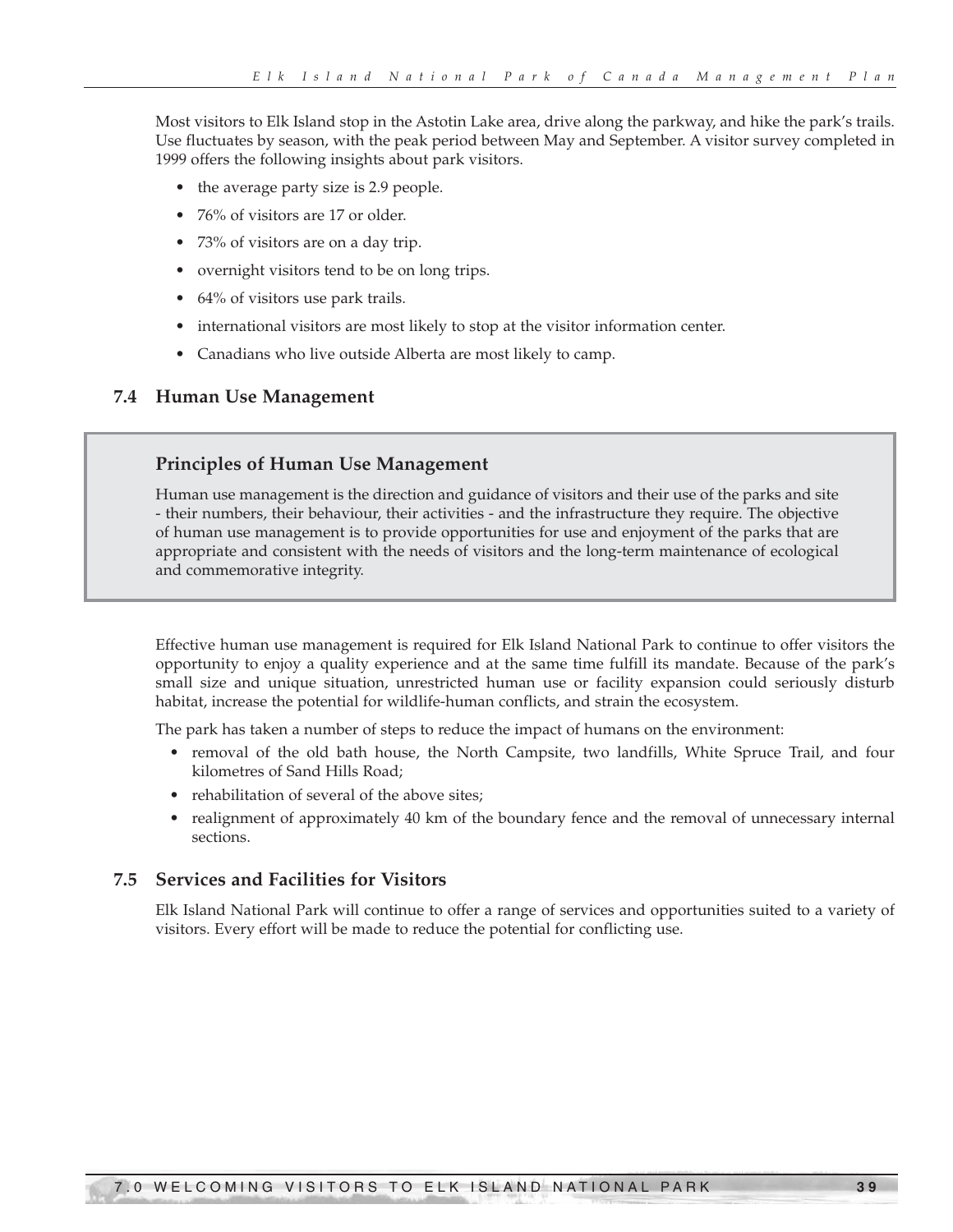## **7.5.1 Strategic Goals**

*Canadians and international visitors enjoy high quality, authentic learning opportunities that are based on national park values and that foster a sense of Canadian identity.*

*A well-informed tourism industry promotes park messages and activities that support the goal of restoring or maintaining ecological integrity.*

*Appropriate services and facilities allow visitors with varying interests to enjoy the natural and cultural heritage of the park.*

## **7.5.2 Objectives**

To provide safe, well-maintained, and accessible facilities that have a minimal impact on the environment.

To integrate ecological integrity and visitor experience goals.

To promote sustainable tourism through participation in heritage tourism initiatives.

To involve the public in decisions about appropriate use.

To work with other organizations to minimize the impact of activities outside the park on the ecological integrity of the Beaver Hills ecosystem.

## **7.6 Existing Services and Facilities**

The growth of Edmonton and the influence of tourism are two of the challenges facing Elk Island National Park as it strives to welcome visitors and at the same time protect ecological integrity. Meeting this challenge requires the cooperation of many people and organizations.

Existing park infrastructure is concentrated in four main areas: the Visitor Centre, Astotin Lake, campgrounds, and trails.

#### *Visitor Information Centre*

The 1996 *Elk Island National Park Management Plan* identified the need to explore, with partners, the potential for a visitor centre along Highway 16. This option has proven unworkable and the park will now focus on providing information for visitors within its boundaries.

The existing visitor centre at the south gate is underused. The suggestion to relocate the centre in the Astotin Lake area was well received by participants during public consultation. A preliminary assessment recommended the Snack Bar be made into a Visitor Information Centre.

#### *Astotin Lake*

Astotin Lake has always been the focal point for visitor activities. A 1997 investment strategy for the area, prepared in partnership with key stakeholders, contained a variety of long-term recommendations, including the creation of a central location for non-personal media, souvenirs, and snacks.

#### *Accommodation*

There is no roofed accommodation in the park. Sandy Beach Campground, near Astotin Lake, has 78 semiserviced sites; washrooms and showers are located nearby. Groups can reserve the Oster Lake Group Tenting Area.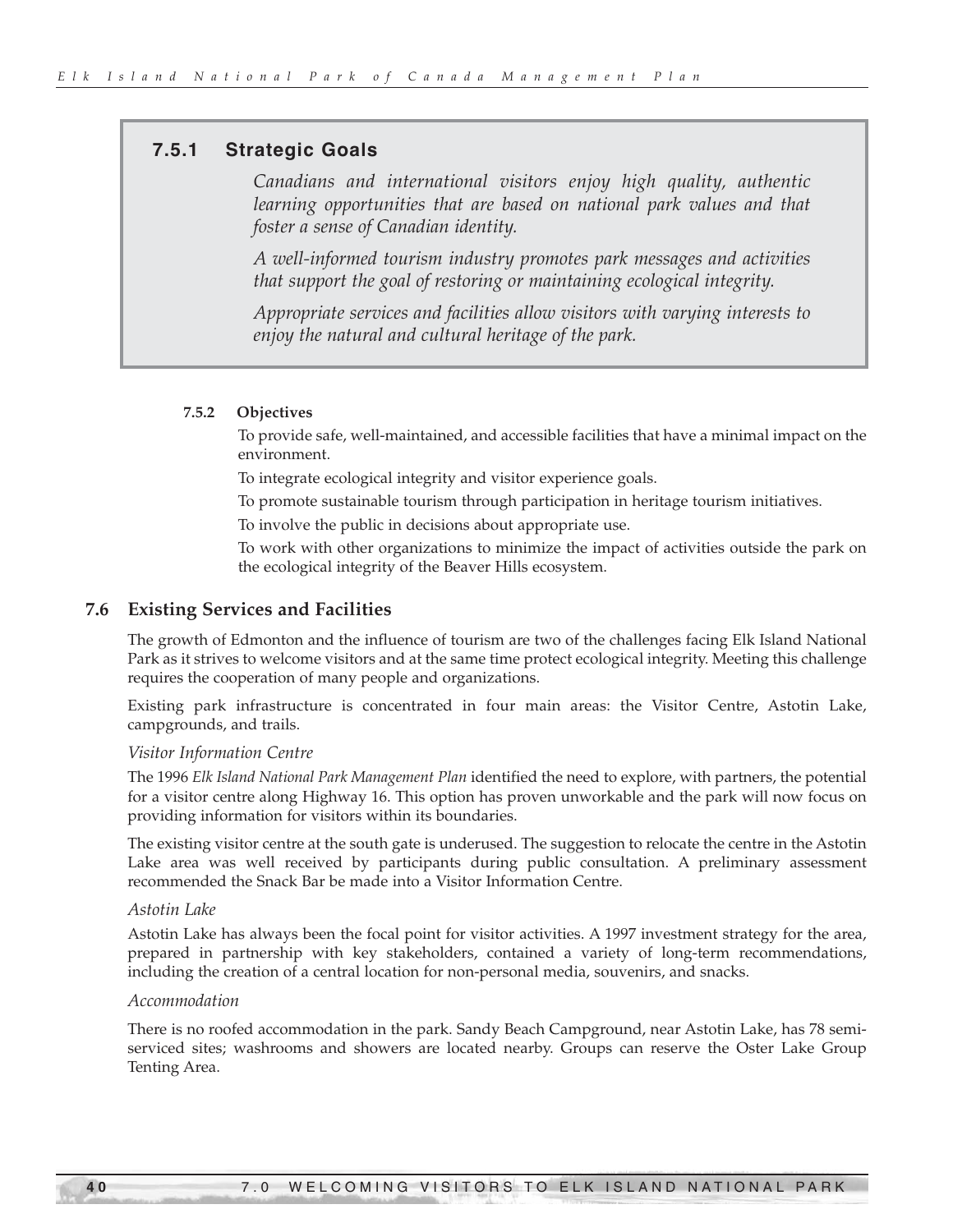## *Trails*

Elk Island has an extensive network of trails, ranging in length from 150 m to 18.6 km. Trails are used yearround for walking, hiking, cross-country skiing, and snowshoeing. Several trailheads have exhibits on the park's natural and human history.

## *Elk Island Golf Course*

The Elk Island Golf Course, built in the 1930s, continues to attract people from around the region. A concessionaire has operated the nine-hole course for many years. In keeping with the *Parks Canada Action Plan on the Ecological Integrity of Canada's National Parks* (2000), the golf course will remain in the park. The course will not expand and careful management will mitigate its impact on the ecosystem.

## **7.6.1 Key Actions**

- 1. Relocate the Visitor Centre to an existing structure in the Astotin Lake area. Close the current centre and rehabilitate the area as funds become available.
- 2. Maintain the existing capacity of Sandy Beach and Oster Lake campgrounds.
- 3. Convene a committee to review the current demand for trails and review recommended changes to the trail system.
- 4. Maintain the Elk Island Parkway as a scenic road.
- 5. Maintain the golf course's current area and number of holes.
- 6. Consider modifications to the golf course that enhance ecological integrity.
- 7. Use environmentally friendly products and techniques in the operation and maintenance of the golf course.
- 8. Ensure equitable access to public services and facilities.
- 9. Update the Public Safety Plan on a regular basis.
- 10. Monitor visitor services and satisfaction through periodic surveys.
- 11. Carry out customized visitor surveys at three to five year intervals.
- 12. Identify indicators to monitor visitor expectations and the quality of park experiences.
- 13. Identify factors that contribute to and detract from the experience of visitors.

## **7.7 Additions to Activities, Services and Facilities**

Park managers will rely on the *Canada National Parks Act*, *Parks Canada Guiding Principles and Operational Policies* (1994), and the park's management plan for direction when asked to approve new activities or consider significant changes to existing activities. The review process must also be flexible enough to accommodate changing public values and perspectives while meeting legislative, regulatory and policy requirements.

## **7.7.1 Key Actions**

- 1. Use the Appropriate Use Criteria (Table 1) and the park's zoning to evaluate proposed new activities and uses or increases in levels of use for existing activities.
- 2. Where services, facilities, or activities are not appropriate in the park, encourage other organizations to meet this demand outside park boundaries.
- 3. Involve the public in decisions about new types and levels of use.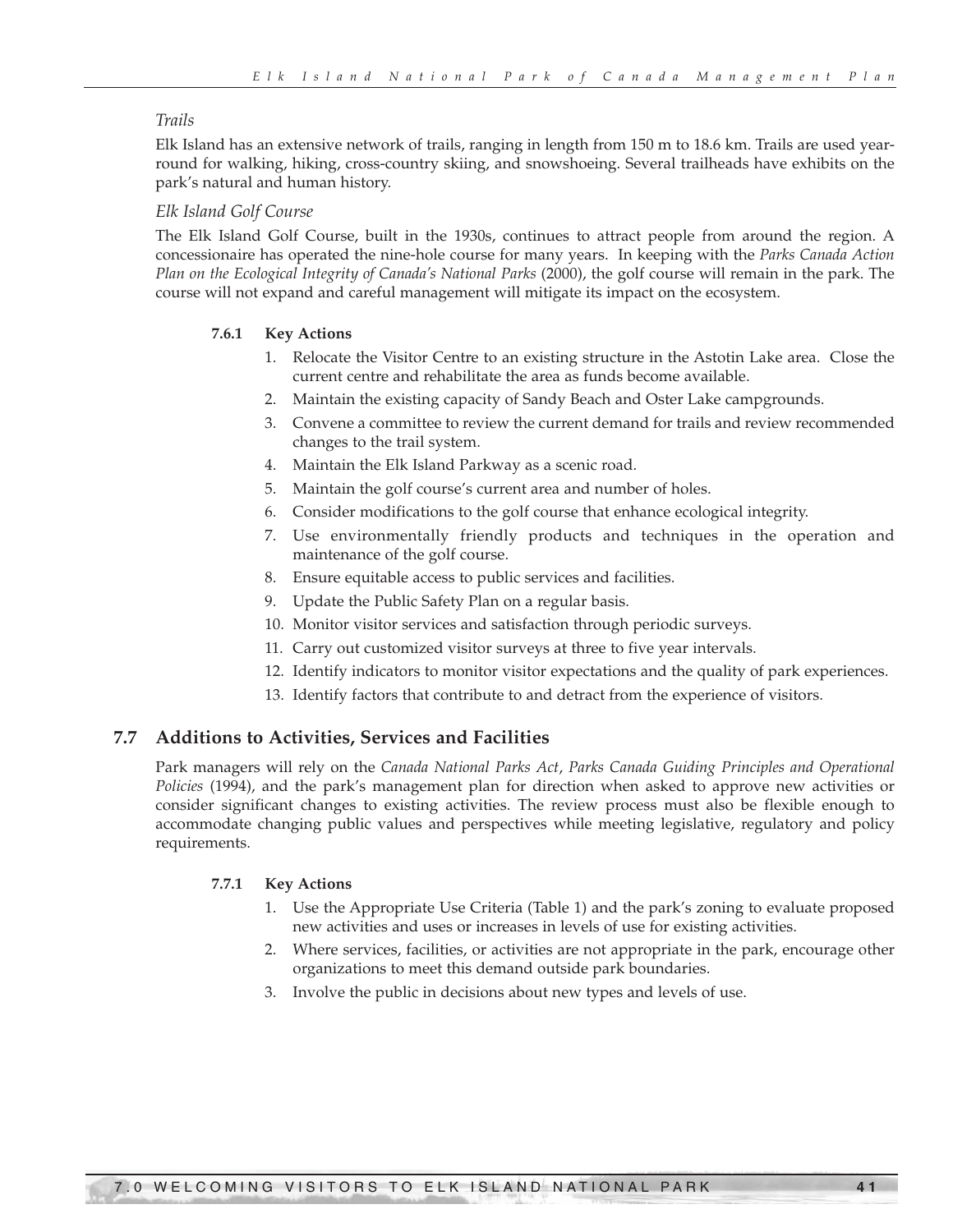## **Table 3 - Appropriate Use Criteria**

The following criteria will be used to evaluate the merits of a new use, a change in an existing use, or a significant change in the level or intensity of use. The criteria are all relevant but are not meant to be exhaustive or absolute. They are intended to guide the evaluation process. In applying the criteria, the primary consideration is how the proposed change contributes to or detracts from the spirit and intent of the management plan, the *National Parks Act,* and Parks Canada's policy. The criteria are taken from the Banff-Bow Valley Study Round Table's Summary Report.

*Impact on Environment*

• Seeks to assess the extent to which the proposed change impacts the ecological integrity of the region. The assessment will include the effect of participation in the activity as well as the facilities and services required to support the activity.

*Effects on Culture and Heritage*

• Seeks to assess the qualitative dimension and preservation of a use that contributes to the region's heritage and cultural integrity. The assessment will reflect an understanding, appreciation of, and respect for the region's culture and heritage, and evolving cultural identity including Aboriginal people.

*Quality of Experience*

- Investigates the extent to which the participant's and other's quality of experience is enhanced or diminished as a result of the proposed change. Its application recognizes that different visitors seek a broad range of different experiences, and that they value different resources, facilities, and services in different ways. *Economic Effects*
- Attempts to understand the economic effects of the proposed change. Issues that would be considered include: cost for visitors to the park, cost and revenues to Parks Canada, and effect on local, regional, and national economies and market conditions.

*Public Safety*

• Is used to determine the extent to which the proposed change imposes risks or dangers to participants or others.

*Equity and Access*

• Seeks to ensure that all citizens have a fair, reasonable, and equitable opportunity to participate in, and benefit from, the range of appropriate activities and experiences available in Elk Island National Park of Canada. It will consider such factors as economic status, physical capabilities, and place of residence of the visitor.

*Social Effects/Quality of Life*

• Examines the social implications of the proposed change. Questions applied here would speak to: level of change to the region's existing social patterns and needs; effects on the social service structure; effects on social indicators (e.g., income distribution, housing costs, levels of crime, etc).

*Education and Awareness*

• Focuses on the extent to which the proposed change contributes to better understanding and appreciation of natural and cultural heritage, Elk Island National Park of Canada, its role within the Canadian national park system and in the larger ecosystem.

*Level of Use: Frequency, Timing, and Quantity*

• Would involve questions such as: How often does a proposed activity occur? When does it occur (e.g., season)? How many individuals are involved? What is the level of support required?

*Physical Setting Related*

• Has two components. The first focuses on whether the proposed change is well-suited to the physical setting of Elk Island National Park of Canada. The second considers to what extent the proposed change is dependent upon a national park setting.

*Heritage Tourism*

• Focuses on the extent to which the proposed change contributes to the park's Heritage Tourism goals. *Environmental Stewardship*

• Focuses on the extent to which the proposed change contributes to the park's Environmental Stewardship goals.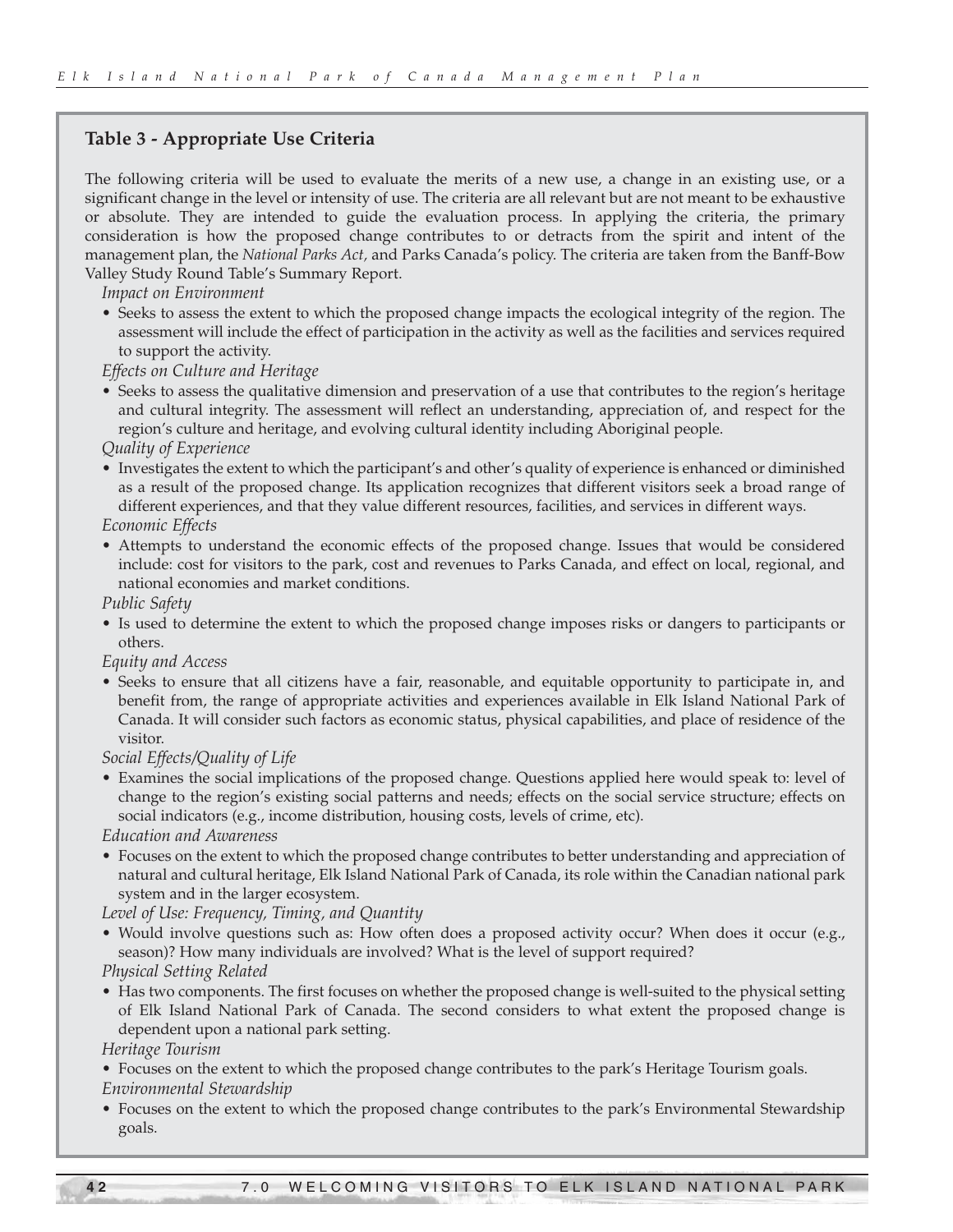## **7.8 Heritage Tourism**

Heritage Tourism has enjoyed success in many parts of the world as a way to address the challenge of welcoming visitors while at the same time protecting the environment they come to enjoy. The World Tourism Organization defines heritage tourism as "*an immersion in the natural history, human heritage, arts, philosophy and institutions of a region or country*." National parks have expanded this definition to include environmental stewardship.

What does this mean for Elk Island? Ultimately it means the park is a place where people find a range of opportunities to enjoy, understand, appreciate, and preserve the park's natural, cultural, and scenic features.

What does this mean for the tourism sector? A tourism industry that respects the integrity of the natural environment and its importance to long-term economic viability will maintain a competitive advantage in a marketplace that increasingly demands quality and authenticity.

A small number of tour operators bring visitors to Elk Island. The park's Heritage Tourism Strategy will focus on cooperation with the local and regional tourism industry. Working with agencies such as Travel Alberta, Greater Edmonton Capital Regional Tourism Partnership, Kalyna Country, and tour operators, the park encourages the industry to distribute appropriate information and foster realistic expectations. The park offers something that is becoming rare and valuable – nature. By working together, the park and the tourism industry can offer rewarding opportunities and make a significant contribution to the enduring ecological integrity of the park.

#### **7.8.1 Key Actions**

- 1. Develop and market opportunities that enhance understanding and appreciation of Elk Island's natural and cultural values while respecting ecological and social carrying capacities. This involves the following:
	- ensure that marketing and awareness programs reflect that the park is part of a national system and is available to all Canadians;
	- ensure marketing efforts are properly targeted and information needs of the target markets are met;
	- promote heritage tourism to the people working within the tourism industry.
- 2. Work with the tourism industry to:
	- provide regulatory, safety, and management information on a timely basis;
	- develop marketing and heritage tourism products;
	- participate in joint tourism, marketing, and trade show initiatives;
	- improve the presentation and promotion of appropriate activities in the park;
	- improve employee orientation and training as it relates to heritage understanding and the sharing of that understanding with visitors.
- 3. Work with the tourism industry to develop and improve learning opportunities and the communication of park messages. There will be special emphasis on ecological integrity and resource management initiatives.

Within a local and regional context, encourage Aboriginal tourism programs where they enhance understanding and appreciation of Elk Island's natural and cultural values.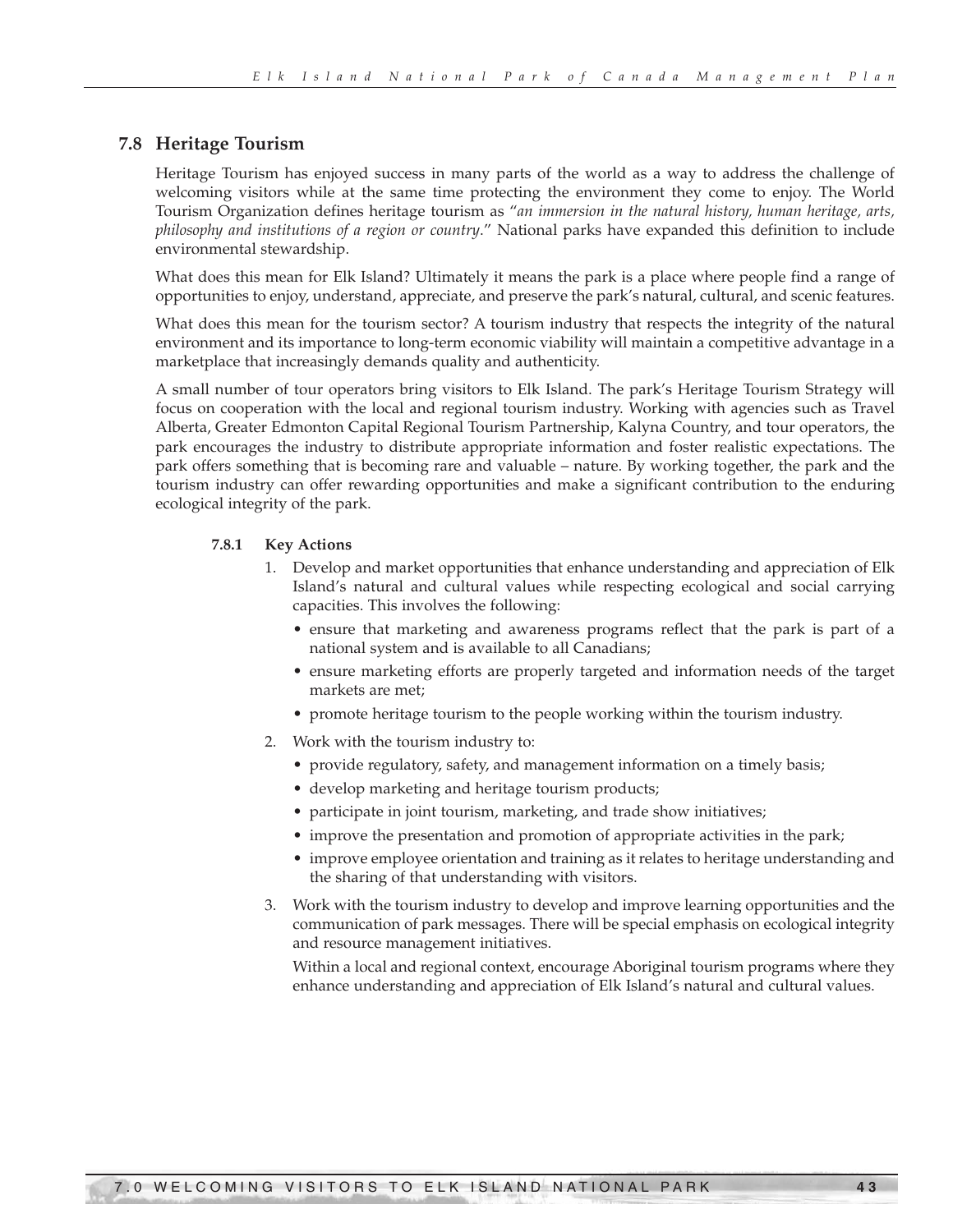# **Table 4. Human Use Indicators**

## **1. OBJECTIVE**

To provide opportunities for quality visitor experiences that support ecological and commemorative integrity objectives.

| <b>INDICATOR</b>                                                                                                                                                                      | <b>TARGET</b>                                                                                        | <b>STATUS/ACTIONS</b>                                                   |
|---------------------------------------------------------------------------------------------------------------------------------------------------------------------------------------|------------------------------------------------------------------------------------------------------|-------------------------------------------------------------------------|
| Levels and patterns of use:<br>• number of visitors<br>• number of user nights<br>• number of user days<br>• visitor origin<br>• activities<br>• temporal and spatial use<br>patterns | To be developed.                                                                                     | <b>Conduct Visitor Information</b><br>Program surveys every five years. |
| Appropriateness of Activities:<br>• based on appropriate use criteria                                                                                                                 | 85% of activities support the park's<br>visitor experience objectives.                               | <b>Conduct Visitor Information</b><br>Program surveys every five years. |
| Level of satisfaction with<br>recreational experience.                                                                                                                                | 85% of visitors are satisfied<br>including 50% very satisfied with<br>their recreational experience. | <b>Conduct Visitor Information</b><br>Program surveys every five years. |
| Level of satisfaction with quality of<br>services and facilities.                                                                                                                     | 85% of visitors are satisfied<br>including 50% very satisfied with<br>their overall park visit.      | Conduct Visitor Information<br>Program surveys every five years.        |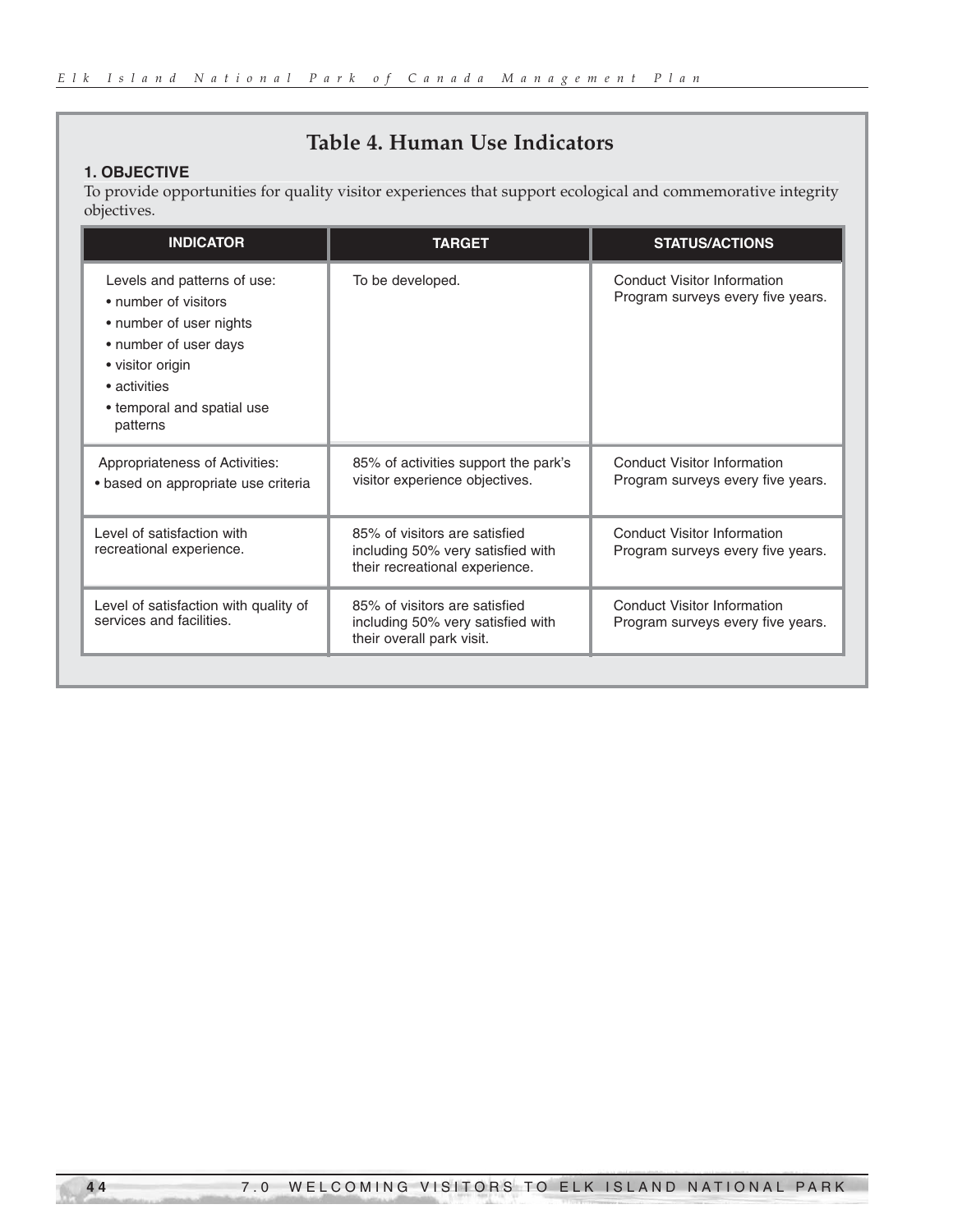

# **8.0 TRANSPORTATION**

## **8.1 Overview**

In national parks, roads are more than a means of moving people to their destinations. They are a key part of managing human use, providing travelers with opportunities to sightsee and explore the environment. Almost all visitors see and experience Elk Island from the parkway.

The 21-km parkway extends from Highway 16 in the south to the park's north gate. Surveys show visitors are generally satisfied with the condition of the road. The design of the road restricts water flow between wetlands, raising concerns about ecological integrity.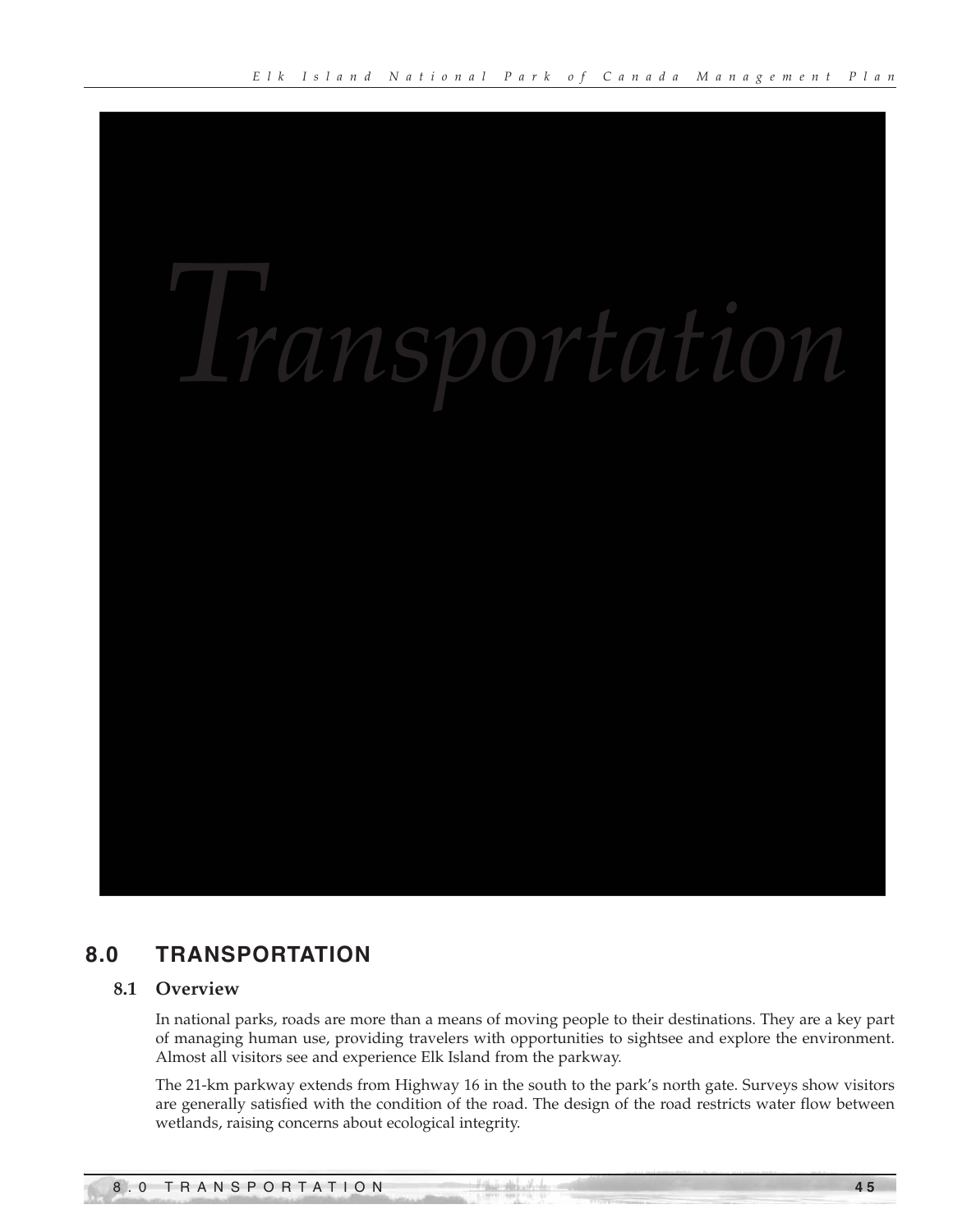Several access roads and trailhead parking lots are located along the parkway. Administration Road winds around the south and west shores of Astotin Lake to the Warden Building and the Administration Compound. Tawayik Road takes visitors to a parking lot on Tawayik Lake. Several small roads at Astotin Lake lead to the golf course, campground, day use area, boat launch, and campgrounds.

## **8.1.1 Strategic Goal**

*Park roads enable visitors to understand and appreciate the park, while supporting the restoration and maintenance of ecological integrity.*

#### **8.1.2 Objectives**

To keep the environmental impact of roads to a minimum. To balance ecological integrity and visitor experience goals.

#### **8.1.3 Key Actions**

- 1. Maintain the Elk Island Parkway and other roads, as feasible.
- 2. Address concerns related to design faults.
- 3. Allow the natural rehabilitation of abandoned roads.

|  | 8.0 TRANSPORTATION |  |  |  |
|--|--------------------|--|--|--|
|  |                    |  |  |  |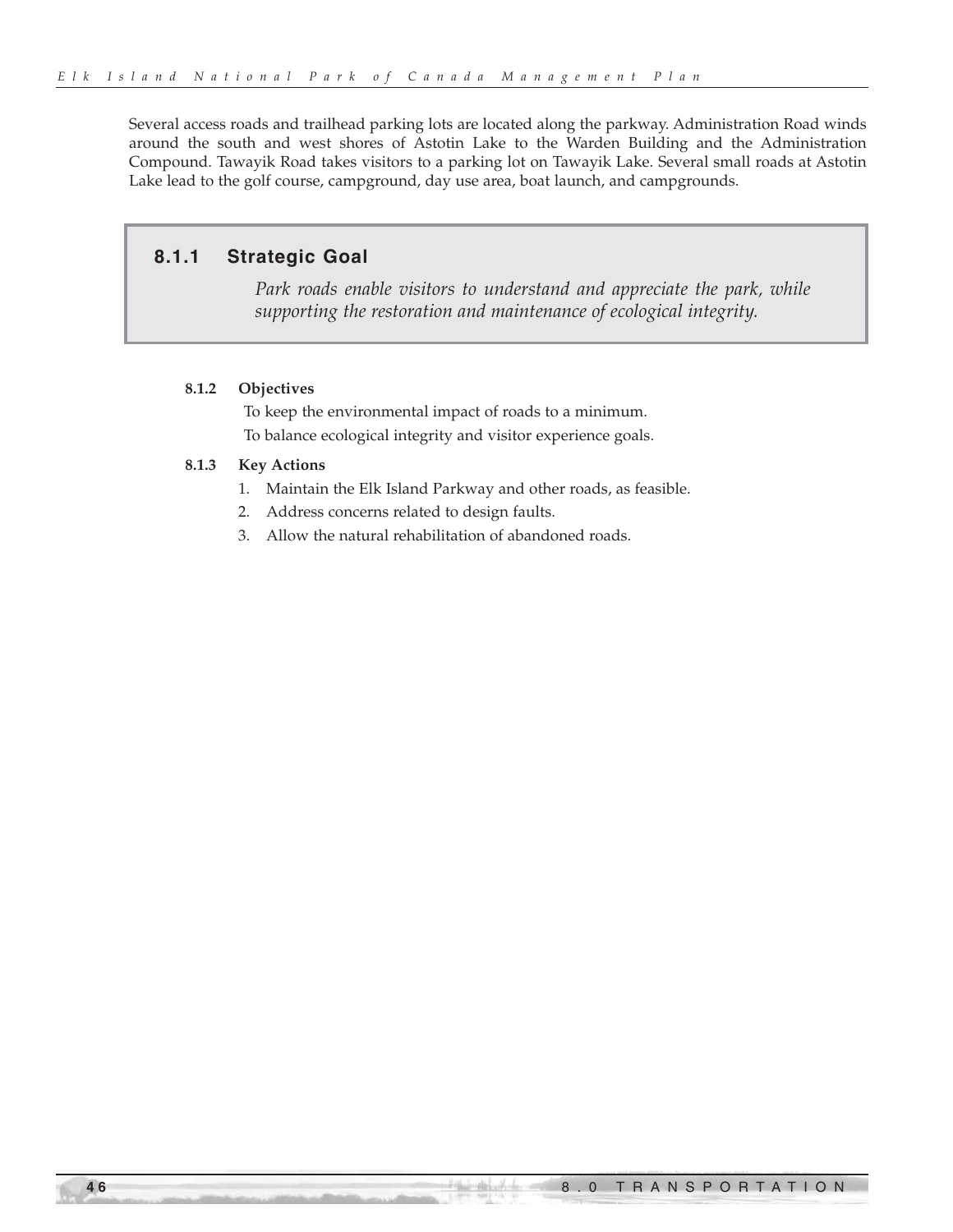

# **9.0 PARTNERSHIPS AND PUBLIC INVOLVEMENT**

## **9.1 Overview**

Elk Island National Park belongs to the people of Canada and all citizens have the right to participate in the management of the park. The public is most concerned about ecological integrity, access, and effective public involvement. This section highlights key strategies to ensure decisions concerning these areas are made in a consistent, fair, open, and responsive environment.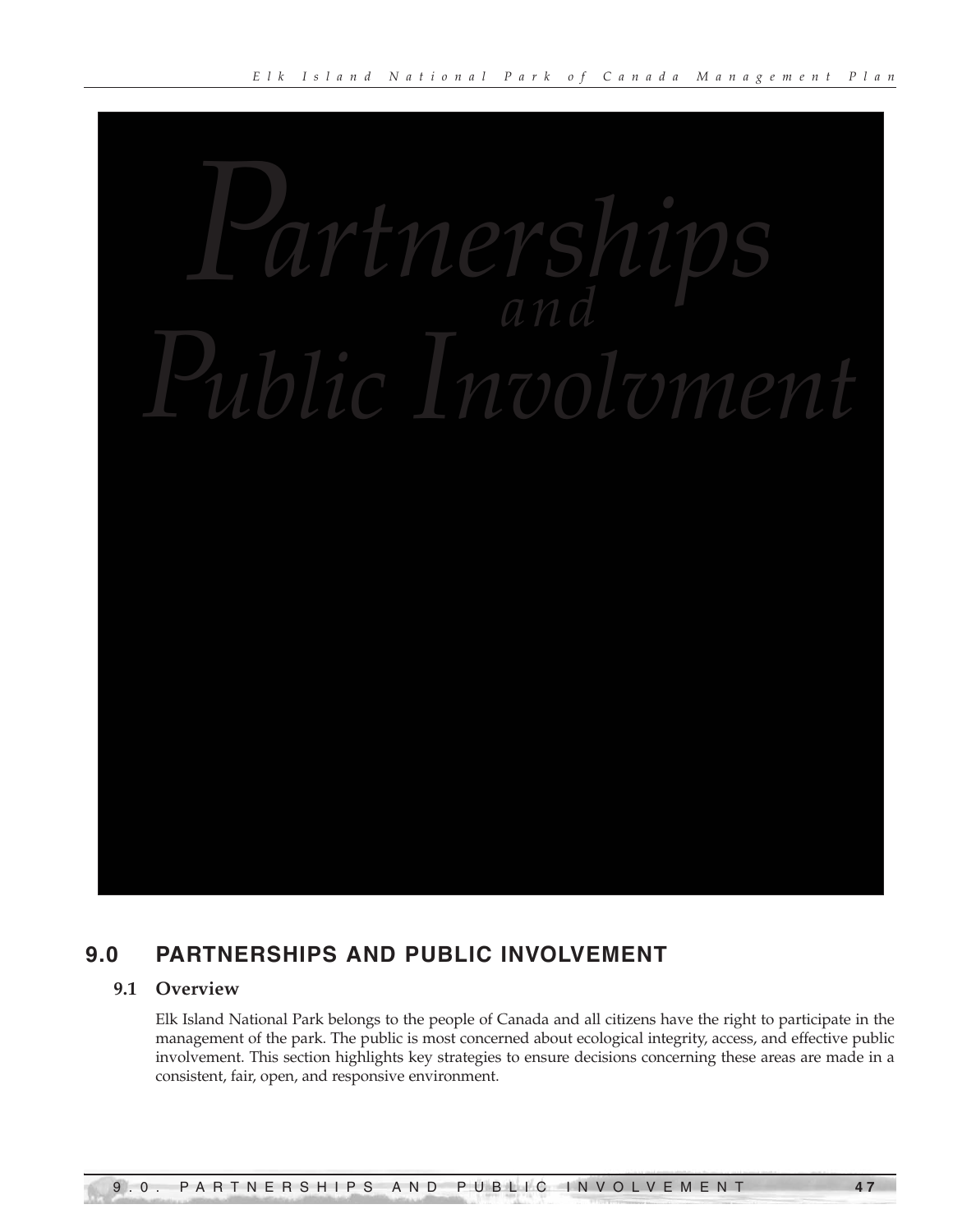## **9.2 Public Involvement**

Parks Canada is committed to ongoing public involvement. The type of involvement varies depending on the nature of the issue. Various groups and individuals will be asked for input on implementing this management plan's direction. Participation may take the form of advisory groups such as the Science Advisory Committee and the Friends of Elk Island Society, public open houses, working groups, meetings with neighbouring jurisdictions, and commenting via the Internet. An annual public review of the implementation of the management plan is conducted.

## **9.2.1 Strategic Goal**

*Key policy and planning decisions are timely, fair, and consistent, and are reached in an open and participatory manner*

#### **9.2.2 Objective**

To ensure Canadians have access to planning processes and decisions about national parks.

#### **9.2.3 Key Actions**

- 1. Hold an annual public review to discuss progress in implementing the park management plan and how it relates to the State of the Parks Report.
- 2. Ensure local stakeholders are involved as early as possible in decisions or planning initiatives requiring public involvement.

## **9.3 Regional Coordination**

The sustainability of the Beaver Hills ecosystem depends on cooperative solutions and common goals. Research, restoration, information, interpretation, tourism and stewardship initiatives are more successful when they are based on a common understanding of the regional ecosystem and the role of protected areas.

Some cooperative initiatives are local, while others involve the entire ecosystem. Coordination is key. For many years the park and adjacent jurisdictions have worked together on common concerns. Recent regional programs include the following initiatives:

#### *1. Beaver Hills Initiative*

Many federal, provincial, municipal, and non-government conservation initiatives occur in the Beaver Hills ecosystem, all working independently but with similar objectives. This project, still in its infancy, proposes to bring together a multi-disciplinary group, including municipalities, private landowners, and local industry. By crafting a common vision for the Greater Beaver Hills area, the group hopes to maintain the last remaining natural habitat corridor in east-central Alberta, to protect species in the region that are at risk or vulnerable, and maintain the viability of several protected areas.

#### *2. Edmonton Capital Region Tourism Partnership*

Through intensive community collaboration, Economic Development Edmonton and its regional partners implemented a strategy to enhance the capital region's image. The partnership hopes to attract business, employees, investment, and visitors to the area. The park participates in the partnership, particularly in the areas of tourism promotion and regional packaging.

#### *3. Alberta Parkland Region*

At least once a year, park staff and provincial Assistant Deputy Ministers from the Parkland Region and their representatives meet to share information. This allows federal and provincial representatives to coordinate planning and ecosystem initiatives on a broader scale.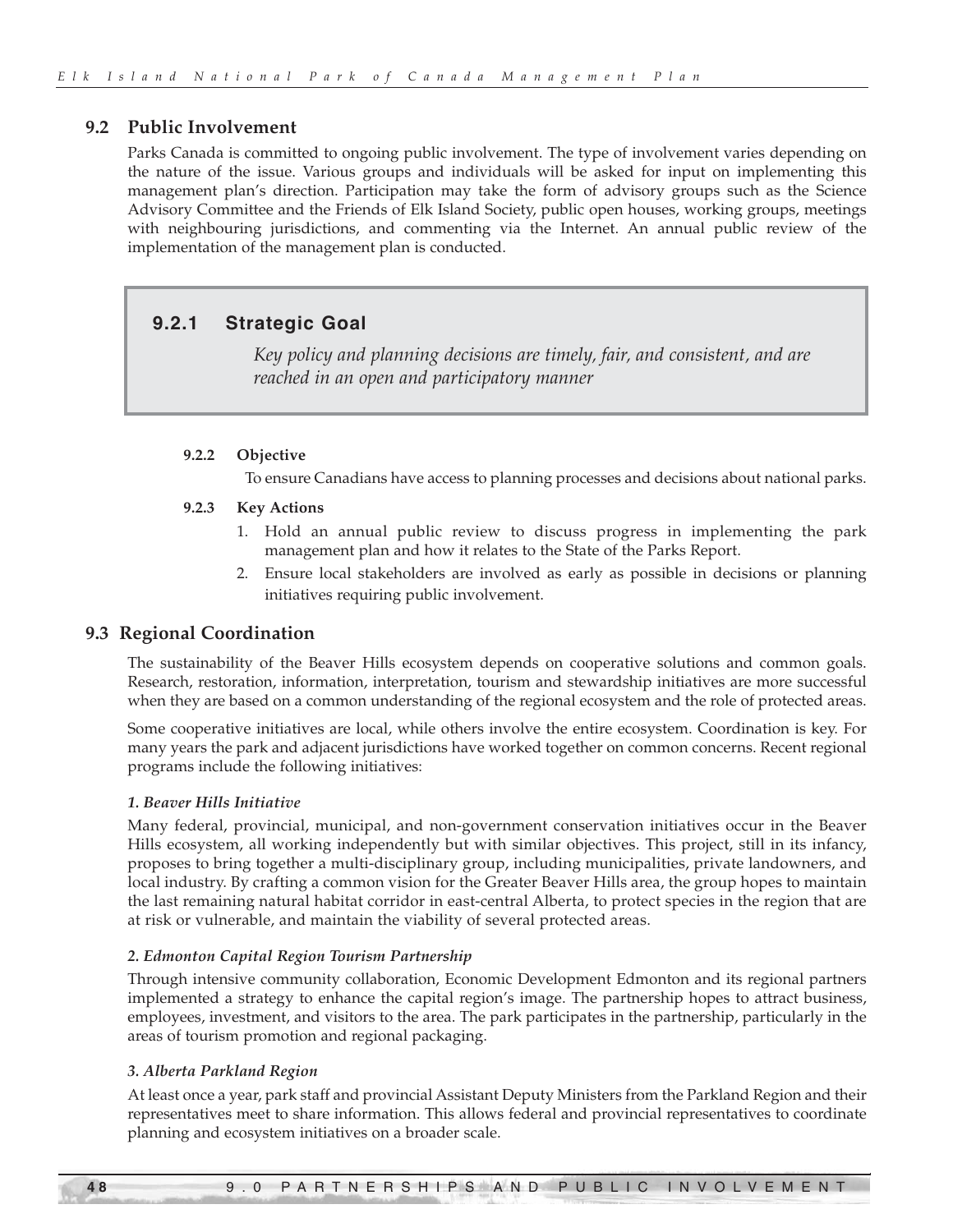## **9.3.1 Strategic Goal**

*The ecological integrity of the park and the social and economic needs of the surrounding communities benefit from an integrated approach to managing land use, human activities, and ecological initiatives effectively*

#### **9.3.2 Objectives**

To share expertise with communities, government, and non-government organizations as a means of increasing understanding of park goals.

To enhance the quality of life for people and wildlife in the Beaver Hills ecosystem through coordinated regional development and use.

To create an integrated network of protected areas.

#### **9.3.3 Key Actions**

- 1. Actively participate on key ecosystem coordinating committees to:
	- pursue common goals;
	- consider short-term concerns as well as long-term strategic issues such as ecological integrity and tourism;
	- support groups that can help with an integrated approach to issues of mutual concern.
- 2. Support and pursue partnerships through the Beaver Hills Initiative.
- 3. Participate in environmental assessments or provincial/regional environmental reviews of projects outside the park that are likely to affect the park's environment.
- 4. Encourage environmental management and stewardship practices in the region.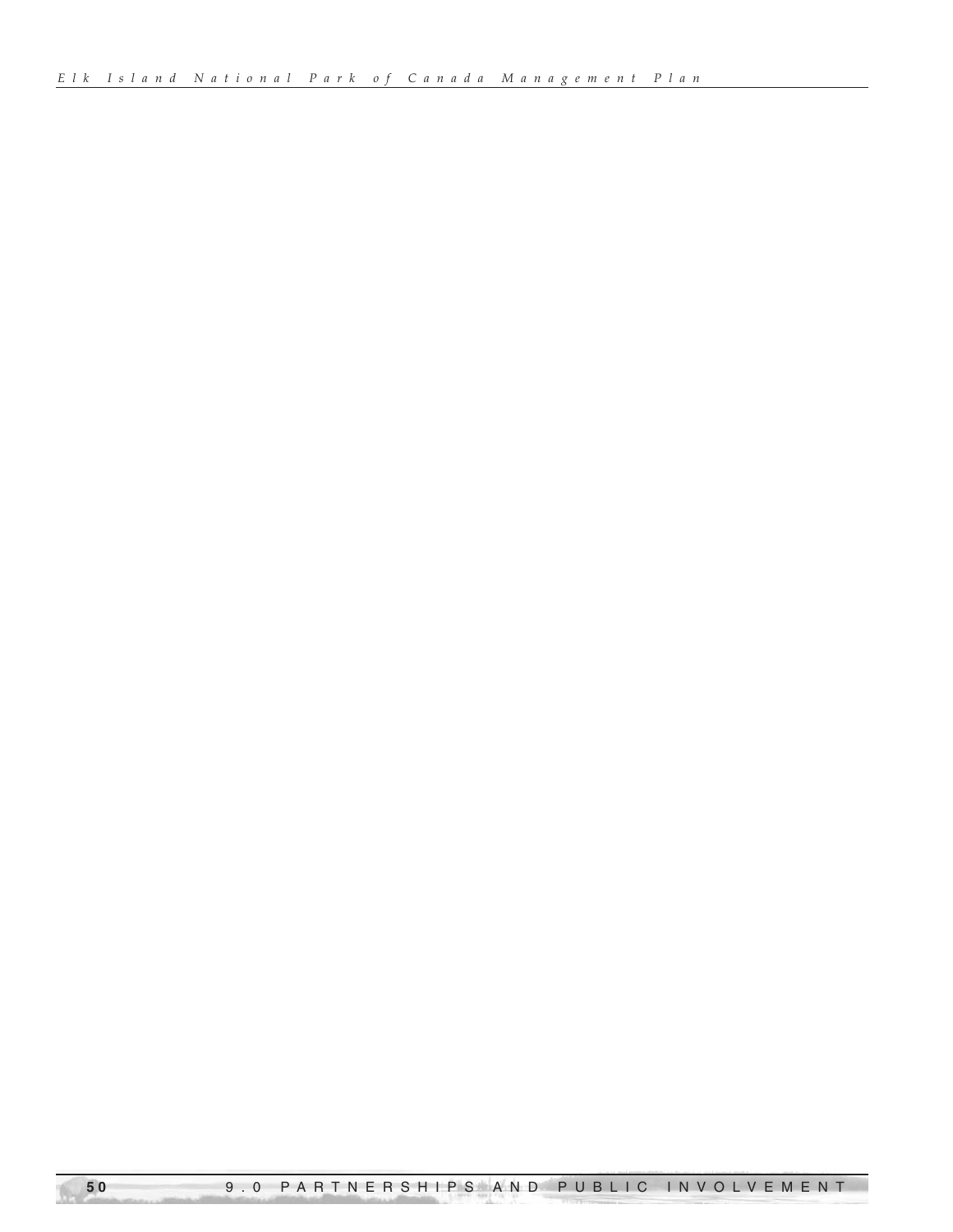

# **10.0 ADMINISTRATION AND OPERATIONS**

## **10.1 Overview**

While Elk Island National Park is responsible for providing leadership in environmental stewardship, effective action requires broadly based support from local residents, private landowners, business, industry, and park visitors.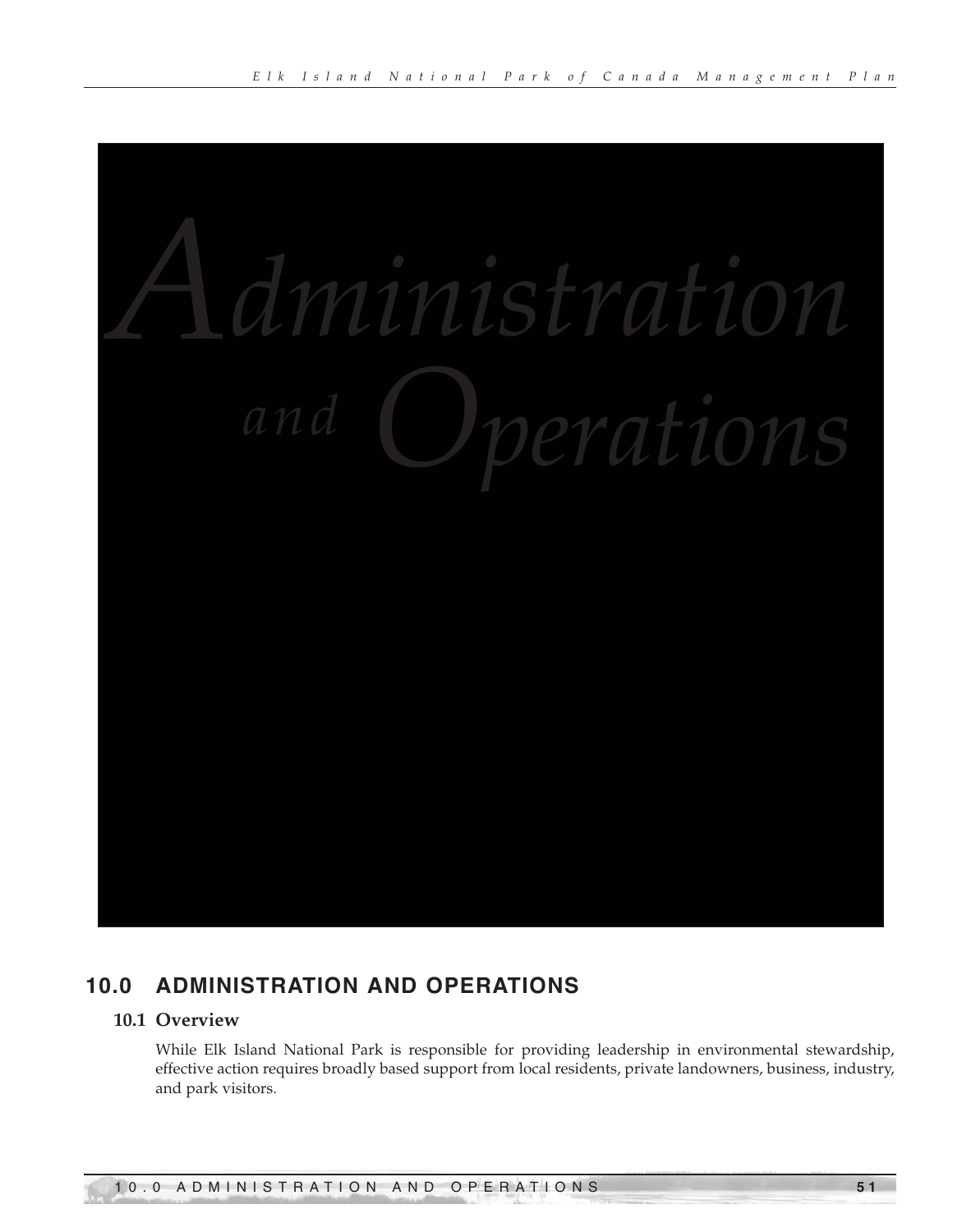The Government of Canada is committed to the concept of environmental stewardship. This ensures every government department or agency meets or exceeds environmental laws and regulations, follows the best environmental practices available, and develops and implements a sound environmental management system. Many of the government's commitments to the Greening of Government Operations have been formalized through amendments to the *Auditor General's Act* and by the appointment of the Commissioner of the Environment and Sustainable Development. As a result, Parks Canada must now report to Parliament on its progress in fulfilling its environmental responsibilities.

An environmental management system (EMS) helps organizations and businesses apply environmental stewardship considerations to every decision. It ensures that the greatest environmental risks receive the highest priority.

## **10.1.1 Strategic Goals**

*Elk Island National Park of Canada demonstrates sound environmental practices in all its activities, services, and products.*

*Visitors and staff contribute to the principles of environmental stewardship and sustainability.*

#### **10.1.2 Objectives**

To improve environmental performance through the implementation of an Environmental Management System.

To include environmental stewardship as an integral part of all park operations, including those of leaseholders.

To encourage park visitors to share responsibility for environmental stewardship.

#### **10.1.3 Key Actions**

- 1. Reduce or eliminate all contaminated sites in the park.
- 2. Apply safe and environmentally responsible management practices to the acquisition, reporting, monitoring, handling, storage, safe use, transportation, and disposal of hazardous waste.
- 3. Promote alternative fuels and reduced gasoline consumption.
- 4. Incorporate energy efficient, cost-effective technologies when upgrading facilities and equipment.
- 5. Reduce solid waste through reduction, reuse, and recycling programs.
- 6. Purchase products and services that meet environmental specifications; show leadership in the use of these "environmentally friendly" products (e.g., through information and articles in the Park Visitor Guide).
- 7. Ensure the use of surface and ground water does not impair aquatic and riparian systems.
- 8. Reduce water consumption by adopting water saving technologies.
- 9. Ensure potable water meets or exceeds provincial and national public health standards.
- 10. Monitor the operation of wildlife management facilities to ensure they have a minimal impact on the ecosystem.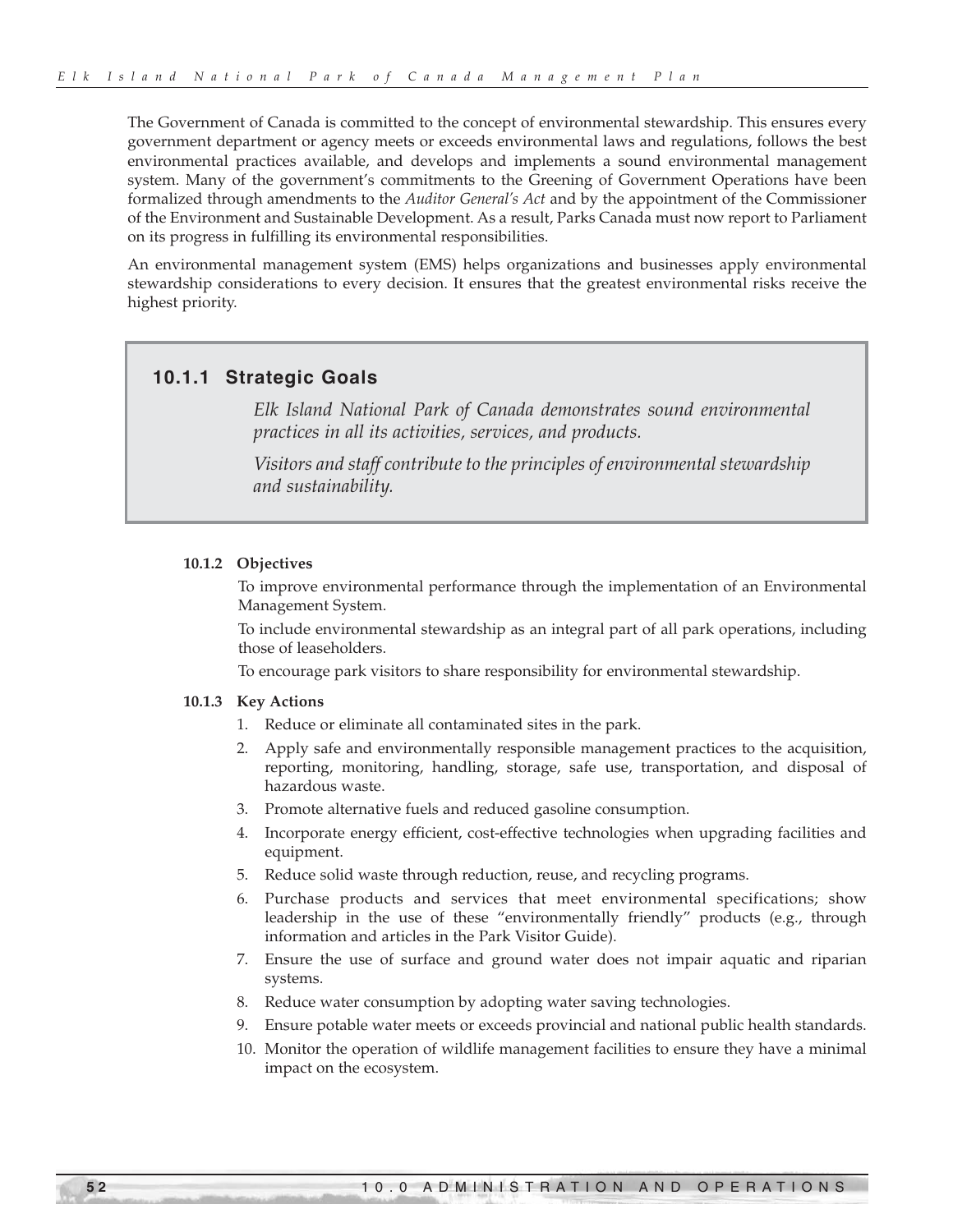

# **11.0 PARK ZONING**

## **11.1 Overview**

*The national parks zoning system is an integrated approach by which land and water areas are classified according to ecosystem and cultural resource protection requirements, and their capability and suitability to provide opportunities for visitor experiences. It is one part of an array of management strategies used by Parks Canada to assist in maintaining ecological integrity through providing a framework for the area-specific application of policy directions, such as for resource management, appropriate activities, and research. As such, zoning provides direction for activities of park managers and visitors alike.*

*– Parks Canada Guiding Principles and Operational Policies (Parks Canada, 1994)*.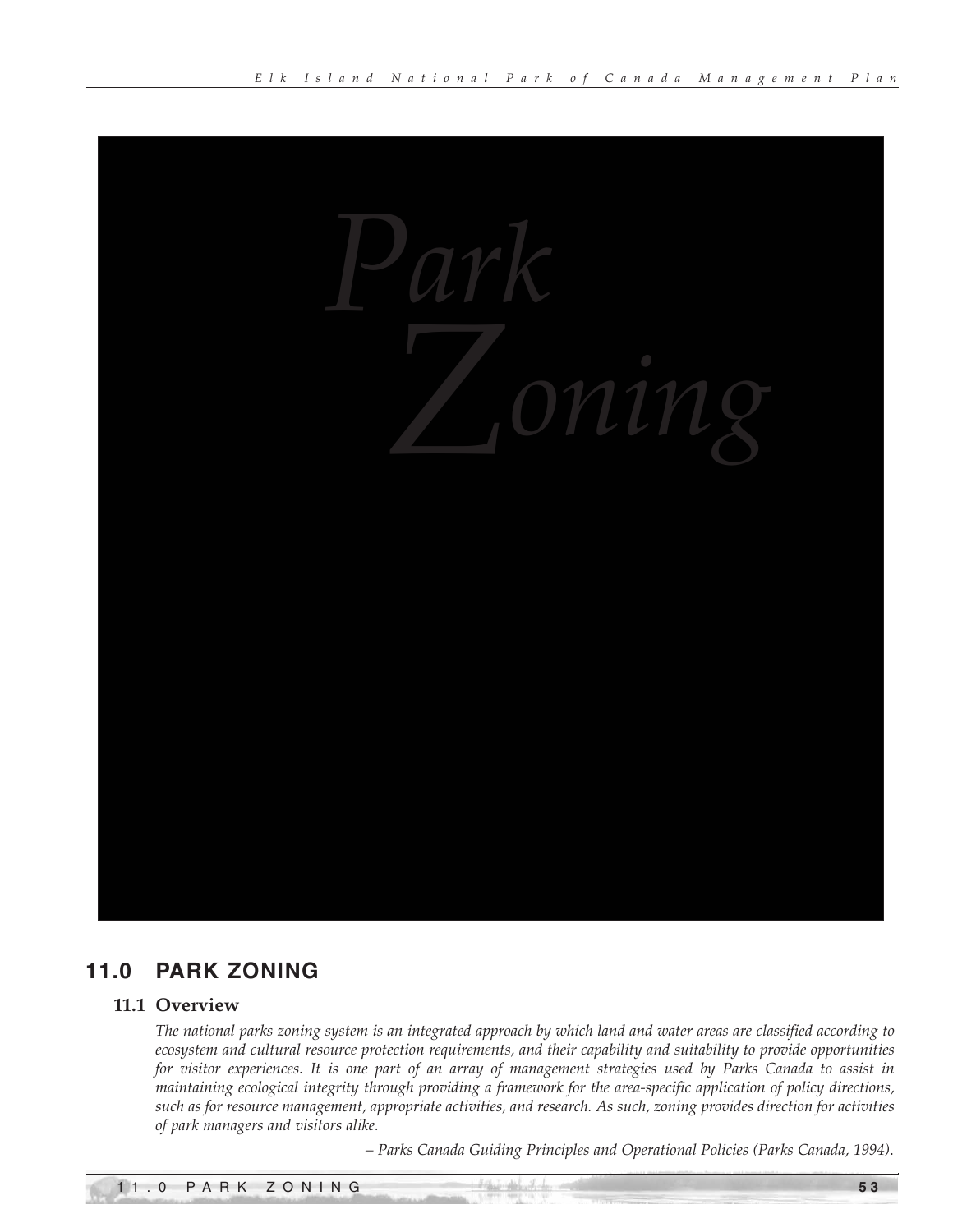The zoning system has five categories based on a park's natural and cultural features and current and proposed visitor use (Figure 5 – Park Zoning).

## **11.2 Zone I - Special Preservation**

Zone I areas require special preservation because they contain or support unique, threatened or endangered natural or cultural features, or are among the best examples of the feature they represent in a natural region. Preservation is the key consideration. Motorized access is not permitted.

There are no Zone I areas in Elk Island National Park.

## **11.3 Zone II - Wilderness**

These extensive areas preserve the natural region in a wilderness state. Protecting ecosystems where there is minimal human interference is the key consideration. Zone II areas offer opportunities for visitors to experience the parks' ecological characteristics firsthand with few, if any, rudimentary services and facilities.

In much of Zone II, visitors have the opportunity to experience remoteness and solitude. Motorized access is not permitted. Most of the park – a total of 86.7 per cent – is Zone II.

The *Canada National Parks Act* now requires wilderness areas to be declared by regulation, not just through policy. The intent of this legislation is to enhance protection and maintain a high level of ecological integrity. In these declared wilderness areas, the legislation only permits development and activities required for essential services and resource protection. Wilderness designation is one of a range of tools to ensure the preservation of wilderness values and will not change current visitor use of an area.

Elk Island National Park does not have areas large or remote enough to qualify for wilderness designation as outlined in the *Canada National Parks Act.*

## **11.4 Zone III - Natural Environment**

In Zone III areas, visitors discover the parks' natural and cultural heritage through recreational activities that require few rustic services and facilities. Zone III applies to areas where visitor use and facilities exceed the acceptable standards for Zone II. Controlled vehicle access may be permitted.

#### *Zone III areas in Elk Island National Park*

- a 25-m buffer along the north and south sides of the Trans-Canada Yellowhead Highway (Highway 16)
- a 25-m buffer along the inside of the entire boundary fence
- Oster Lake Group Camping area and access road
- three animal-handling facilities and their access roads (Mud Lake Elk Handling Facility, Plains Bison Handling Facility, and Flying Shot Wood Bison Handling Facility)

9.8 per cent of Elk Island National Park is zoned as natural environment.

## **11.5 Zone IV - Outdoor Recreation**

Outdoor recreation zones are limited areas capable of accommodating a broad range of opportunities for understanding, appreciating and respecting the parks' heritage value. Appropriate opportunities and related essential services and facilities are provided in ways that have the least possible impact on ecological integrity. Direct access by motor vehicles is permitted.

#### *Zone IV areas in Elk Island National Park*

- Elk Island Parkway and associated trailhead parking
- Wood Bison trailhead and access road south of the Yellowhead Trans-Canada Highway (Highway 16)
- administration road
- administration area and staff residences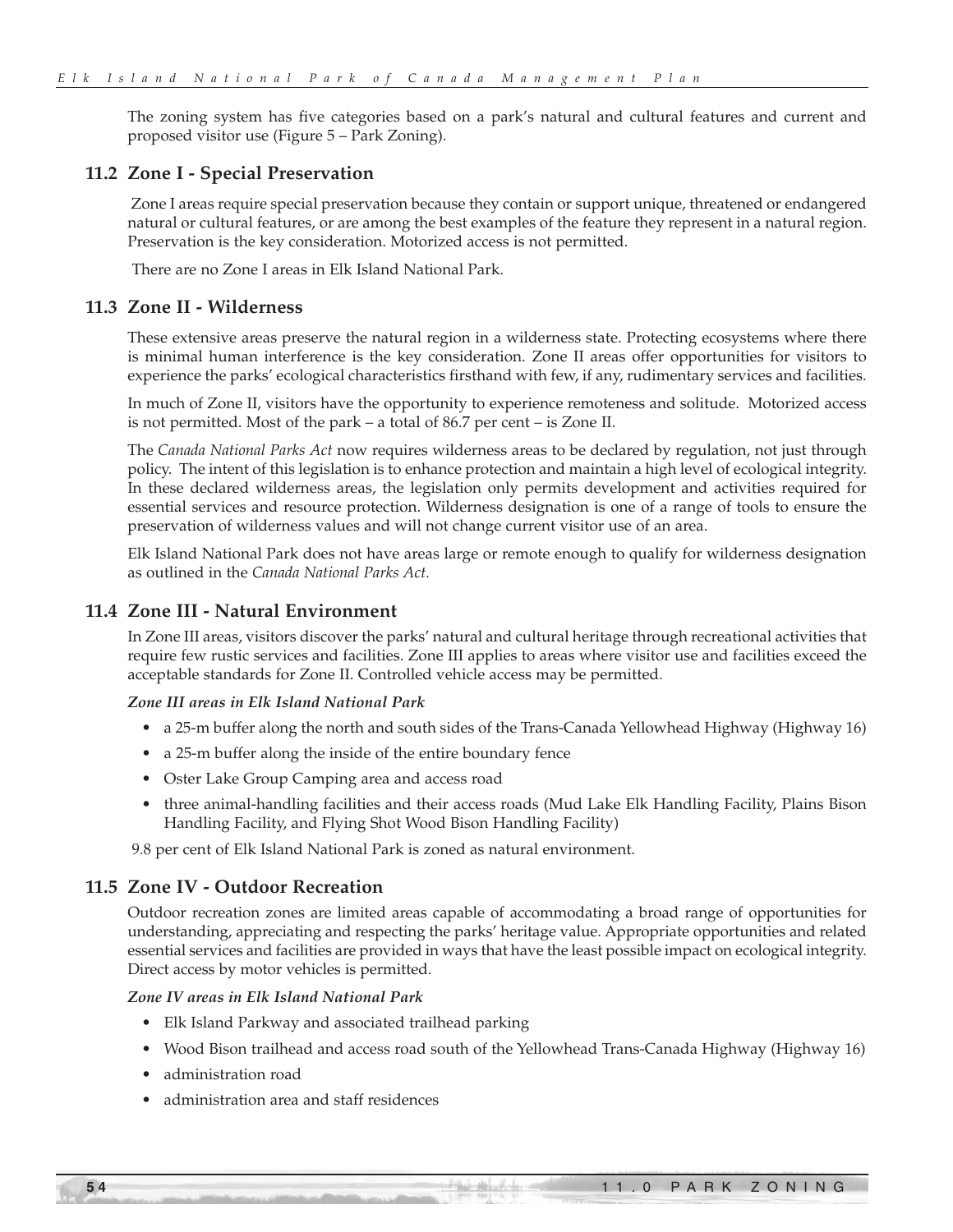

**Figure 3. Zoning system**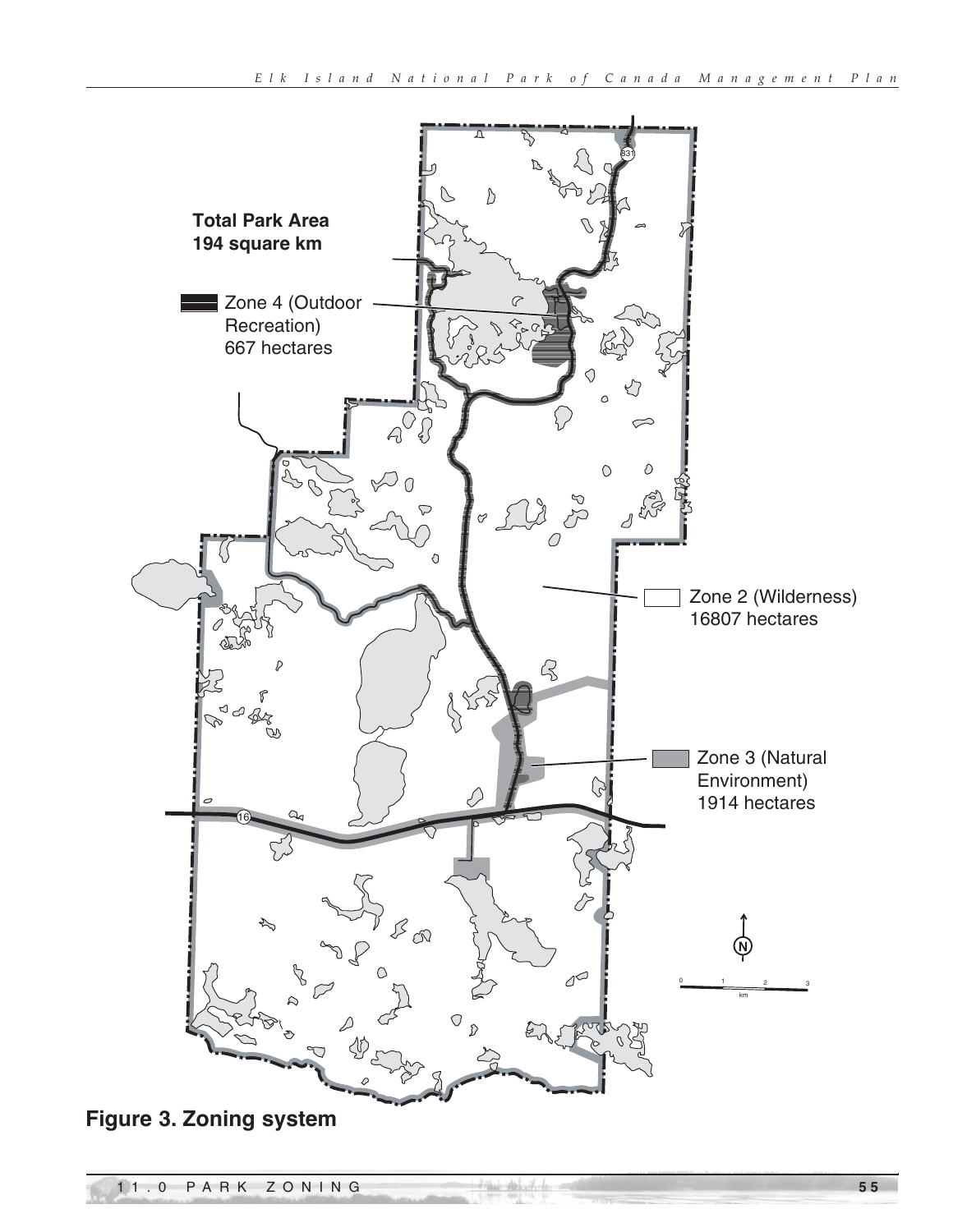- Astotin Lake area, including the Elk Island Golf Course and Sandy Beach Campground
- visitor Information Centre area

Zone IV areas represent 3.5 % of the total park area.

## **11.6 Zone V - Parks Services**

Park operations and administration, visitor services, and support facilities are concentrated in park service zones. Generally, this zoning applies to townsites such as Jasper or Waskesiu. There are no Zone V areas in Elk Island National Park.

|  |  | 11.0 PARK ZONING |
|--|--|------------------|
|  |  |                  |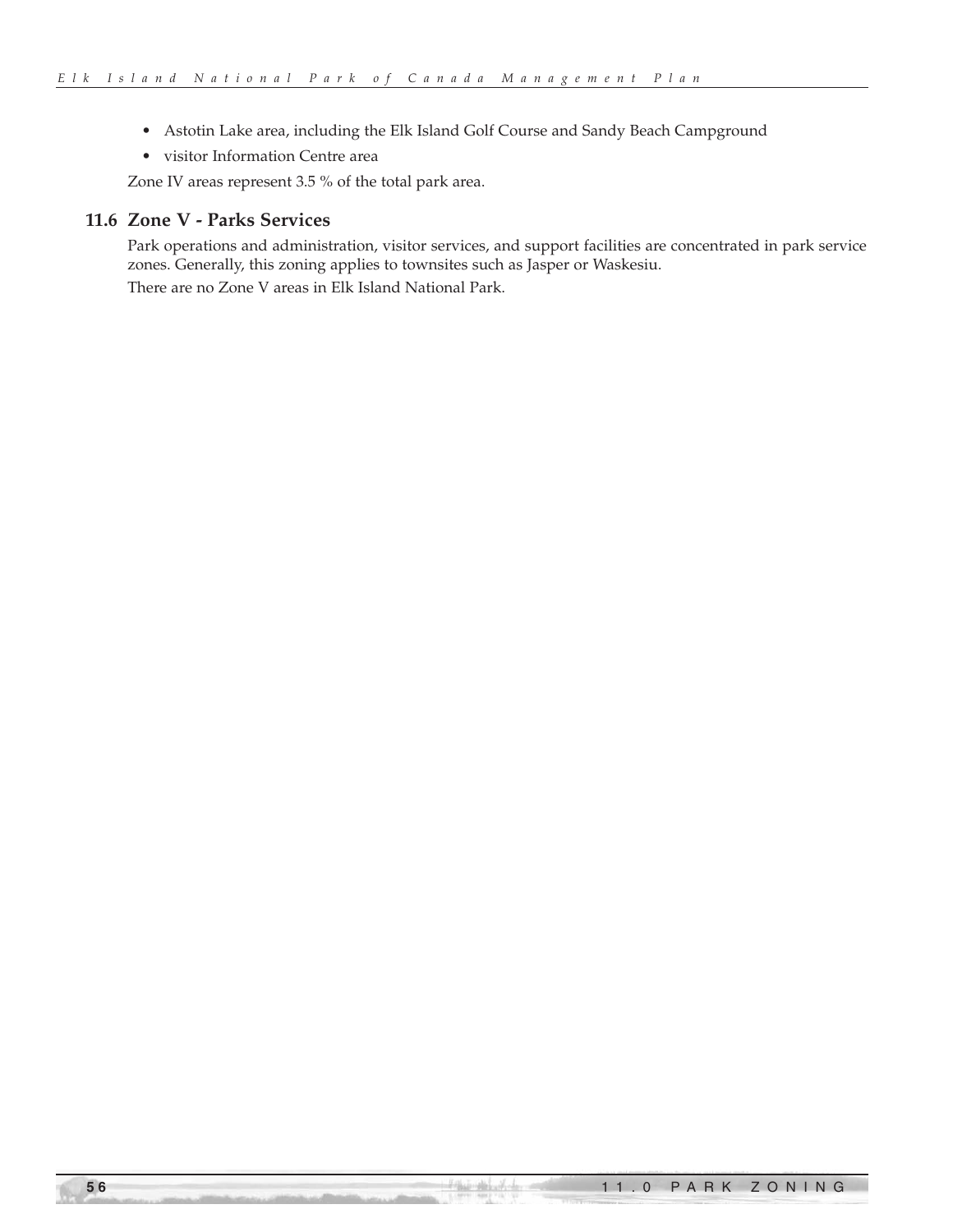

# **12.0 SUMMARY OF THE ENVIRONMENTAL ASSESSMENT**

This chapter summarizes the highlights of a separate report entitled *Environmental Assessment—Elk Island National Park of Canada Management Plan, 2001*.

## **12.1 Background**

In keeping with the *Cabinet Directive on the Environmental Assessment of Policy, Plan and Program Proposals* (Canadian Environmental Assessment Agency, 1999), an environmental assessment was prepared to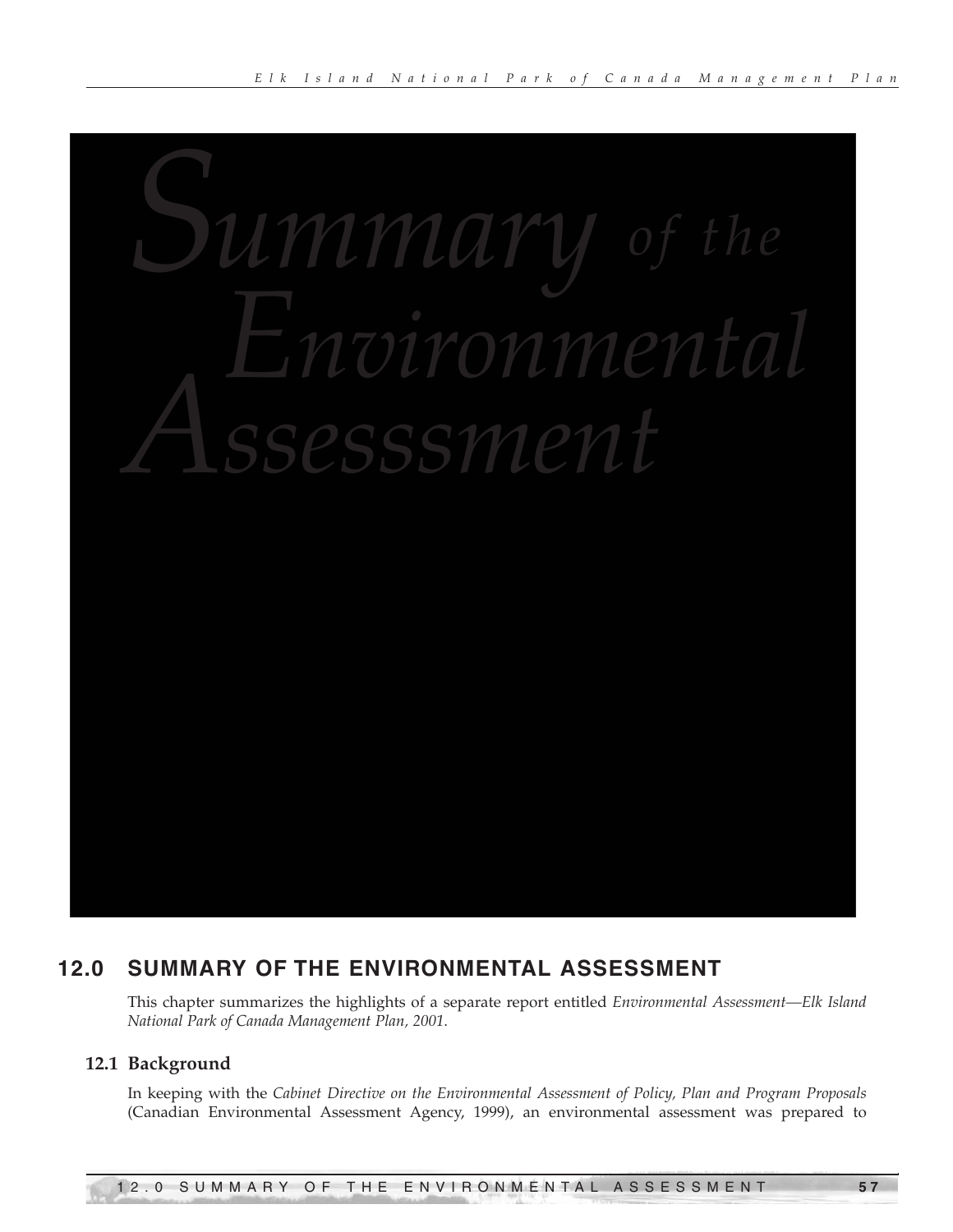evaluate the effect of policies, programs, and proposed actions in this management plan. This assessment ensures that the plan is understood, that it complies with the *Canada National Parks Act* and Parks Canada's policies, and that it improves ecological and commemorative integrity.

Over the past century, Elk Island and the regional ecosystem have faced stress from settlement, development, transportation, agriculture and industrial activity.

Issues of greatest concern are:

- landscape fragmentation and loss of habitat connectivity as a result of development and human use in the park and surrounding area;
- the effects of non-native species, agriculture, domestic animal disease, and urban expansion;
- the effect on vegetation of fire suppression, a large ungulate population, and human modification of the landscape.

## **12.2 Regional Perspective**

Over the years, the significance of a broader view of the park and its relationship to the surrounding area has emerged. In response to this understanding, the management plan takes a Beaver Hills ecosystem approach, encompassing an area of 800 km<sup>2</sup> including the park and surrounding area. Shared initiatives with organizations such as the Nature Conservancy of Canada, adjacent counties, and other government agencies will promote preservation of wildlife corridors and rare plants and animals in the Beaver Hills ecosystem, and ultimately aid in the long-term ecological sustainability of the park itself.

## **12.3 Scope of Assessment**

The environmental assessment focused on proposals with potential environmental effects, both positive and negative, to achieve the following goals:

- restore and maintain ecological processes;
- inventory, preserve and monitor cultural resources;
- enhance the quality of appropriate visitor experiences;
- maintain and improve transportation corridors;
- implement open adaptive management;
- develop an environmental management system.

The management plan addresses the main ecological concerns facing the park and actions are intended either to reduce identified stresses or to enhance visitor experiences. Some actions will have immediate beneficial effect. Others, such as reclamation of the ecological integrity of a meadow, will take many years to accomplish. Restoration of natural processes such as vegetation succession may take decades to achieve.

The plan proposes performance targets and thresholds where these are known. Others will be established following further study (e.g., reduction of ungulate numbers, noxious weeds). Monitoring will evaluate the effectiveness of proposals and actions. The monitoring program is key to the success of the proposals and will identify where change or redirection is required.

Since the proposals do not contain project-specific information, this environmental assessment does not evaluate individual actions. Rather, it focuses on the cumulative effects of the proposals to determine if the park is moving toward, or away, from improved ecological integrity.

## **12.4 Public Input**

The preparation of the management plan included ample opportunity for public input and expert review. Since the previous plan was approved, there have been numerous public surveys about the future management of national parks. The Banff-Bow Valley Task Force (1994-1996) established a round table that represented 14 sectors with an interest in national parks. Parks Canada's response to the task force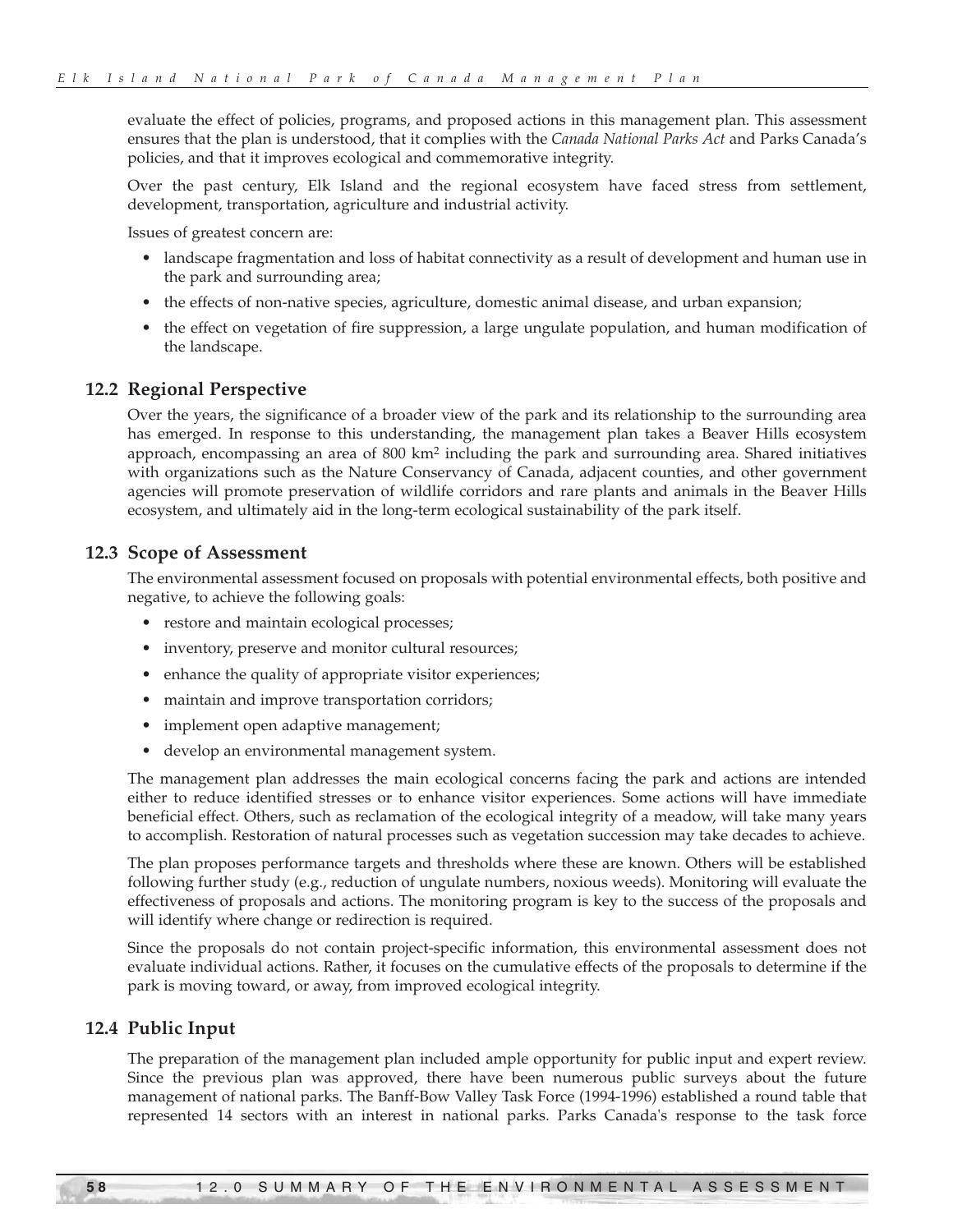recommendations formed the basis for the 1997 *Banff National Park Management Plan* from which the *Elk Island National Park Management Plan* has taken key policy direction. In the spring of 2001, Parks Canada introduced the *Elk Island National Park Management Plan Concept* for review by the public. This document discussed the management plan proposals and resulting environmental effects. The plan concept was sent to individuals at their request, and was discussed with members of the public at open houses.

Parks Canada has analyzed public comments and incorporated suggestions where appropriate. Following Ministerial approval of the plan, many components of the plan will be subject to environmental assessment and public review as specific projects are brought forward for implementation.

## **12.5 Conclusion**

The *Elk Island National Park Management Plan* is consistent with Parks Canada legislation and policies. Satisfactory peer review and public input has been a part of the plan's making and the proposed courses of action are feasible with existing technology. Further research and project-specific environmental assessments will be conducted before certain actions can begin.

The environmental assessment concludes that the proposals in the management plan will not result in significant adverse environmental effects. Moreover, it is clear that the cumulative effect of the proposals will move towards enhanced ecological integrity. Habitat effectiveness will improve, while habitat fragmentation will decrease. A more balanced lower boreal mixed wood forest dominated by aspen will be represented. The incidence of non-native plant species will decrease. Natural vegetation succession will be enhanced. Improved management of human activities will reduce visitor stress on the park. Development limits will be better defined, with all stakeholders knowing what the future holds for services and facilities in Elk Island National Park.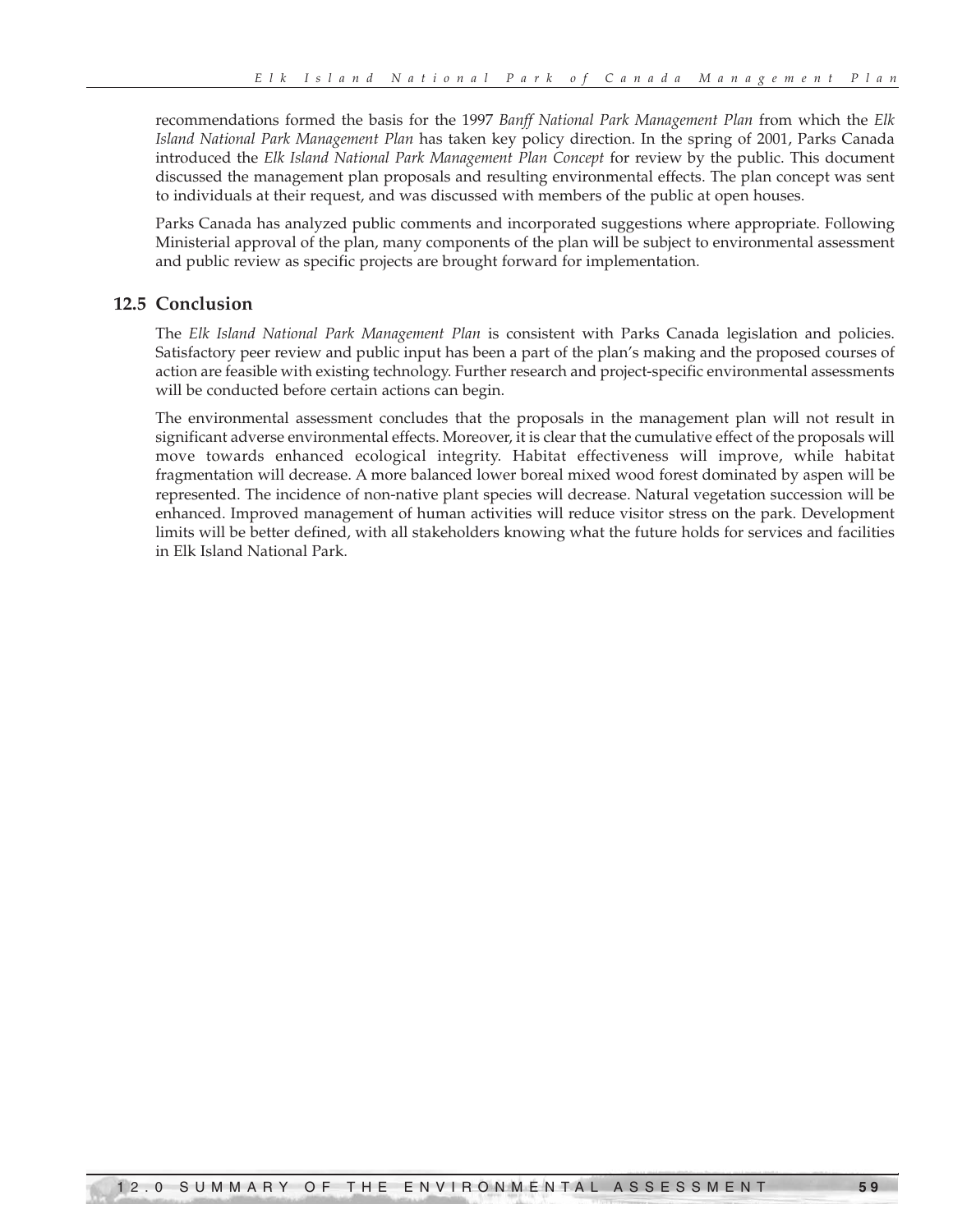## **LIST OF CONTRIBUTORS**

**Elk Island National Park Management Planning Team:** Rod Blair, Superintendent Laurie Guyot, Management Planner Steve Otway, Warden Service Manager Murray Heap, Warden Operations Coordinator Dan Gaudet, Manager, Front Country/Client Services Manager Norm Cool, Conservation Biologist Barry Baidak, Maintenance Technician/Carpenter Evelyn Henke, Coordinator, Heritage Products & Special Events Glenn Webber, Public Consultation Officer, Western Canada Service Centre, Calgary

**With Assistance From:** Suzanne Richards, Environmental Science & Assessment Coordinator, Western Canada Service Centre, Winnipeg Ross Chapman, Conservation Biologist Olaf Jensen, Senior Park Warden

**Special Thanks:**

The Management Planning Team would like to thank the following people for reviewing and providing feedback to the team at different stages throughout the process, without their assistance this plan would not be complete:

Dr. Garry Scrimgeour, Research Scientist, Alberta Research Council & Chair, Science Advisory Committee (SAC)

Dr. Robert Hudson, Professor of Wildlife Productivity & Management, University of Alberta & member of SAC

Dr. Fiona Schmiegelow, Assistant Professor, University of Alberta & member of SAC

Dr. Edward Bork, Assistant Professor, University of Alberta & member of SAC

Dr. Brian Amiro, Research Scientist, Canadian Forestry Service & member of SAC

Mr. Jack Brink, Curator of Archaeology, Provincial Museum of Alberta & member of SAC

Locke Girvan, Environmental Officer, Strathcona County

The people of Lamont, Ardrossan, Vegreville, Tofield, Edmonton, and many others on the park mailing list.

The staff at Elk Island National Park and other national parks.

The Management Planning Team would like to express a sincere thank you to all those to took the time to attend the public open houses, read the draft management plan, telephone, visit with staff personally, e-mail the park, and write letters to the Management Planning Team expressing their comments. Your input was greatly appreciated and will continue to be valuable.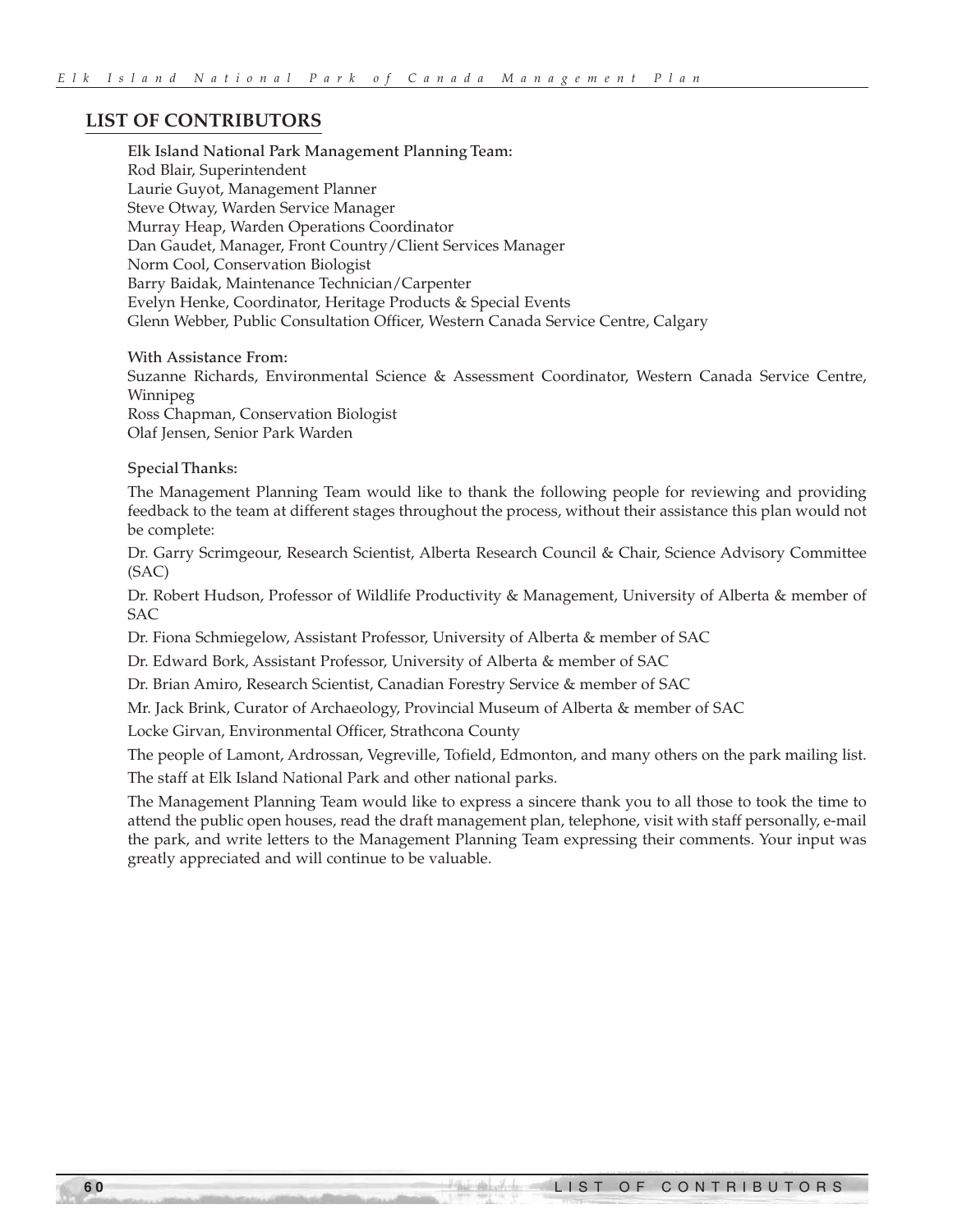## **GLOSSARY**

## **Adaptive management**

"Learning while doing". A series of carefully thought out actions with expected results (hypothesis). Results of the actions are monitored and compared to the predictions. Future actions are adjusted accordingly.

## **Exotic**

A plant or animal species that did not originate from the area but has now established in the ecosystem.

## **Herbivory**

The act of eating vegetation. Herbivores eat vegetation. "Grass eaters or grazers" such as bison consume mainly grasses. "Twig eaters or browsers" such as moose consume twigs from trees and shrubs. Browsers and grazers make up the herbivore guild.

## **Herpetofauna**

A common name for the group of animals that includes frogs, toads, salamanders, snakes, and turtles. Herpetofauna can also be described as reptiles and amphibians.

## **Hydrology**

The occurrence, circulation, and distribution of water in the environment.

#### **Mitigation**

Actions taken to minimize environmental impact of development to levels necessary to restore or maintain ecological integrity.

#### **Monitoring**

To gather information consistently over time on one or a group of living organisms or non-living elements to determine their status, abundance, distribution and/or interactions with other organisms or the environment.

## **Precautionary Principle**

According to the 1992 Rio Declaration, "In order to protect the environment, the precautionary approach shall be widely applied by States according to their capabilities. Where there are threats of serious or irreversible damage, lack of full scientific certainty shall not be used as a reason for postponing cost-effective measures to prevent environmental degradation." Beyond threats to the environment, this concept is increasingly being applied in cases involving threats to public health and safety. 1

#### **Riparian**

Areas of land immediately adjacent to streams and rivers. Riparian also describes plants and animals associated with these areas.

## **Social and economic needs**

This term reaches beyond financial needs. It refers to the needs of people to enjoy, appreciate, and understand nature, and to participate in the conservation of wilderness areas and the reintroduction of species. As an example, the reintroduction of a species could be the celebration of an event that has not taken place for decades.

#### **Stakeholders**

A person or organization with an interest in Elk Island National Park of Canada. Organizations may include both government and non-government organizations, commercial, and for profit or non-profit organizations.

#### **Suite of Indicators**

A range of indicators used to assess the current state of ecological integrity.

<sup>1</sup> *A Framework for Science and Technology Advice: Principles and Guidelines for Effective Use of Science and Technology Advice in Government Decision Making.* Government of Canada, 2000.